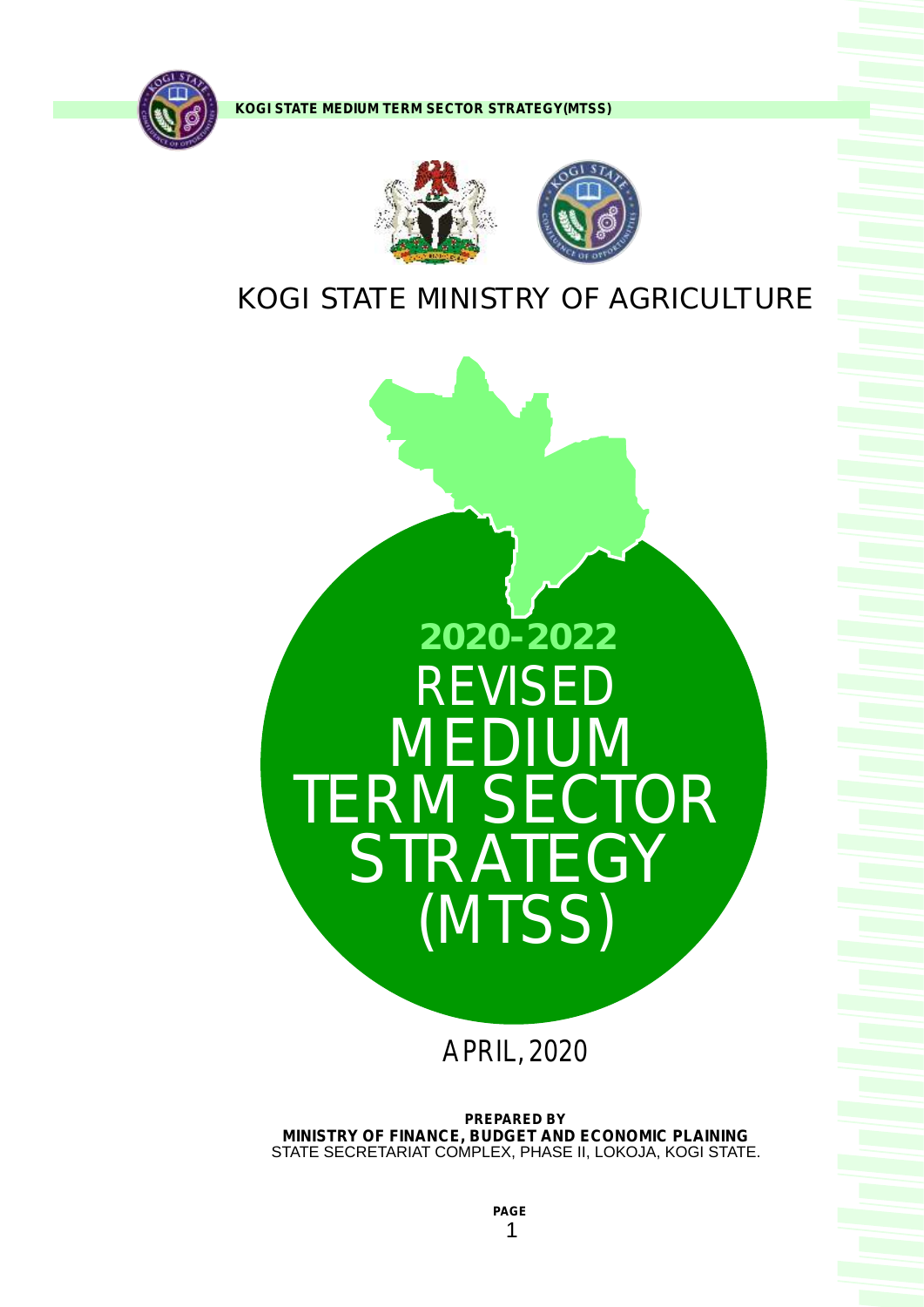

# **Forward**

The Kogi State Government is poised to transform the Ministry of Agriculture by developing a financially feasible plan which will guide and support a focused social, economic, Environmental Institutional and Political development for making decision on seven thematic areas called 'Let's do more" Blue print. One of the thematic areas is Agricultural Revolution Programme. The New Direction Blue print, "Let's do more" is consistent with the change agenda of the federal Government. The Change will demand investment in agriculture that leads to job creation and youth engagement. The desire to bring this Change cannot be done alone by government but through the encouragement and promotion of effective participation and the interaction of the private sector for the implementation and realization of agriculture policy.

Therefore, the Medium Term Sector Strategy ensures a stepwise approach to achieving the desired goals and objectives of the sector. Not only does it give a big picture of implementation strategies but also helps to build the capacity of Sector Planning Teams and ensures effective coordination.

The Medium Term Sector strategy is a planning tool designed to capture broad goals and objectives of Agriculture sector policy, and translate them within the expenditure envelopes with prioritized affordable initiatives in the medium term of three years.

The Ministry of Agriculture MTSS brings together the Agric sector projects and programmes to plan and budget in a manner that is complementary and in doing so; the three years' budget ceilings are reflective of the various needs of the Ministry and her parastatals.

Finally, the major desire of the Kogi State Ministry of Agriculture is to ensure food sufficiency, create employment and increase GDP from Agriculture to the state

**Hon. David O. Apeh** Hon. Commissioner for Agriculture0

**PAGE**  2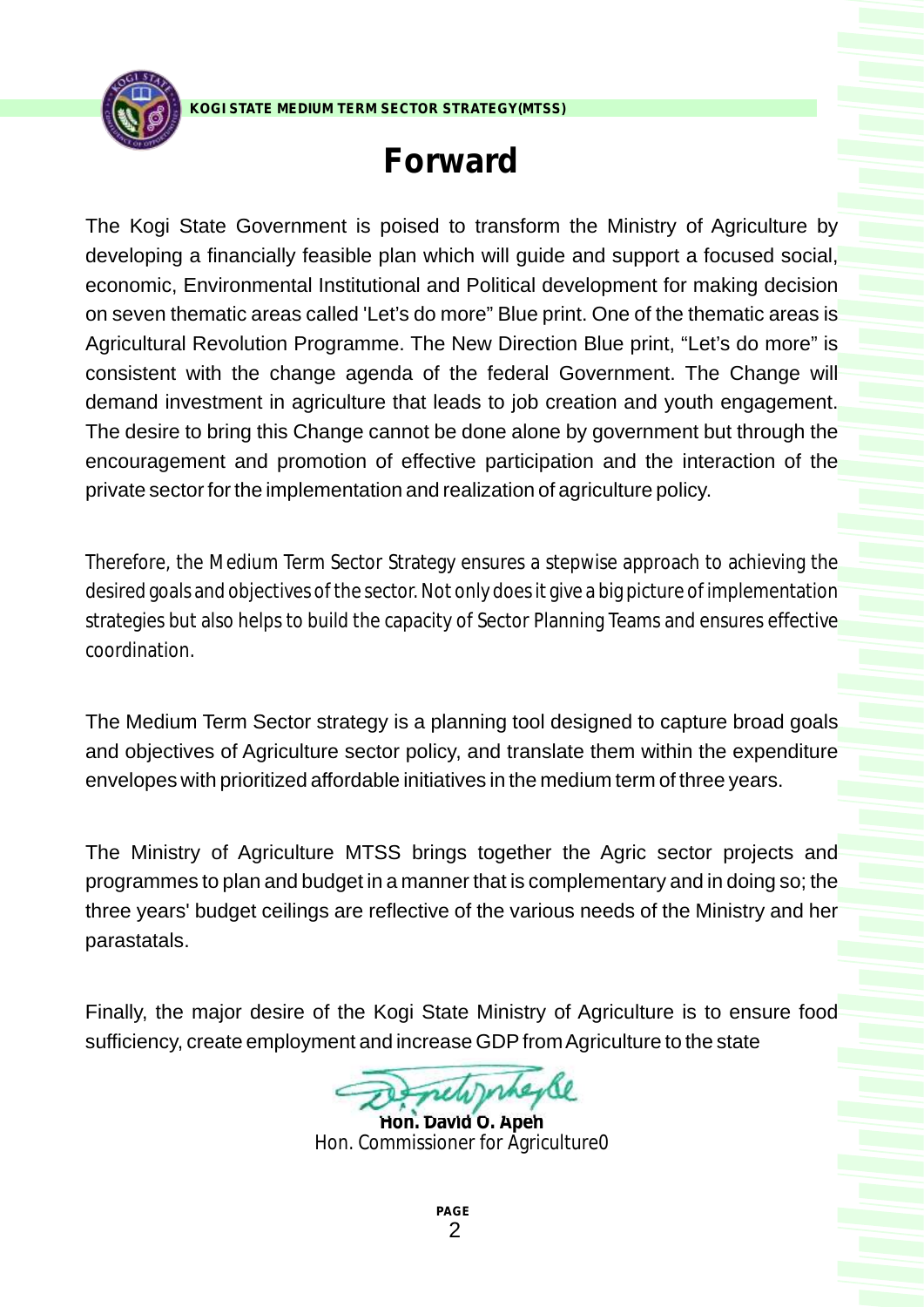

# **Acknowledgment**

First and foremost, our sincere gratitude goes to **His Excellency, Governor Alhaji Yahaya Bello** for the inspirational leadership with renewed hopes and gives confidence to the people of the State through the New Direction Blue Print, "Let's do more" by declaring state of emergency on Agriculture.

Similarly, the support provided by the World Bank to fund Fadama III, additional financing in Agriculture, Agro-Processing, Productivity and Enhancement Livelihood Support scheme (APPEALS), IFAD funded Value Chain Development Programme (VCDP) is highly appreciated and the release of funds for repair of agricultural plants and equipment by the present administration.

I would also like to acknowledge the valuable contributions of the members of the sector planning team. Their tireless efforts and support ensured that the compilation of the revised version of the MTSS was achieved through the guidance and expert effort of the Budget Team Ministry of Finance, Budget and Economic Planning (MFB&EP).

**Odiyo O. Hannah (Mrs)** *Permanent Secretary, Ministry of Agriculture.*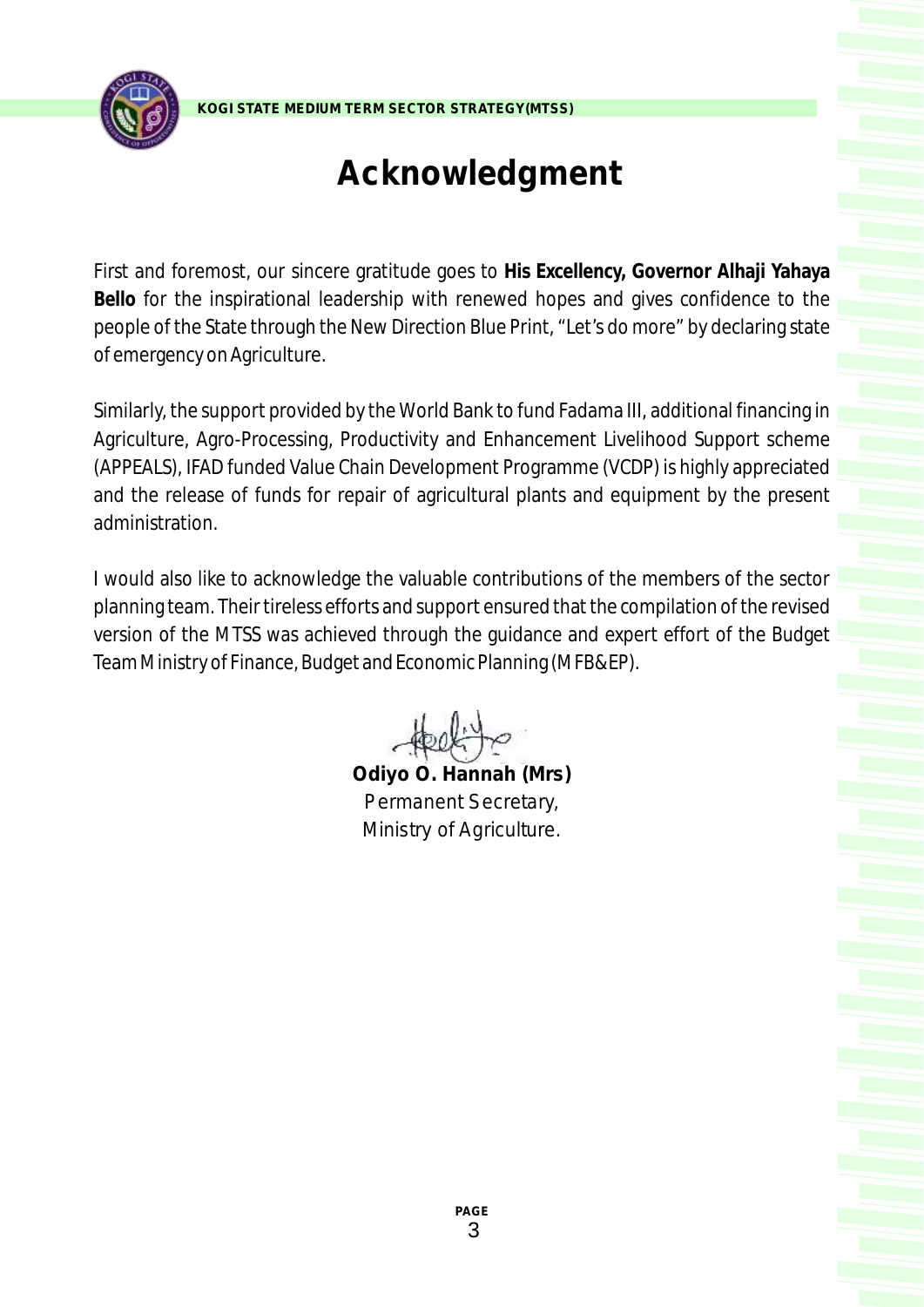

# **Abbreviations**

| <b>ABP</b>     | Anchor Borrowers Programme                             |
|----------------|--------------------------------------------------------|
| <b>ADB</b>     | African Development Bank                               |
| <b>ADP</b>     | Agricultural Development Project                       |
| <b>FAO</b>     | Food for Agricultural Organization                     |
| <b>GDP</b>     | <b>Gross Domestic Product</b>                          |
| <b>IGR</b>     | Internal Generated Revenue                             |
| <b>KPI</b>     | Key Performance Indicator                              |
| <b>KOSEEDS</b> | Kogi State Economic Empowerment & Development Strategy |
| <b>MDAs</b>    | Ministry, Department and Agencies                      |
| <b>MFBEP</b>   | Ministry of Finance, Budget and Economic Planning      |
| <b>MTEF</b>    | Medium Term Expenditure Framework                      |
| <b>MTBF</b>    | Medium Term Budget Framework                           |
| <b>MTFF</b>    | Medium Term Fiscal Framework                           |
| <b>MTSS</b>    | Medium Term Sector Strategy                            |
| <b>NBS</b>     | National Bureau of Statistic                           |
| <b>UNDP</b>    | United Nations Development Programme                   |
| <b>CBN</b>     | Central Bank of Nigeria                                |
| ExCo           | <b>Executive Council</b>                               |
| LGA            | <b>Local Government Area</b>                           |
| M&E            | Monitoring and Evaluation                              |
| <b>NGO</b>     | Non-Governmental Organisation                          |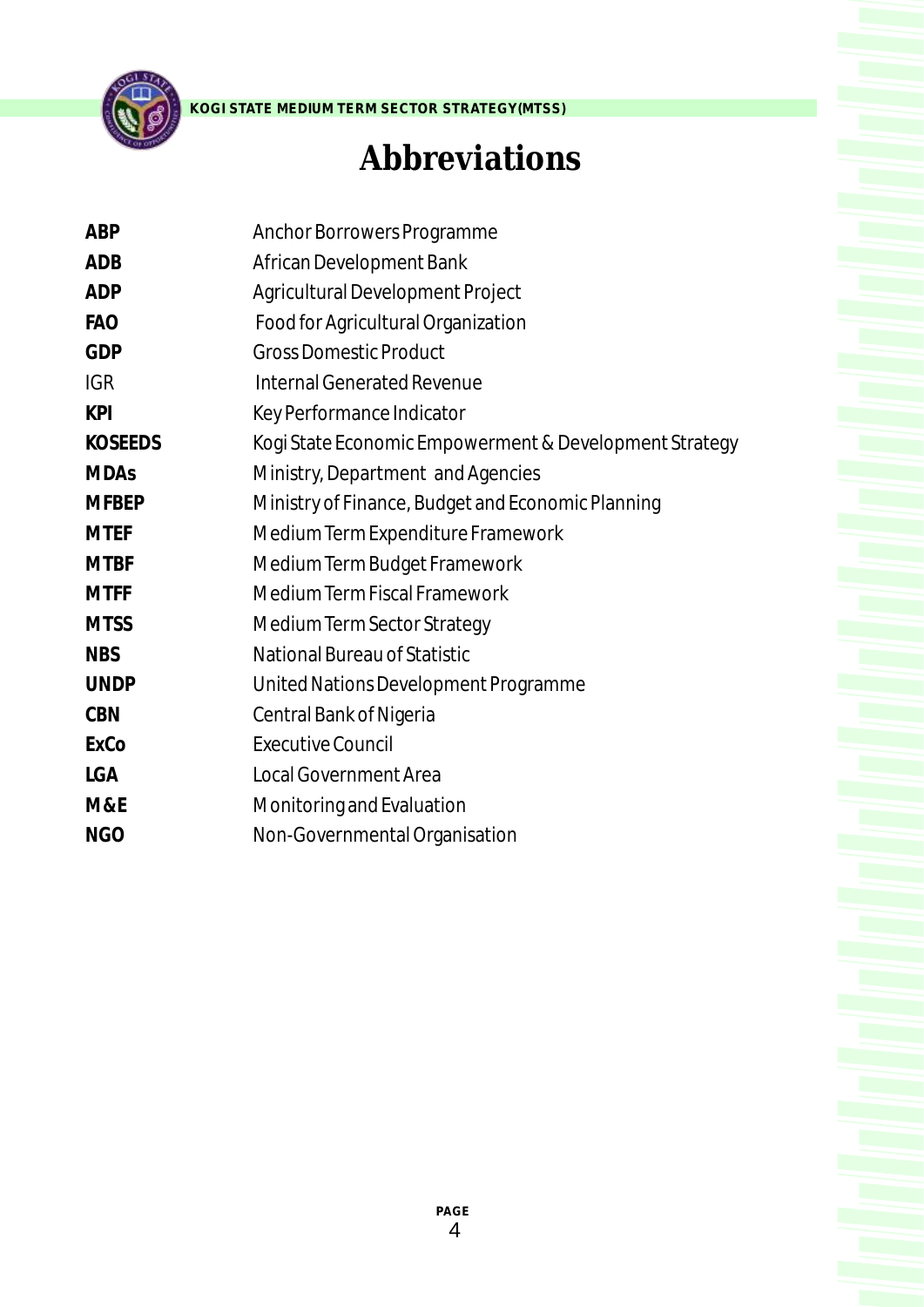

# **TABLE OF CONTENTS**

| Forward<br>$\ldots$<br>Acknowledgment                         | .          | .                         |                                                                                                                  |                       | .            | .                                                                                                                | .                                                         |                                                    | .        | 2<br>3 |
|---------------------------------------------------------------|------------|---------------------------|------------------------------------------------------------------------------------------------------------------|-----------------------|--------------|------------------------------------------------------------------------------------------------------------------|-----------------------------------------------------------|----------------------------------------------------|----------|--------|
| Abbreviations                                                 | .          | .                         | .                                                                                                                | .                     | .            |                                                                                                                  | .                                                         | .                                                  | .        | 4      |
|                                                               | .          |                           | .                                                                                                                | .                     | .            | .                                                                                                                | .                                                         | .                                                  | .        |        |
| Chapter 1                                                     |            |                           |                                                                                                                  |                       |              |                                                                                                                  |                                                           |                                                    |          |        |
| Introduction                                                  | $\cdots$   | $\cdots$                  |                                                                                                                  |                       |              |                                                                                                                  |                                                           | .                                                  | .        | 7      |
| 1.1 Aims and Objectives of the Document                       |            |                           |                                                                                                                  |                       | .            | .                                                                                                                | .                                                         | .                                                  | .        | 7      |
| 1.2. Summary of the process used                              |            |                           |                                                                                                                  | $\cdots$              | .            | .                                                                                                                | .                                                         | .                                                  | .        | 8      |
| 1.3 Summary and Conclusion                                    |            |                           | $\sim 10^{11}$ and $\sim 10^{11}$                                                                                |                       | .            | .                                                                                                                | .                                                         | .                                                  | .        | 9      |
| 1.4. Outline of the Structure of the Document                 |            |                           |                                                                                                                  |                       | .            |                                                                                                                  |                                                           | .                                                  | .        | 10     |
|                                                               |            |                           |                                                                                                                  |                       |              |                                                                                                                  |                                                           |                                                    |          |        |
| Chapter 2                                                     |            |                           |                                                                                                                  |                       |              |                                                                                                                  |                                                           |                                                    |          |        |
| The Sector and Policy in the State                            |            |                           |                                                                                                                  | .                     |              |                                                                                                                  | .                                                         | .                                                  | .        | 11     |
| 2.1 A brief background to the State                           |            |                           |                                                                                                                  | .                     | .            | .                                                                                                                | .                                                         |                                                    | .        | 11     |
| 2.2 A brief introduction to the Sector                        |            |                           |                                                                                                                  | $\cdots$              | .            |                                                                                                                  | .                                                         | .                                                  | .        | 15     |
| 2.3 The current situation in the Sector                       |            |                           |                                                                                                                  | .                     | .            | .                                                                                                                | .                                                         | .                                                  | .        | 16     |
| 2.4 Overview of the sector's institutional structure          |            |                           |                                                                                                                  |                       |              | .                                                                                                                | .                                                         | .                                                  | $\cdots$ | 17     |
| 2.5 STATEMENT OF THE SECTOR'S MISSION, VISION AND CORE VALUES |            |                           |                                                                                                                  |                       |              |                                                                                                                  |                                                           |                                                    | .        | 17     |
| 2.5.1 Ministry Of Agriculture Mission Statement               |            |                           |                                                                                                                  |                       |              | .                                                                                                                | .                                                         | .                                                  | .        | 17     |
| 2.5.2 Ministry Of Agriculture Vision Statement                |            |                           |                                                                                                                  |                       | $\ldots$     | .                                                                                                                | .                                                         | .                                                  | .        | 17     |
| 2.5.3 CORE VALUES                                             |            |                           | and the company of the company of the company of the company of the company of the company of the company of the |                       | $\ldots$     | .                                                                                                                | .                                                         | .                                                  | .        | 17     |
| 2.6 Sector Policy                                             | $\ldots$ . | $\ldots$                  | $\ldots$                                                                                                         | $\cdots$              | .            | .                                                                                                                | .                                                         | .                                                  | .        | 18     |
| 2.7 The sector's goals and programmes for the MTSS period     |            |                           |                                                                                                                  |                       |              |                                                                                                                  | .                                                         | .                                                  | .        | 19     |
|                                                               |            |                           |                                                                                                                  |                       |              |                                                                                                                  |                                                           |                                                    |          |        |
| Chapter 3                                                     |            |                           |                                                                                                                  |                       |              |                                                                                                                  |                                                           |                                                    |          |        |
| The Development of Sector Strategy                            |            |                           |                                                                                                                  | .                     | .            |                                                                                                                  | .                                                         | .                                                  | .        | 22     |
| 3.1 Major Strategic Challenges                                |            |                           | .                                                                                                                | .                     | .            | .                                                                                                                |                                                           |                                                    | $\cdots$ | 22     |
| 3.2 Resource Constraints                                      |            |                           | .                                                                                                                | .                     | .            | .                                                                                                                | .                                                         | .                                                  | .        | 22     |
| 3.3 Contributions from partners                               |            |                           | .                                                                                                                | .                     | .            | .                                                                                                                |                                                           | .                                                  | $\cdots$ | 36     |
| 3.4 Program connections between Sector MDAs                   |            |                           |                                                                                                                  |                       |              | .                                                                                                                | .                                                         | .                                                  | $\cdots$ | 37     |
| 3.5 Outline of Key Strategies                                 |            |                           |                                                                                                                  |                       | $\ldots$ .   | <b>Contract Contract</b>                                                                                         | $\cdots$                                                  | $\cdots$                                           | .        | 38     |
| Justification<br>3.6                                          |            | <b>Service Contractor</b> |                                                                                                                  |                       |              |                                                                                                                  |                                                           | <b>Service</b> Contractor                          |          | 49     |
| 3.7 Result Framework                                          |            | $\cdots$                  | $\cdots$                                                                                                         |                       |              | and the company of the company of the company of the company of the company of the company of the company of the |                                                           | <b>Service</b> Contractor                          | $\cdots$ | 49     |
| 3.8 Responsibilities and Operational Plan                     |            |                           |                                                                                                                  |                       |              | $\mathbf{r}_{\text{max}}$ , and $\mathbf{r}_{\text{max}}$                                                        | $\ldots$ . $\ldots$                                       | $\ldots$ . The set of $\mathbb{R}^n$               | $\cdots$ | 49     |
|                                                               |            |                           |                                                                                                                  |                       |              |                                                                                                                  |                                                           |                                                    |          |        |
| Chapter 4                                                     |            |                           |                                                                                                                  |                       |              |                                                                                                                  |                                                           |                                                    |          |        |
| Three Year Expenditure Projections Monitoring and Evaluation  |            |                           |                                                                                                                  |                       |              |                                                                                                                  |                                                           | $\cdots$                                           | $\cdots$ | 51     |
| 4.1 Performance Monitoring and Evaluation                     |            |                           |                                                                                                                  |                       | $\mathbf{r}$ | $\cdots$                                                                                                         | $\ldots$                                                  |                                                    |          | 51     |
| 4.2Public Involvement                                         |            |                           |                                                                                                                  | $\cdots$              | $\ldots$     | $\cdots$                                                                                                         | $\ldots$                                                  | aaaan in                                           | $\ldots$ | 51     |
|                                                               |            |                           |                                                                                                                  |                       |              |                                                                                                                  |                                                           |                                                    |          |        |
| 5.1 Identifying Sources of Data against the Results Framework |            |                           |                                                                                                                  |                       |              |                                                                                                                  |                                                           |                                                    | $\cdots$ | 52     |
| 5.2 Conducting Annual Sector Review                           |            |                           |                                                                                                                  | $\ldots$ . $\ldots$ . |              | $\mathbf{r}$ . The set of $\mathbf{r}$                                                                           | $\mathbf{r}$ , $\mathbf{r}$ , $\mathbf{r}$ , $\mathbf{r}$ | <b><i><u>AAAAAAAAA</u></i></b>                     | $\cdots$ | 54     |
| 4.3 Organisational Arrangements                               |            |                           |                                                                                                                  | $\ldots$              |              | and and the main and and the                                                                                     |                                                           | $\ldots$ .<br><br><br><br><br><br><br><br><br><br> | $\ldots$ | 55     |
|                                                               |            |                           |                                                                                                                  |                       |              |                                                                                                                  |                                                           |                                                    |          |        |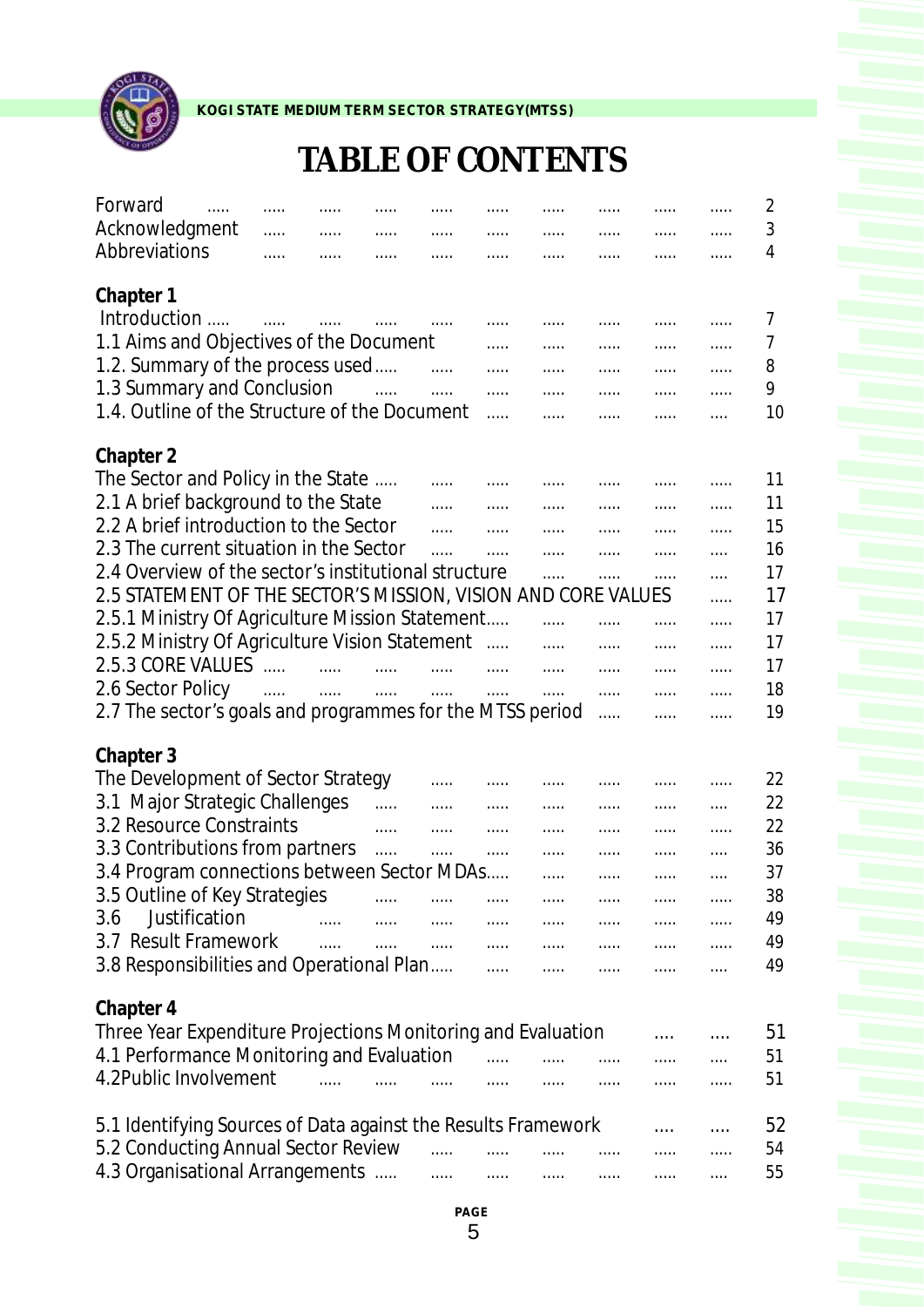

# **List of Tables**

- Table 1: Summary of State Level Goals, Sector Level Goals, Programmes and Outcomes
- Table 2: Goals, programmes and outcome deliverables
- Table 3: Summary of 2015 Budget Data for the Sector
- Table 4: Summary of 2016 Budget Data for the Sector
- Table 5: Summary of the Review of Ongoing and Existing Projects Scorecard (Ranked by Average score for Ongoing and Existing Projects and by Final Score for New Projects)
- Table 6: Capital Costs Commitments
- Table 7: Personnel Costs Existing and Projected
- Table 8: Overhead Costs Existing and Projected
- Table 9: Summary of Cancelled/Shutdown Projects
- Table 10: Grants and Donor Funding
- Table 11: Summary of Projects' Expenditures and Output Measures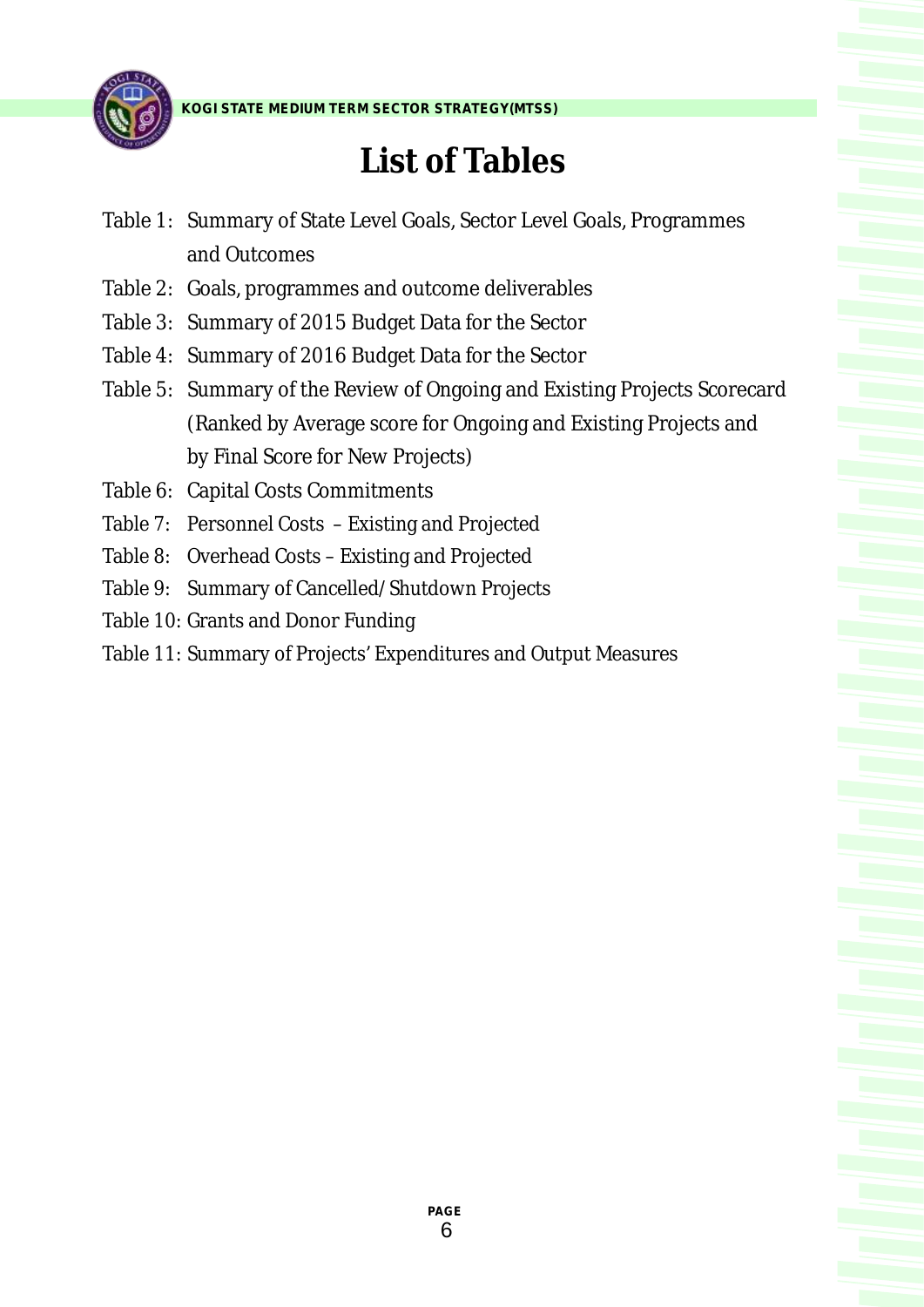

### **Chapter 1**

#### **Introduction**

#### **1.1 Aims and Objectives of the Document**

A Medium Term Sector Strategy (MTSS) is a Public Financial Management (PFM) tool that links policy, planning and annual budgets. While State policies outline the high level and long-term goals, MTSS presents costed necessary inputs and activities to deliver specific outputs in the medium term to achieve the long term big picture of State policies. Thus, MTSS is the road map that translates long term ambition to medium term reality using clearly plotted priorities, deliverables and costs.

MTSS outlines the projects and programmes that will be carried out in a sector over a three-year period and answer questions like: how much each programme and project will cost; where the funding for the projects comes from; Who will execute the projects; and When to execute the projects.

MTSS forms the basis of annual budget update. This ensures consistency in planning and reduces the potential for projects to be left incomplete or in-operational due to lack of future funding.

MTSS is part of reform process for improving delivery and conception of annual budget in the State. It is part of the overall plan of Medium Term Expenditure Framework which was adopted by the State Government for its budgetary process.

This Medium Term Sector Strategy (MTSS), covering the period of 2020-2022 contains proposed activities to drive and deliver the State Development Plan agenda as captured in the NEW DIRECTION BLUEPRINT, KOSEEDS, MTEF/MYBF, Let's do MORE and ANNUAL BUDGET DOCUMENT. It is within this framework that the Agricultural sector articulates it's MTSS for 2020 – 2022 aimed at accurate planning and good governance towards overall socio-economic development and prosperity of the State.

This is an activity based technique at improving strategic planning and efficiency of public expenditure. This also aims at aligning the budget proposals of MDAs to their respective sector policies, targets and goals.

The MTSS will help government Ministries, Departments and Agencies (MDAs) make the best use of Kogi State resources to deliver public services and improve the welfare of citizens. It will streamline planning and budgeting; officers are encouraged to factor in ongoing and future recurrent costs of maintaining capital investments; officers have the opportunity to allocate the costs of capital investments over several years rather than one year, given that many capital projects take several years to complete. MTSS recognizes differences between sectors whilst it provides decision makers with a consistent framework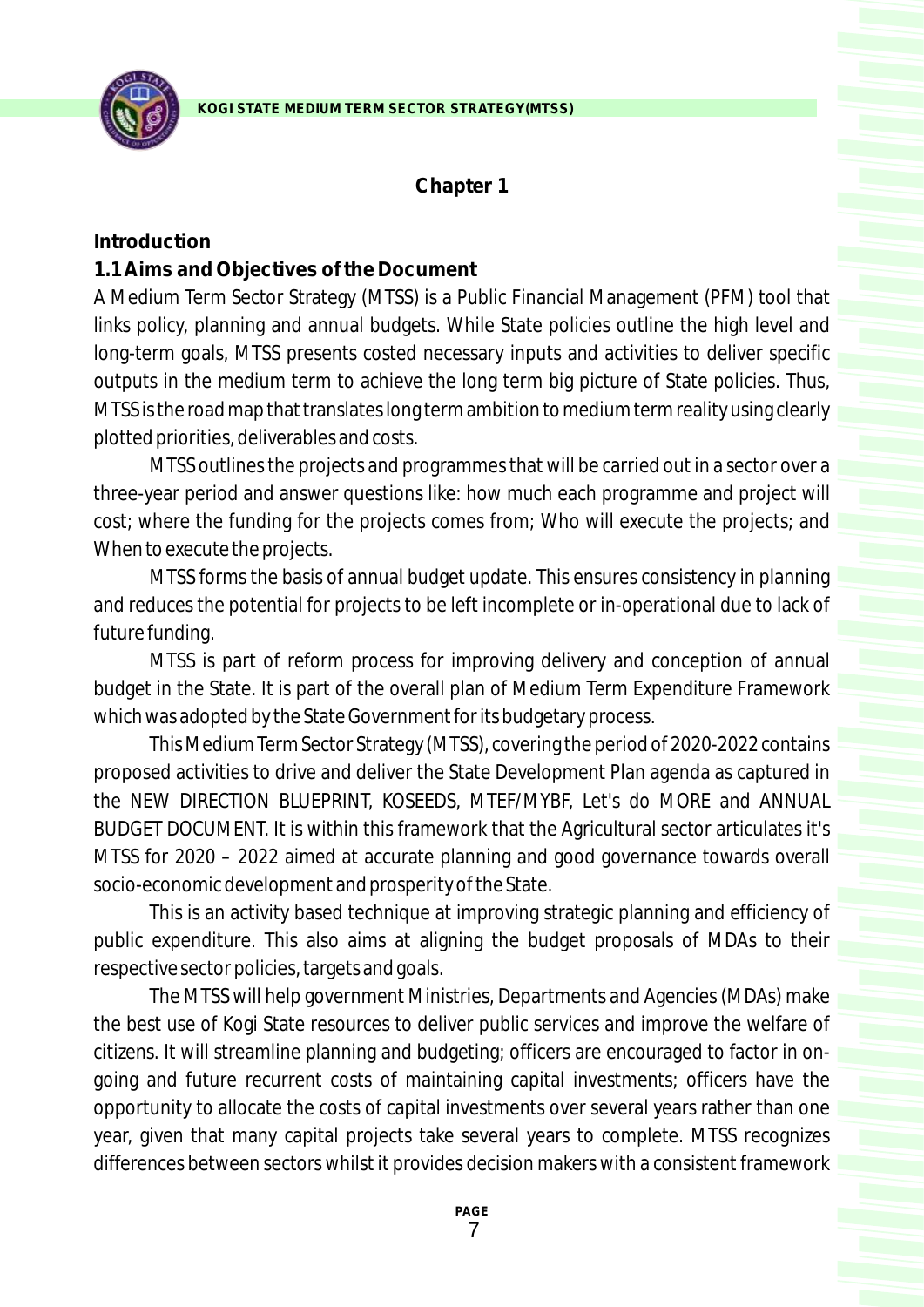

for allocating sector budgets from year to year. MTSS encourages result-based planning, budgeting, monitoring and evaluation, performance driven management by shifting emphasis from input to output and outcome thereby delivering results to achieve policy goals.

# **1.2. Summary of the processes used**

MTSS development process commenced with consultations among Key policy makers from the sector on the process. As part of preparatory activities, the sector planning team conducted an annual performance assessment to establish baseline to guide the development of MTSS targets and strategies for achieving its objectives.

Membership of the Agricultural sector team headed by the Hon. Commissioner Ministry of Agriculture, Permanent Secretary, Directors and Other management staff.

Upon the receipt of the sector's resource envelop from the resource projections of Multi-Year Budget Framework (MYBF), the coordinating directorate of the sector invited the Sector Planning Team for a meeting to discuss the sector envelop and work out modalities of sharing proportionately the contents of the envelop to the various units of the sector. After the meeting,the Directors came up with their departmental projects for the preparation of MTSS documentation.

The Annual Sector Performance Review (ASPR) which is a vital process in the development of the Agricultural sector MTSS was conducted in the first quarter of 2020. *The overarching purpose of the ASPR is to:*

- 1. Identify the status of interventions that had taken place in the sector in 2019 fiscal year.
- 2. Establish the performance status for 2019; identify the relationship between the financial investment, institutional/organizational capacity in the sector and the results.
- 3. Establish a performance trend on each of the outcome KPIs in the results Framework for the sector, where data are available.
- 4. Recommend optimal direction for realistic outcome targets in the Medium Term Development Plan and the Medium Term Sector Strategy.

This was undertaken by the sector Monitoring and Evaluation (M&E) officers with the guidance provided by the Director – M&E of Kogi State. Update information of KPIs to be provided by M&E Department in collaboration with Kogi State Bureau of Statistics. This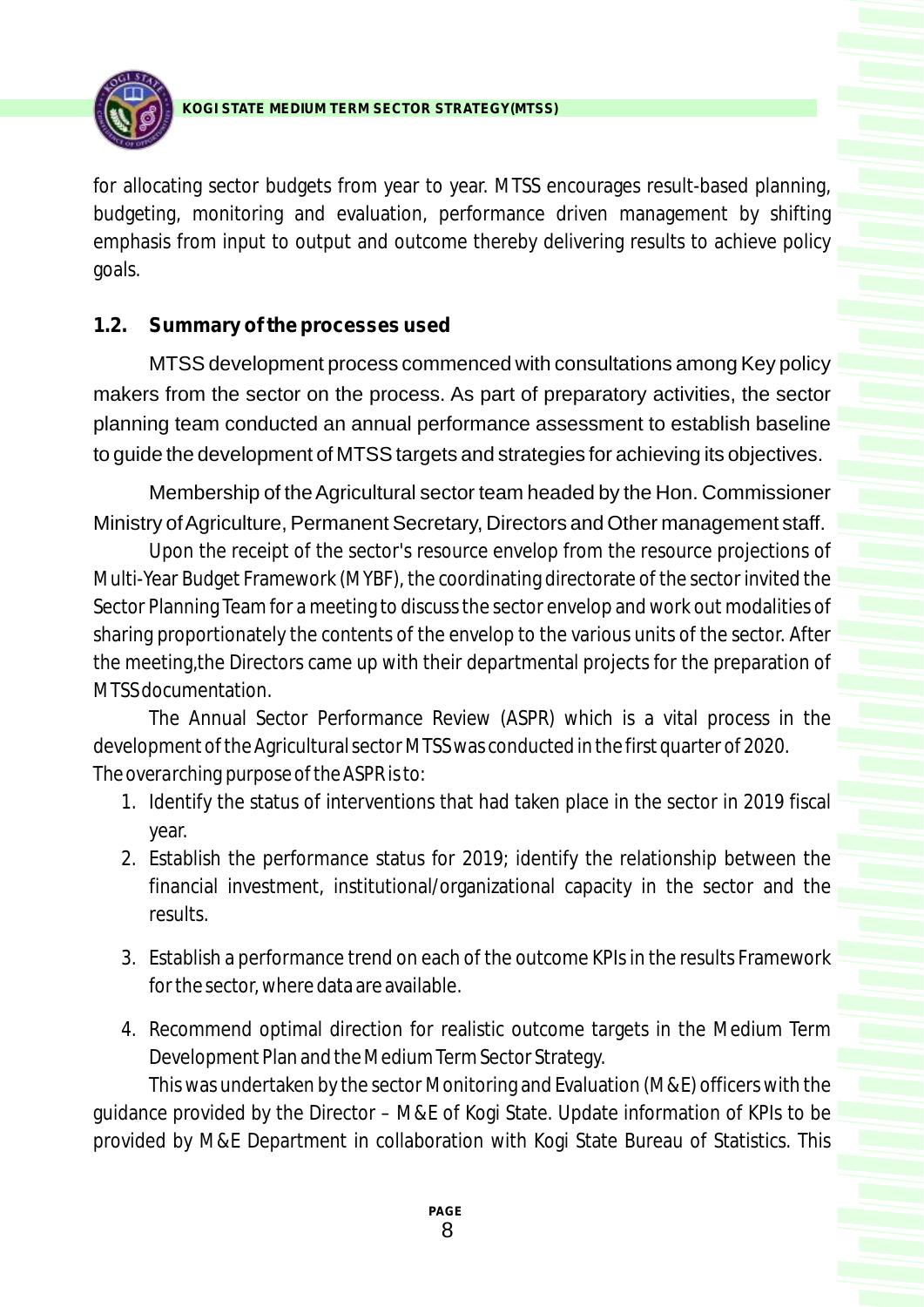

process is vital as it tracks the Kogi State progress against planned outputs and outcome targets for the sector. The rollover process of the MTSS process is anchored on the outcome of this review.

The key steps involved the Constitution of Core Team Members on MTSS and training of team members across the State MDAs. Other activities include:

- a) Review of existing High Level Policy documents of Kogi State Government with focus on the delivery of the General Public Services sectoral goal in line with the overall State Policy Thrust in line with "Let's do MORE".
- b) Clearly articulates medium-term (three years) goals and programmes against the background of the overall goals and the attainment of the overall policy thrust of the State.
- c) Identifying and documenting the key initiatives (that is, projects and programmes) that will be embarked upon to achieve goals and objectives as enshrined in "Let's do MORE" Blueprint.
- d) Costing and identifying key initiatives in a clear, accountable and transparent manner.
- e) Phasing implementation of the identified initiatives over the medium-term to achieve value for money.
- f) Defining the expected outcomes of the identified initiatives in clear measurable terms (KPIs).
- g) Linking expected outcomes to their objectives and goals.
- h) Linking the expected outcomes to specific (location, LGA, village, ward

# **1.3 Summary and Conclusion**

The document which is Ministry of Agriculture MTSS 2020-2022 is embedded with the following programmes:

- i. Promotion of agricultural mechanization
- ii. Promotion of small and medium scale enterprises through agricultural loan scheme.
- iii. Supporting plantation/crop production
- iv. Strengthening institutions for better services
- v. Creating a conducive environment for a robust public-private partnership *The Agricultural Sector goal is stated below*
	- i. Paradigm shift from traditional hoes and cutlasses to Agric mechanization
	- ii. Development of Agricultural value chain
	- iii. Ensuring food security
	- iv .Creating awareness through agricultural institutions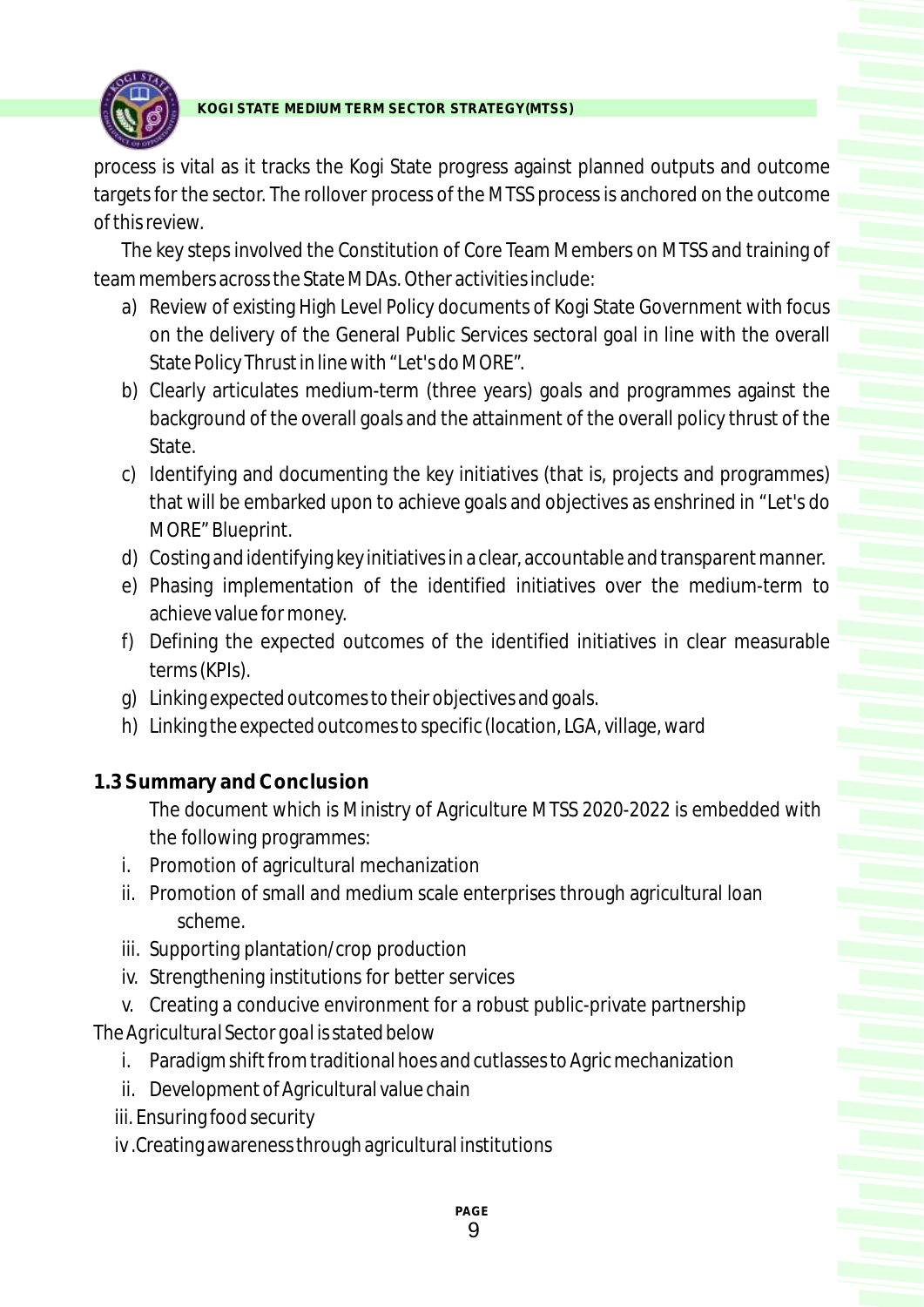

v. Initiating Public Private Partnership

# *The State level goal is stated below*

- i. To ensure shift in focus from output to outcome
- ii. Access to credit facilities
- iii. Ensure food for all and job creation for our youth,
- iv. Promote and encourage investment in the Agric sector
- v. The private sector will relate directly to the outcomes of the relevant sector

*Above all, the Agricultural Sector MTSS 2020-2022 is targeting the following outcomes:*

- i. Improved General productivity level of farmers.
- ii. Percentage increase in number of registered Agric businesses (in small and medium scale)
- iii. Reduction in hunger and increased in income level of farmers
- iv. Increased in quality of agricultural extension services.
- v. Increasing investment in Agric sector of the economy

# **1.4. Outline of the Structure of the Document**

Kogi State Agricultural Sector MTSS 2020-2022 is structured into five chapters. Chapter one looks at the introduction with brief discussion on aims and objectives of the document, summary of the processes used, summary and conclusion and outline of the structure of the document.

Chapter two deals with The Sector and Policy in the State Agricultural Sector MTSS 2020-2022 and Kogi State policies were discussed under the following headings: a brief background of the State; a brief introduction of the Sector; current situation in the Sector; overview of the sector's institutional structure; statement of the sector's mission, vision and core values; sector policy and sector's goals and programmes.

Chapter three captures the development of sector strategy with the following sections: major strategic challenges; resource constraints; contributions from partners; program connections between Sector MDAs; outline of key strategies; justification; result framework and responsibilities and operational plan.

Chapter four summarizes the three-year expenditure projections as performance monitoring and evaluation and public involvement.

Chapter five examines sources of data against the results framework and conducting annual sector review.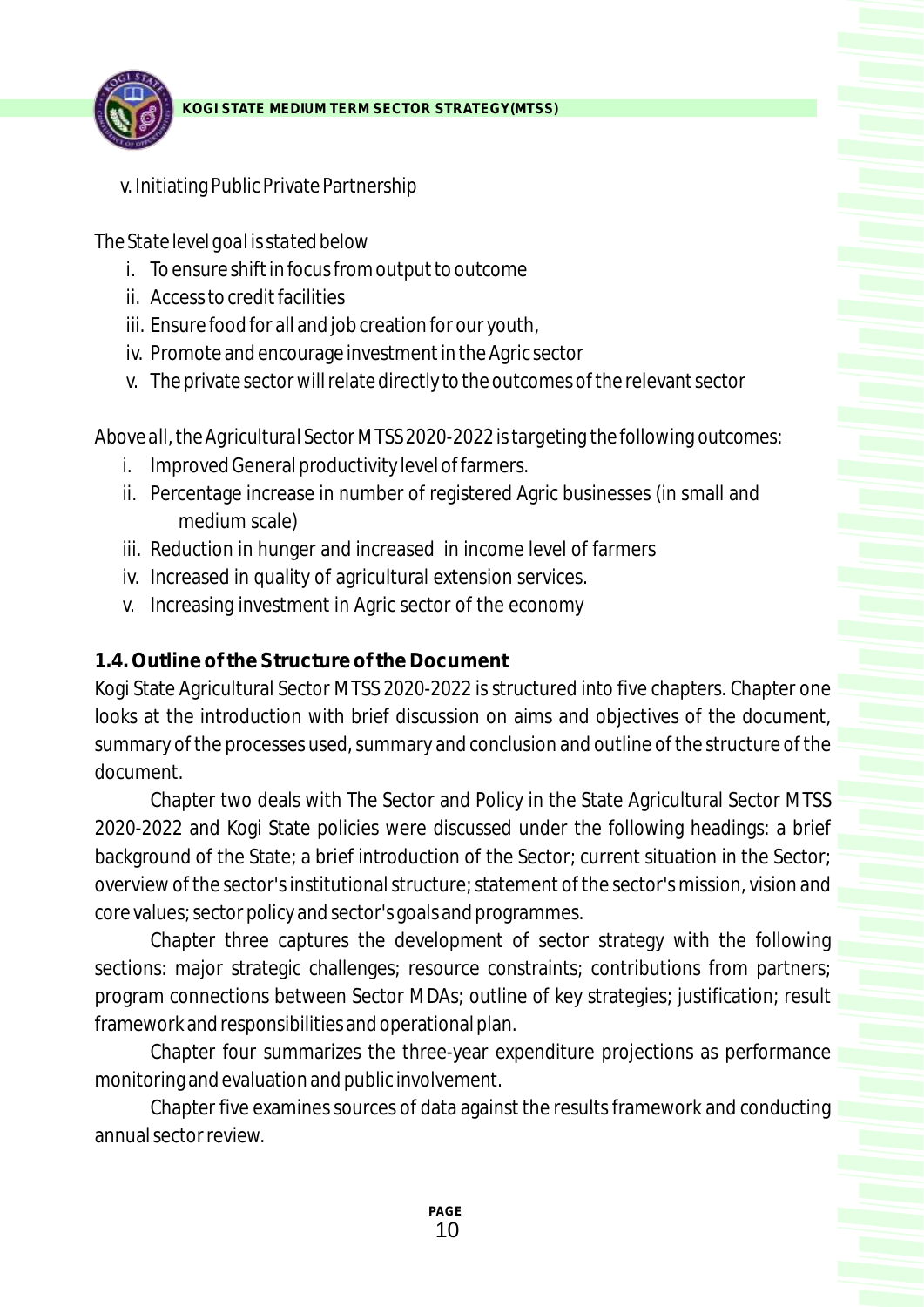

### **Chapter 2**

#### **2.0 The Sector and Policy in the State**

### **2.1 Abrief background of the State**

Kogi State is one of the thirty-six states that constitute the Federal Republic of Nigeria. Located in the North-Central geopolitical zone of Nigeria; the State was carved out of the old Benue and Kwara States on 27th August 1991. As per 1999 Constitution of Federal Republic of Nigeria, the State comprises 21 Local Government Areas {239 wards} which are divided into 25 State Constituencies, grouped into 9 Federal Constituencies and 3 Senatorial Districts.

Lokoja is the capital of Kogi State. Lokoja was also the first administrative capital of modern-day Nigeria. The State is also known as the Confluence State as this is where the Rivers Niger and Benue merged as one.

The State covers an area of 28,312.6 sq km sharing boundaries with nine States and FCT as follows: -

Northern Boundary: Niger, Nassarawa and FCT.

Western Boundary: Kwara, Ekiti, Ondo, and Edo.

Eastern Boundary: Benue, Anambra and Enugu.

Kogi State is structured into 21 Local Government Areas and it comprises three major ethnic groups i.e. Igala, Ebira/Egbura and Okun (Yoruba) other minor groups include – Bassa Kwomu, Bassa Nge, Kakanda, Kupa, Ogori/Magongo, Nupe, Oworo, Gwari etc.

#### **Climate**

Kogi State has an average maximum temperature of 33.2°C and average minimum of 22.8°C. Lokoja, the State capital is generally hot throughout the year. The State has two distinct weathers, the dry season, which lasts from November to March and rainy season that last from April to October. Annual rainfall ranges from 1,016mm to 1,524mm. The vegetation of the State consists of mixed leguminous (guinea) woodland to forest savannah. Wide expanse of FADAMA in the river basin and long stretches of tropical forest in the Western and Southern belts of the State.

#### **Demography**

Kogi State has a total land area of 28,313.53 square kilometres and a projected population of 3.8 million people (2012 NBS Abstract). It lies on latitude 7.49°N and longitude 6.45°E with a geological feature depicting young sedimentary rocks and alluvium along the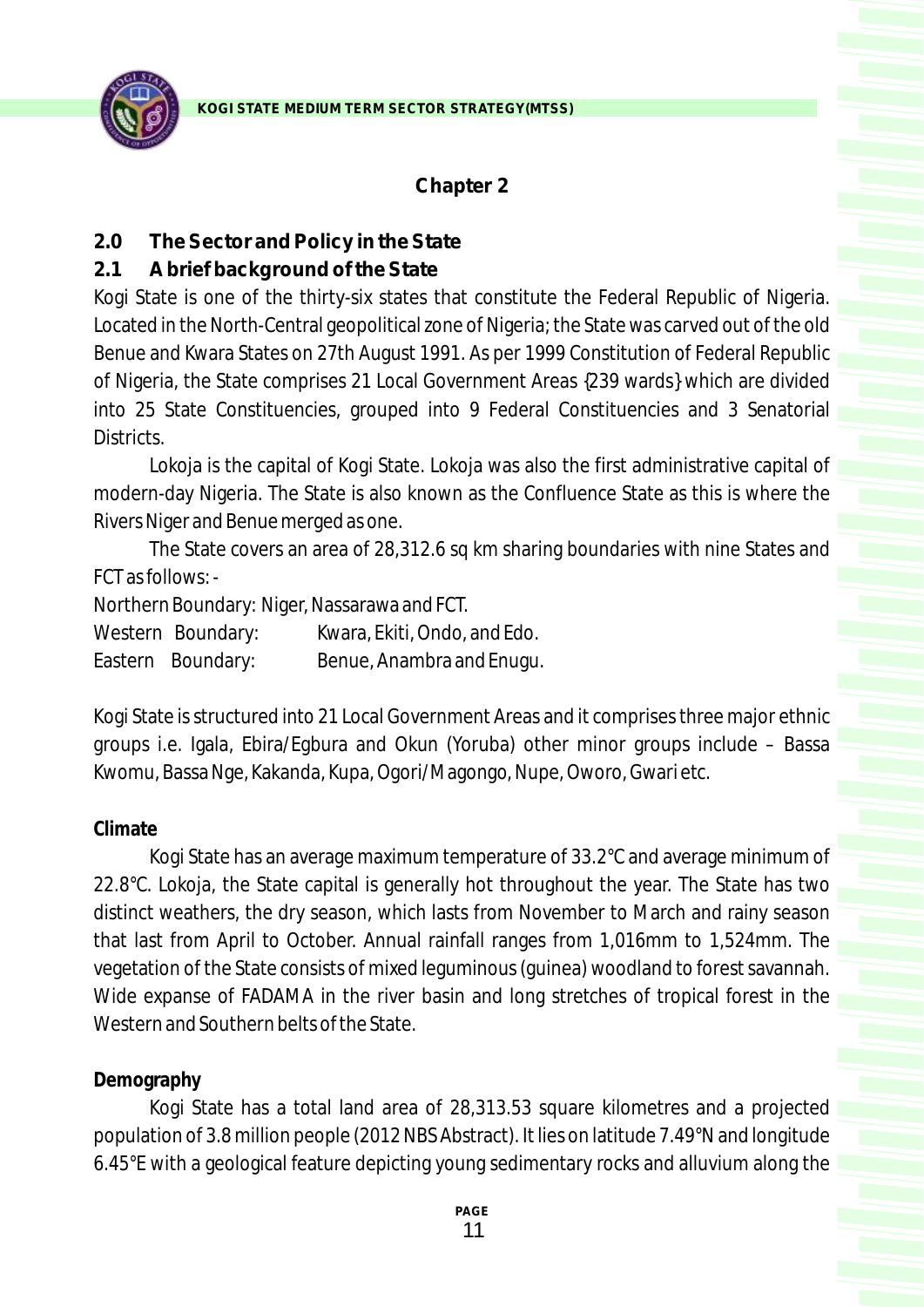

riverbeds, which promotes agricultural activities. The State features ferrasols soil type and famous hills like Ososo hills, which spread from Edo State to the western part of Kogi State and Aporo hill on the eastern part. Another famous mountain is Mount Patti, which lies in Lokoja and stands at about 1500 metres above sea level. State level General Information on Population

| Age Group                        | Male      | Female    | Total     |
|----------------------------------|-----------|-----------|-----------|
| $0 - 4$ years                    | 319,647   | 304,402   | 624,049   |
| 5 - 9 years                      | 259,249   | 239,650   | 498,899   |
| 10 - 14 years                    | 202,570   | 181,527   | 384,097   |
| $15 - 19$                        | 173,998   | 170,411   | 344,409   |
| $20 - 24$                        | 132,835   | 161,201   | 294,036   |
| $25 - 29$                        | 118,076   | 154,652   | 272,728   |
| $30 - 34$                        | 98,618    | 113,253   | 211,871   |
| $35 - 39$                        | 80,731    | 82,439    | 163,170   |
| $40 - 44$                        | 74,576    | 68,738    | 143,314   |
| $45 - 49$                        | 55,861    | 43,938    | 99,799    |
| $50 - 54$                        | 51,396    | 40,015    | 91,411    |
| $55 - 59$                        | 22,235    | 17,882    | 40,117    |
| $60 - 64$                        | 30,672    | 23,638    | 54,310    |
| $65 + years$                     | 52,439    | 39,394    | 91,833    |
| <b>TOTAL State</b><br>Population | 1,672,903 | 1,641,140 | 3,314,043 |

**State level General Information on Population**

*\*Sources: National Population Census 2006*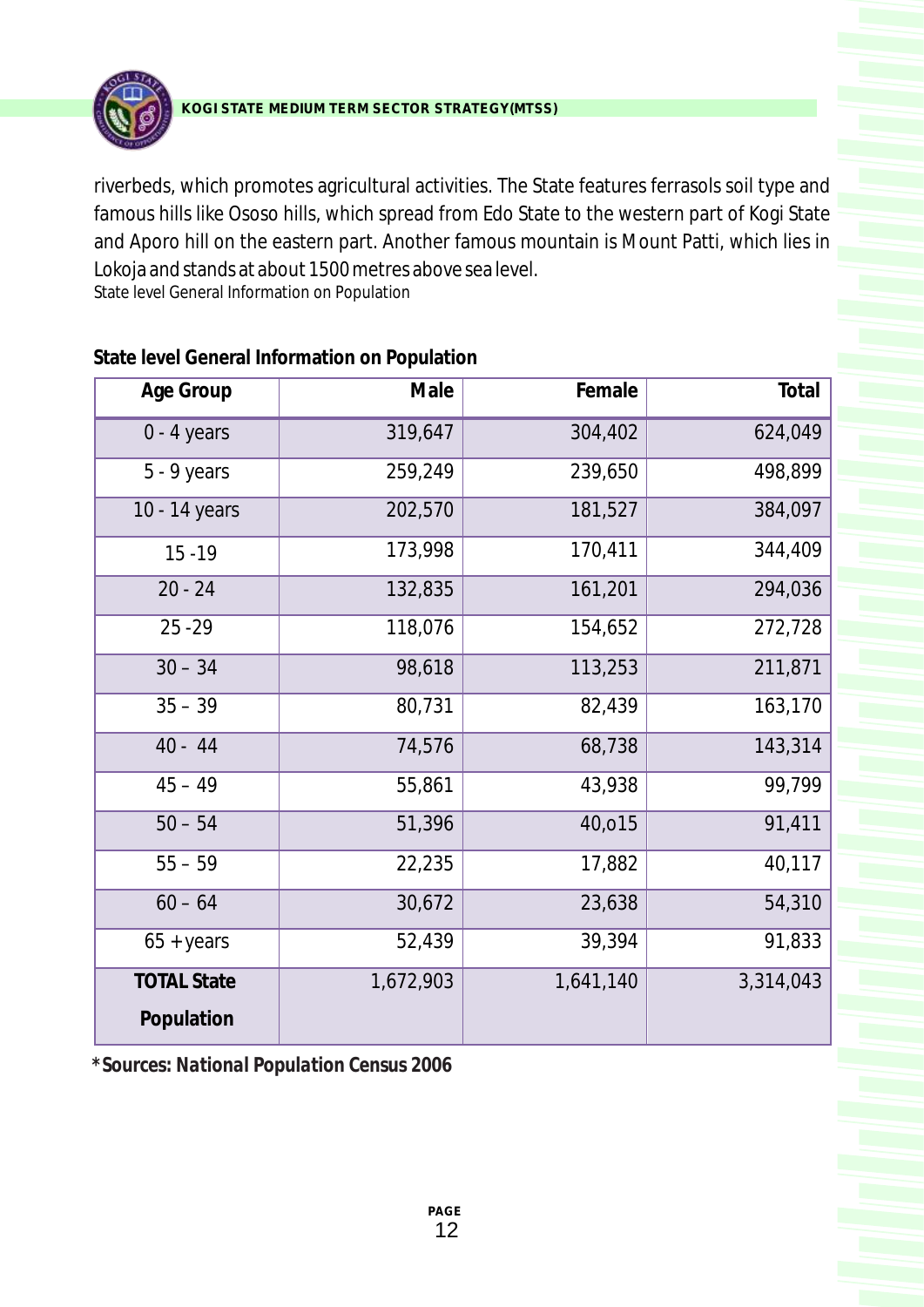

#### **Local Government Areas**

The headquarters of the Local Government Areas serve as important traditional, cultural and market centres in their localities. The Local Governments are; Adavi, Ajaokuta, Ankpa, Bassa, Dekina, Ibaji, Idah, Igalamela-Odolu, Ijumu,Kabba/Bunu, Kogi/Kotonkarfe, Lokoja, Mopa-Muro, Ofu, Ogori/Magongo, Okene, Okehi, Olamaboro, Omala, Yagba-East, Yagba-West.

Agriculture, Forestry and other Bush Activities: Kogi State has extensive arable land for cultivation, with good grazing grounds for livestock breeding and large water bodies for fishing. Crops cultivated include yam, cassava, maize, guinea corn and groundnut. Rice production is encouraged in the flood plains of the rivers, while coffee, cocoa, orange and cashew nuts are produced in ljumu and Kabba/Bunu LGAs. Farmers are engaged in share cropping schemes at lyagu, Alade and Adikena. Palm plantations are being rehabilitated and a standard agricultural mechanical workshop is being constructed for the maintenance of machinery.

The Kogi State Agricultural Development Project was established with an initial investment capital of N144 million to be drawn from a World Bank loan. This was done to improve 300 kilometres of rural roads, provide fifty points of potable water and distribute 50 tonnes of various farm inputs. Much emphasis has been placed on agriculture with substantial lumbering and saw milling carried out in the forest areas of the state (e.g ljumu and Kabba/Bunu LGAs).

Exotic plants such as teak (tectona grandis) and pulp wood are being planted in different parts of the State. Other basic economic activities include the unincorporated private sector with farmers, fishermen, artisans and people in other activities such as mechanics, vulcanizers, electricians, carpenters bricklayers, plumbers and traders.

Mineral Resources: Kogi State is rich in mineral resources. Most of these minerals are available in commercial quantities and these include coal at Koton-Karfe, Okaba and Ogboyaga; limestone and marble at Jakura, Ajaokuta, Osara, Ekinrin Adde and ltobe; kaolin at Agbaja and iron ore at Agbaja plateau and Itakpe hills. It is worthy of note here to highlight that out of the seven (7) mineral resources of focus by Nigeria in the effort towards diversification, three (3) of them are available in Kogi State in commercial quantities. These are Iron Ore, Limestone and Coal.

Coal was mined in Kogi State during the Nigerian civil war; limestone and marble are exploited at Jakura.. Other minerals include feldspar at Okene and Osara; clay, cassiterite, columbite and tantalite at Egbe; gold at Isanlu, gems, quartz, mica and crude oil at Idah. At the present time however, attention is being given for the commencement of exploitation of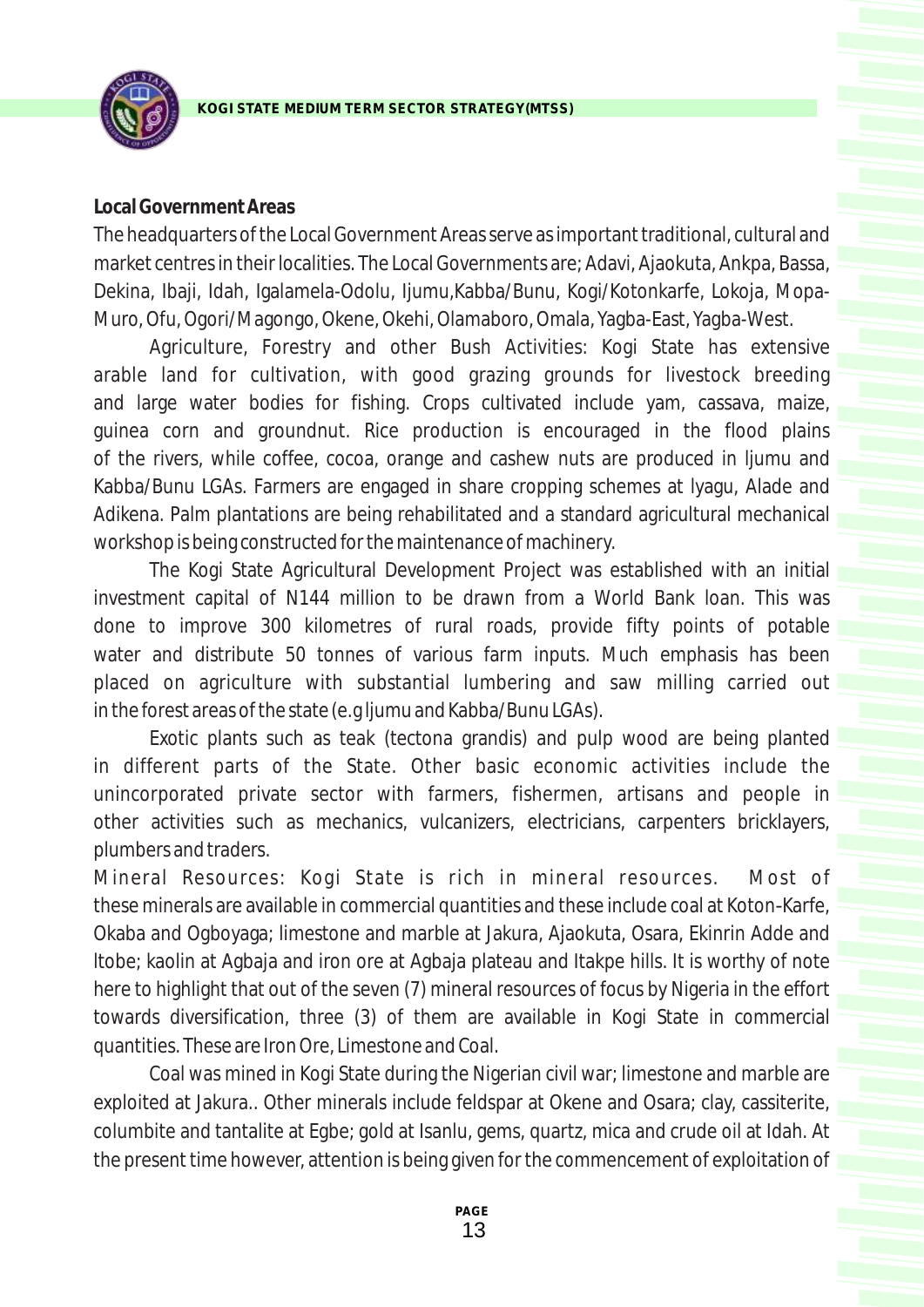

Coal in Kogi East by Dangote group. The Federal Government has started giving the exploitation of Itakpe Iron Ore attention. For years now the limestone had continued to be exploited by Dangote group into cement manufacturing.

Industrial Development: The available land, water, minerals, agriculture and forestry, hydro power and electricity. Ajaokuta iron and steel company and the tertiary institutions in the State are potential sources of input for industrialisation, if properly developed and maintained. There were sixteen industrial establishments operating in the State in 1992. Development of the Ajaokuta Steel Company will lead to springing up of upstream and downstream industries in Kogi State.

The Itakpe Iron Ore Mining Company and the Ajaokuta Steel Company, both of which could generate subsidiary industries such as iron and steel, foundries, cement plant, tar installation plant, carbon black and carbon graphic electrodes industry light forging, metal fabrication and agricultural tools and implements industries.

Development Potentials: Kogi State's endowment of natural resources include land, water, mineral and forest resources. The vast land area of the State provides adequate opportunity for the location of various types of industrial and other economic activities.

The water resources of Rivers Niger and Benue and their several tributaries could provide ample water supply for people, animals and various industries when fully harnessed. The confluence of Rivers Niger and Benue could be an important source of tourist attraction. Fishery could be developed on a large scale with allied fishery industries.

The waterfalls at Osomi and Ofejiji are potential sources of hydro-electricity. The water from the rivers could support large irrigation schemes for raising various crops. The forests provide wood for timber and fuel.

Local Sourcing of Raw Materials: Agricultural products such as grains (maize, guinea corn, rice and others), root crops (yam, cassava and, groundnut}Other crops like beans, soya beans, cocoa and coffee provide the needed raw materials for cereals, flour beverages and other food processing industry. Livestock and fisheries could provide raw materials for meat and fish canning industries.

The forest has the potential to provide wood for plywood and other wood related industries to produce such items as toothpicks, matches and other household utensils, while foliage and minerals are sources of raw materials for chemical and pharmaceutical industries.

Mineral resources in the State can provide immense local sources of raw materials for the manufacture of various products.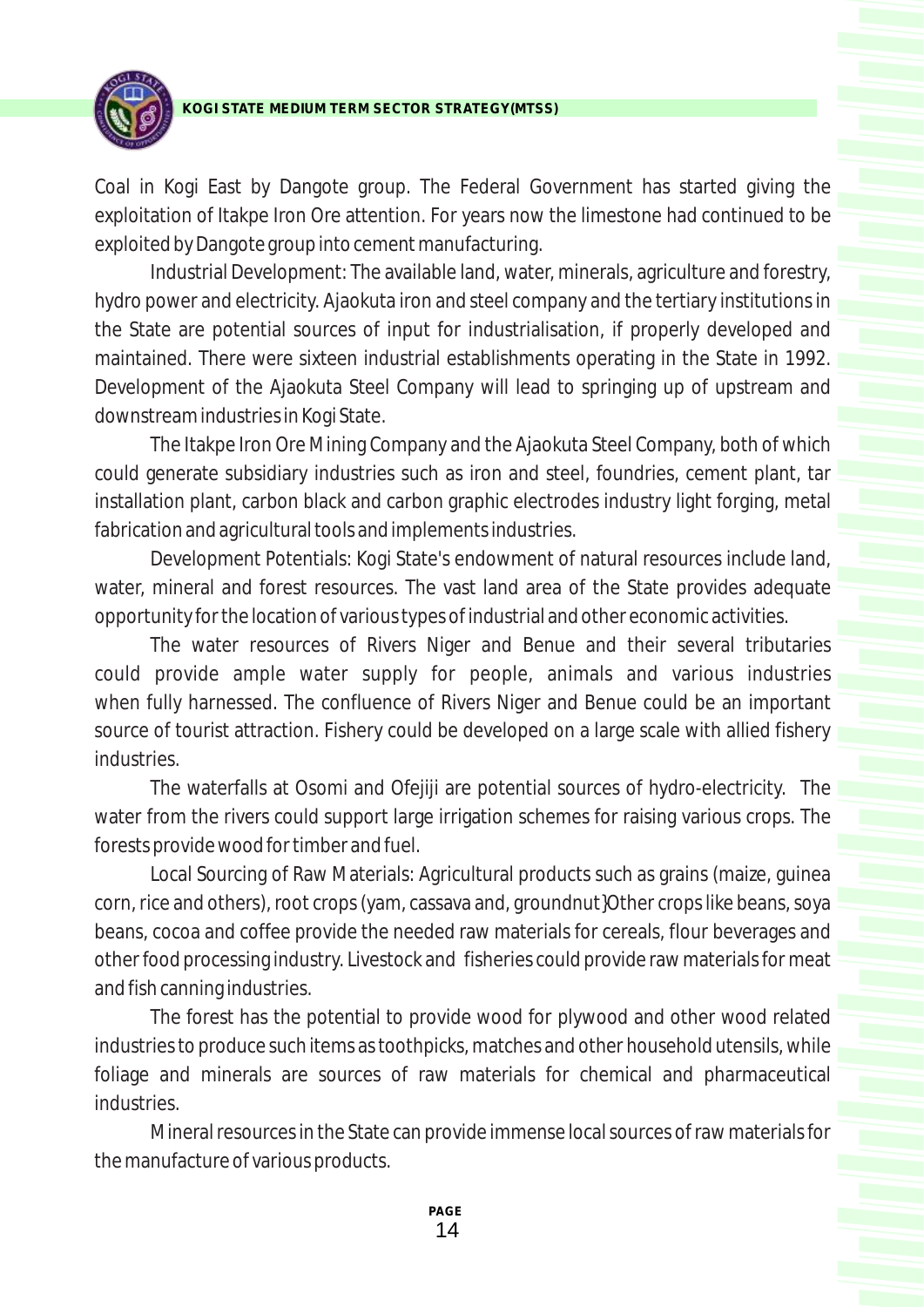

Coal and iron ore provide raw materials for the iron and steel industry and for the manufacture of machinery, alloys, oxides, tools, rails, linoleum and fillers. Coal also provides raw material for making ammonia, tar, cyanide, explosives and organic compounds. Limestone and marble at Jakura, Oshokoshoko, Ajaokuta, Osara, Ekinrin-Adde and ltobe have raw materials for making cement, glass, lime, ceramics, carbon dioxide, ethylene, caustic soda, carbide, paint, floor slabs, terrazzo chips and building stones amongst others. Feldspar from Osara, Okene, Okoloke and Egbe and clay obtained in many parts of the LGAs could supply the needed raw materials for glass, ceramics and pottery. Kaolin from Agbaja is an important raw material for chalk making, paint, kaolin poultice and Plaster of Paris (POP).

Cassiterite, columbite and tantalite from Egbe are used for tin coating and alloys while talc and mica from Isanlu, Ogborun and Mopa could supply the raw materials for ceramics, paints and electrical equipment. Gold from Isanlu in Yagba East LGA, gems and ornamental stones from Lokoja, quartz from Okene, Okehi, Okoloke and Egbe and crude petroleum from Ibaji are other important minerals in the state.

# **2.2 Abrief introduction of the Sector**

The Ministry of Agriculture evolves policies and programmes for agricultural development and increased agricultural production for food security and raw materials for agro-based industries. It has ensured this through robust policies and annual budgets to fulfill the overarching policy goal of Government which is 'Poverty Eradication and Sustainable Economic Growth through Infrastructure Renewal and Development'.

Accordingly, the ministry operates six (6) professional/technical departments namely:

Planning, research and statistics department, Agric services department, Fisheries department, Admin and finance department, veterinary/Livestock department, Engineering department. Two Offices namely: Honourable Commissioner's office, and Permanent Secretary's office and five (5) support units: Account, Press and Public Relation (PRO), Information and Communication Technology(ICT), Internal Audit,each department is headed by a Director.

The Ministry also supervises some agencies and oversees some development partners support projects in the State namely: Kogi State Agricultural Development Project (ADP), Kogi agro-allied company limited and Kogi land development board and Fadama III AD office, APPEALS, and VCDP about to take off.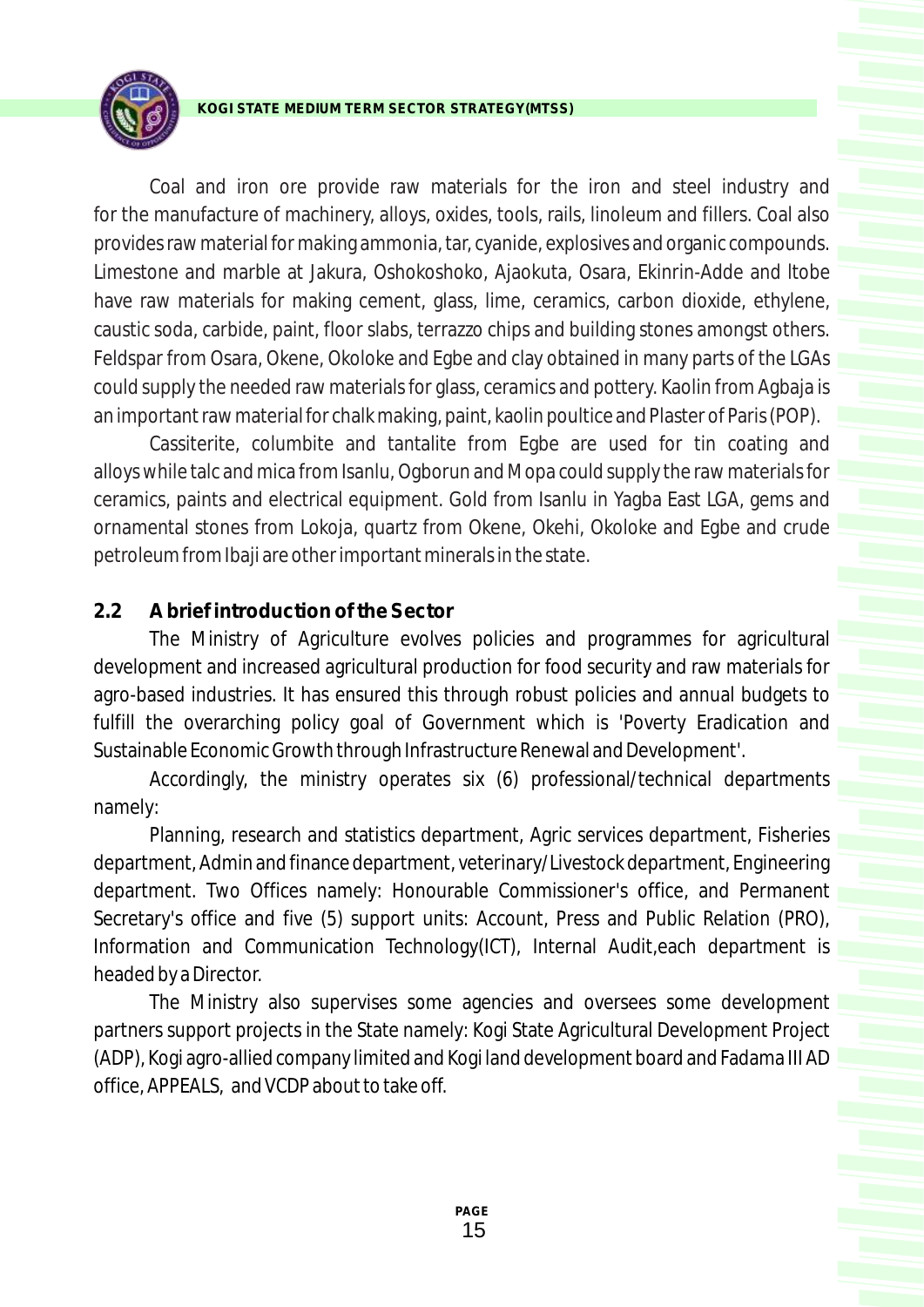

# **2.3 The current situation in the Sector**

Agriculture represents the key to the socio-economic development of Kogi state. Since Agriculture is by far the predominant occupation of the state populace, programmes and strategies that advance and accelerate farm productivity and income will be very much desirable. Potentials for education and fisheries are very high due to the presence of river Niger and river Benue. Yet, Kogi state which has the potential to become a food basket for the sub region like Benue and Niger state has very low agricultural productivity. With over two million hectares of available land only 0.5million hectares are under cultivation. It is imperative for Government to ensure efficient and prudent utilisation of resources at its disposal.

It is composed of six (6) Departments, each of which is headed by a Director who is directly responsible and answerable to the Permanent Secretary. The Departments are: -

- a) Department of Administration and Finance;
- b) Department of Veterinary;
- c) Department of Planning, research and statistics;
- d) Department of Fisheries;
- e) Department of Agric services
- f) Department of Engineering services

The Ministry has staff strength of four hundred and forty-two (442).

The above team of staff jointly perform the following functions of the Ministry

- A. Evolve policies and programmes for agricultural development and increased agricultural production for food security and raw materials.
- B. Identify, design, co-ordinate, monitor and evaluate agricultural development projects and programmes.
- C. Develop, implement and monitor animal health and livestock production policies
- D. Control animal diseases.
- E. Disseminate information on improved agricultural technologies obtained from research institutes.
- F. Provide agricultural extension services.
- G. Register and monitor Co-operative Organisations in the State in accordance with relevant laws.

Despite the above functions, the sector also battles with numerous problems which are stated under major strategy challenges.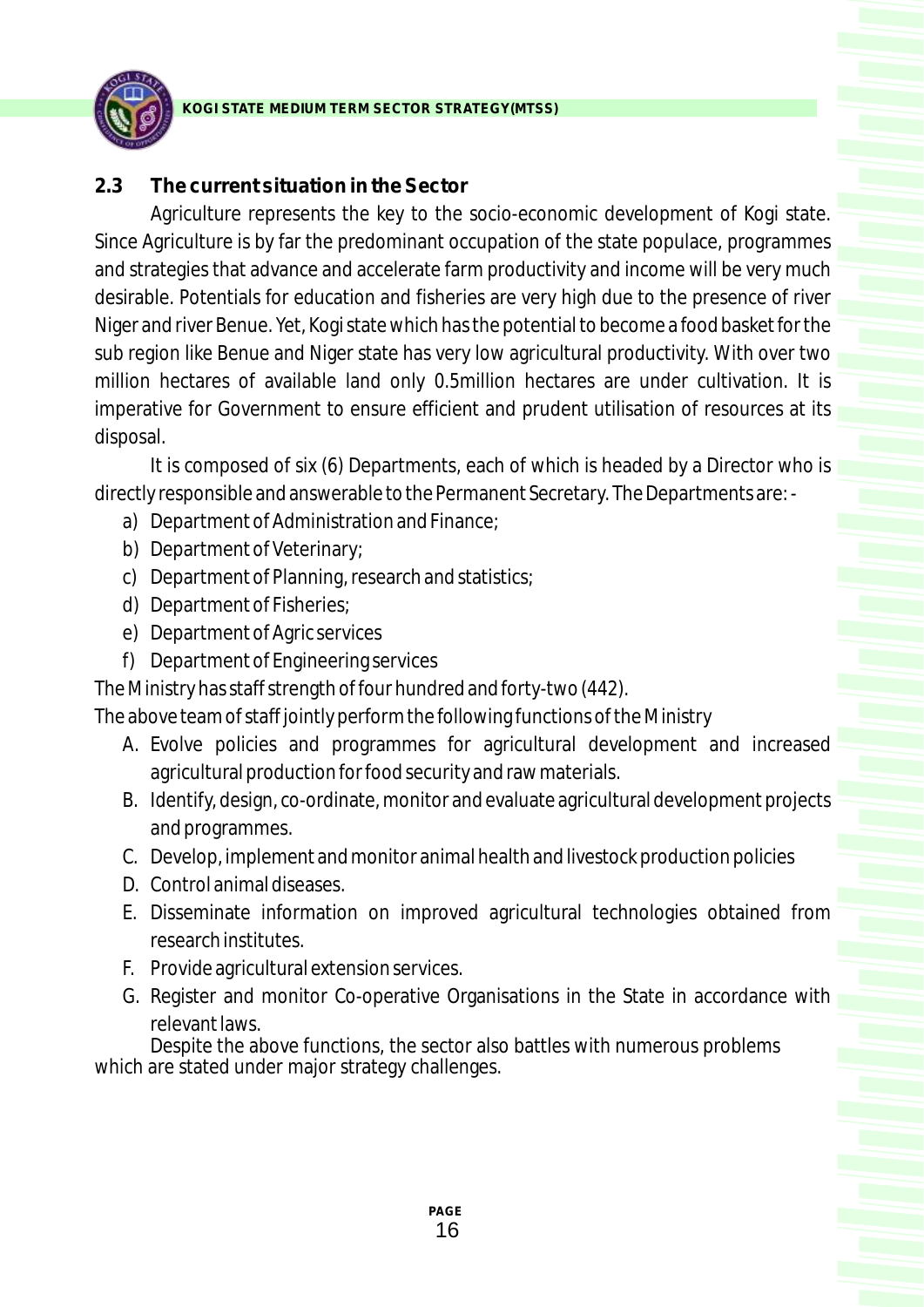**2.4 Overview of the sector's institutional structure**



The Ministry of Agriculture which is the policy formulating organ of the Government comprises of Hon. Commissioner Office with Press and Public Relation Unit, the permanent secretary with the six directorates headed by a Director and three of its parastatals which include; Agric Development Project, Agro-allied Company Limited, Agric Land Development Board and World Bank Funded Offices Fadama, APPEALS and VCDP.

#### **2.5 STATEMENT OF THE SECTOR'S MISSION, VISION AND CORE VALUES**

2.5.1 Ministry of Agriculture Mission Statement

To engage and empower every citizen in achieving their goals for their individual and collective advancement

2.5.2 Ministry of Agriculture Vision Statement To secure the future of all in the State.

#### **2.5.3 CORE VALUES**

- Ø Prudence
- Ø Professionalism
- Ø Integrity
- Ø Dynamism
- Ø Teamwork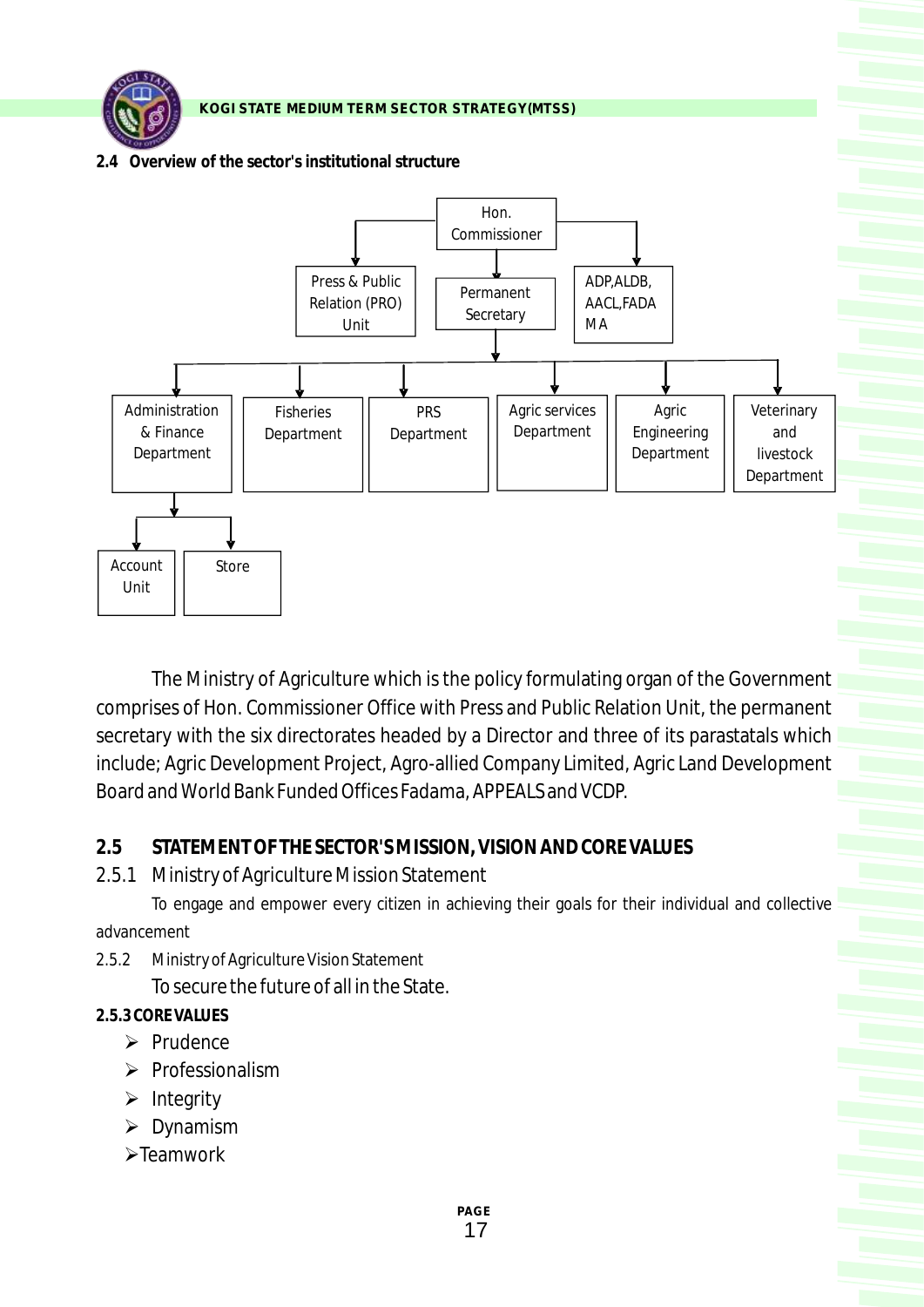

| Operational definition of core values of Ministry of Agriculture |                                                                                                                                              |                                                                                                  |                                                                                                                      |  |  |  |  |  |
|------------------------------------------------------------------|----------------------------------------------------------------------------------------------------------------------------------------------|--------------------------------------------------------------------------------------------------|----------------------------------------------------------------------------------------------------------------------|--|--|--|--|--|
| Value                                                            | Definition                                                                                                                                   | Example of<br>Behaviour                                                                          | <b>Strategy Implication</b>                                                                                          |  |  |  |  |  |
| Prudence                                                         | Carefulness and<br>good sense of<br>reasoning<br>Exhibited<br>when<br>making<br>a<br>financial and or<br>resource<br>allocation<br>decision. | Carefulness<br>in<br>financial<br>management.<br>Taking<br>caution in<br>resource<br>allocation. | sector will<br>reward<br><b>The</b><br>industrious innovation<br>and c<br>reativity<br>and<br>introduce sanctions    |  |  |  |  |  |
| Professionalism                                                  | Exhibit in<br>expertise quality<br>in the discharge<br>of duties by staff.                                                                   | Responsibilities that<br>require special<br>training                                             | Promote membership<br>Of relevant<br>professional bodies by<br>staff to acquire and<br>sharpen requisite skills      |  |  |  |  |  |
| Integrity                                                        | Steadfastness in<br>adhering to<br>ethical principles                                                                                        | Consistency in dealing<br>with stakeholders<br>without compromise.                               | Provision of regular<br>enlightenment/awareness<br>programme to staff.                                               |  |  |  |  |  |
| Dynamism                                                         | Continuous<br>reform process.                                                                                                                | <b>Full of initiatives and</b><br>exciting ideas.                                                | Recognition of vigor in the<br>conduct of staff<br>Restructuring in the<br>Ministry for optimal<br>service delivery. |  |  |  |  |  |
| <b>Teamwork</b>                                                  | Loyalty that exist<br>among the<br>members of staff<br>to achieve<br>organizational<br>goals.                                                | Cooperation,<br>interdependence                                                                  | Timely delivery of output<br>Exhibition of synergy for<br>improved productivity.                                     |  |  |  |  |  |

**Operational definition of core values of Ministry of Agriculture**

# **2.6 Sector Policy**

The Ministry of Agriculture identify, design, co-ordinate, monitor and evaluate agricultural development projects and programmes. It deals with matters relating to agriculture including; agricultural development programs(ADPs), Fisheries, Livestock, pest control, agricultural land resources, Agric research and seed services. The policy thrust on Agriculture is to produce food and ensure food security for the people of Kogi state, create employment including youth employment and provide the enabling environment to generate a high proportion of the GDP of the state from agriculture. In pursuit of this policy objective, Kogi state Government will promote private sector participation in the sector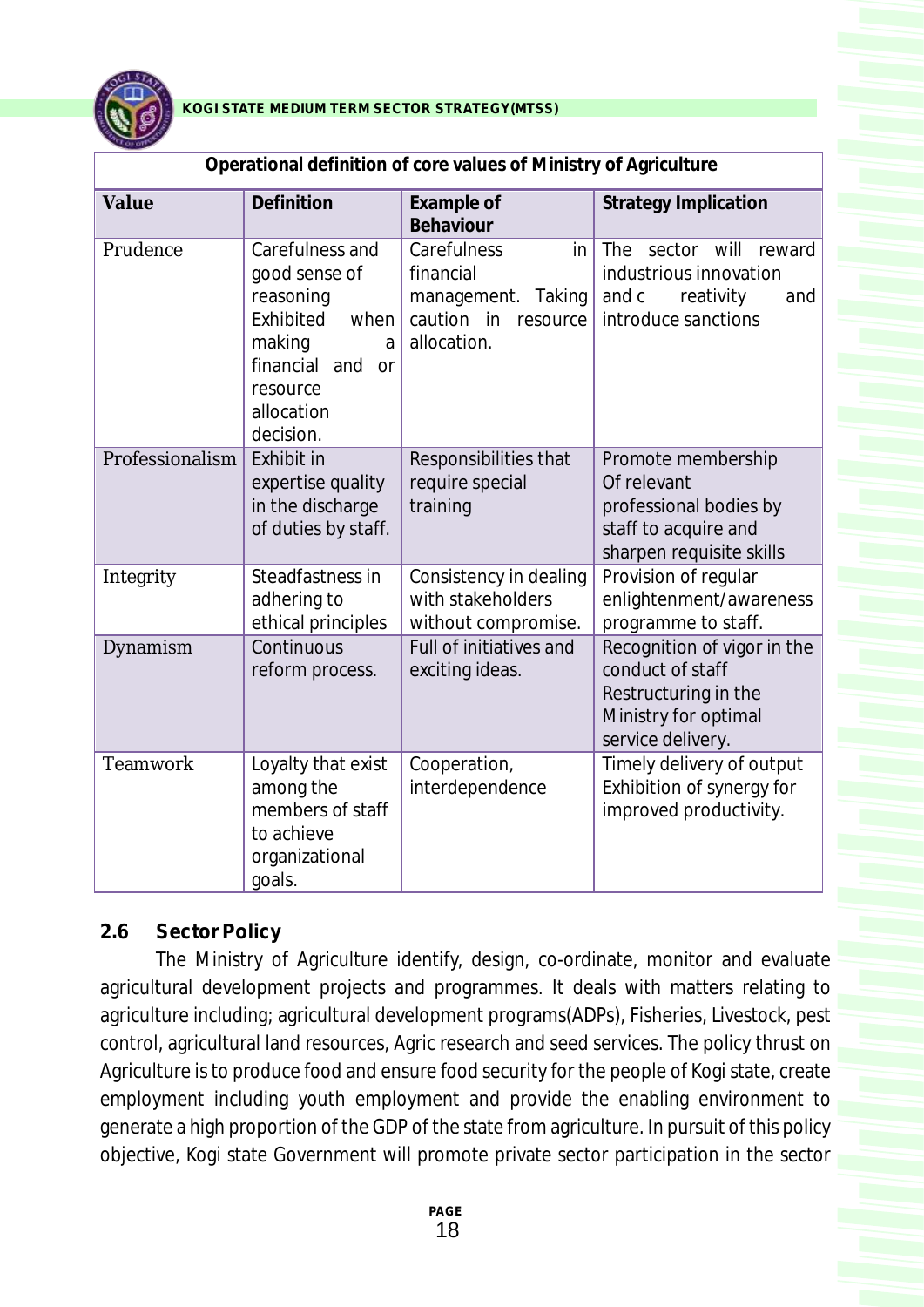

which will be anchored on sound policy framework and arrangements.

- Besides, some of the policies of the agriculture sector are:
	- a) Increase food security.
	- b) Increase raw materials for agro-processing and export.
	- c) Increase mean farm yield crops, livestock and fishery.
	- d) Increase productivity across the agricultural value chain.
	- e) Increase contribution of agriculture sector to GDPand IGR in the state.

# **2.7 The sector's goals and programmes for the MTSS period**

This is a summary of how the goals developed for the Sector over the medium term relate to the overall goals set at the level of Kogi State as contained in high level policy documents. This is a way of demonstrating that the Sector Strategy contains specific means of achieving or contributing to the achievement of relevant high level Policy Statements of Kogi State.

- i. Paradigm shift from traditional hoes and cutlasses to Agric mechanization;
- ii. Development of Agricultural value chain
- iii. Small and Medium Scale Enterprises;
- iv. Job creation;
- v. Public Private Partnership Initiative.

| <b>State Level Goals</b> | Sector Level Goal    | Programmes          | <b>Outcomes</b>         |
|--------------------------|----------------------|---------------------|-------------------------|
| To ensure shift in       | Paradigm shift from  | Promotion of        | <b>Improved General</b> |
| focus from output        | traditional hoes and | agricultural        | productivity level of   |
| to outcome               | cutlasses to Agric   | mechanization       | farmers.                |
|                          | mechanization        |                     |                         |
| Access to credit         | Development of       | Promotion of small  | Percentage increase     |
| facilities               | Agricultural value   | and medium scale    | in number of            |
|                          | chain                | enterprises through | registered Agric        |
|                          |                      | agricultural loan   | businesses              |
|                          |                      | scheme.             | (in small and           |
|                          |                      |                     | medium scale)           |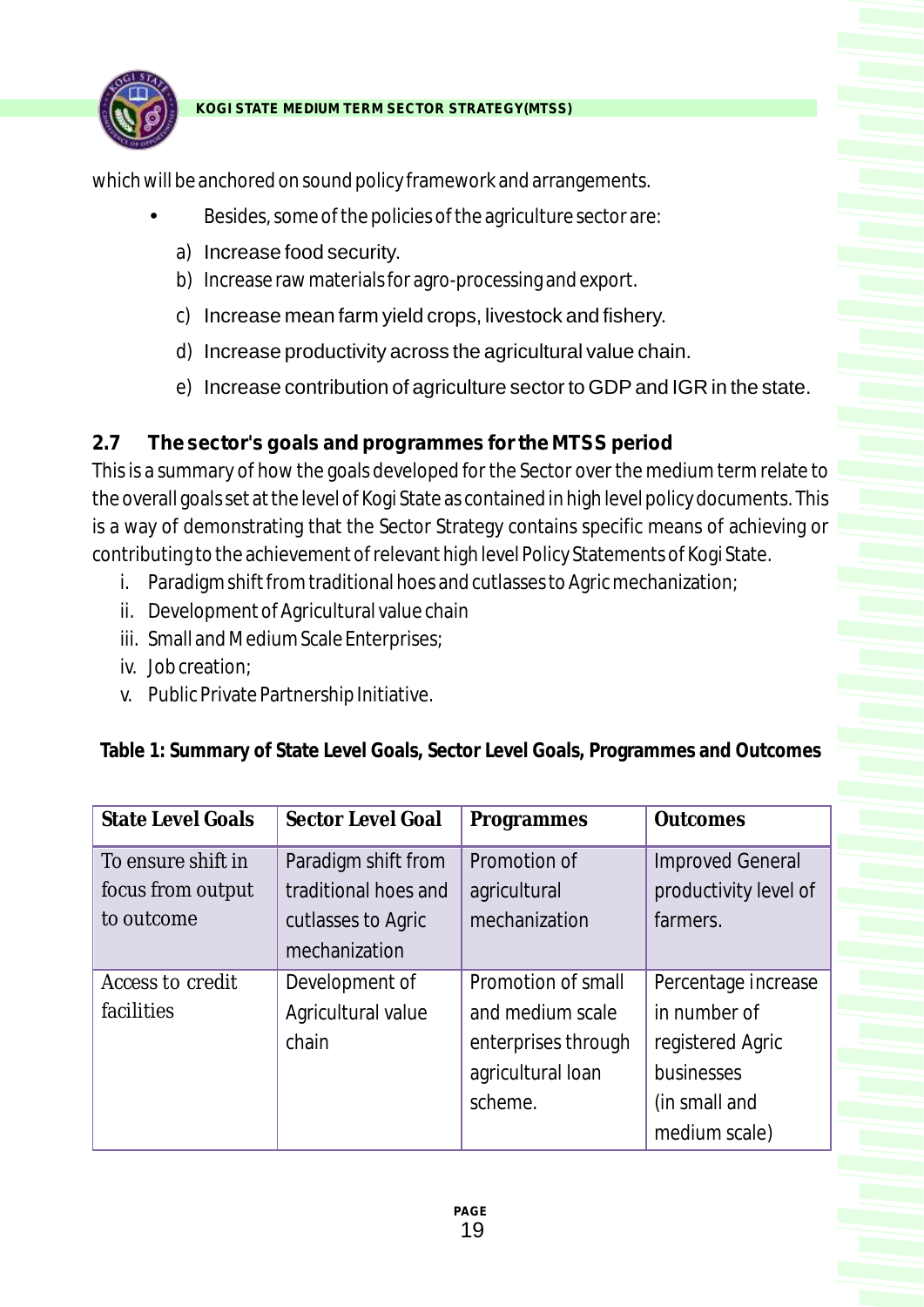

| <b>State Level Goals</b>                                                                   | <b>Sector Level Goal</b>                                   | Programmes                                                                            | <b>Outcomes</b>                                                       |
|--------------------------------------------------------------------------------------------|------------------------------------------------------------|---------------------------------------------------------------------------------------|-----------------------------------------------------------------------|
| Ensure food for all<br>and job creation<br>for our youth,                                  | <b>Ensuring food</b><br>security                           | Supporting<br>plantation/crop<br>production                                           | Reduction in hunger<br>and increased in<br>income level of<br>farmers |
| Promote and<br>encourage<br>investment in the<br>Agric sector.                             | Creating awareness<br>through agricultural<br>institutions | Strengthening<br>institutions for<br>better services                                  | Increased in quality<br>of agricultural<br>extension services.        |
| The private sector<br>will relate directly<br>to the<br>outcomes of the<br>relevant sector | <b>Initiating Public</b><br>Private Partnership            | Creating a<br>conducive<br>environment for a<br>robust public-<br>private partnership | Increasing<br>investment in Agric<br>sector of the<br>economy         |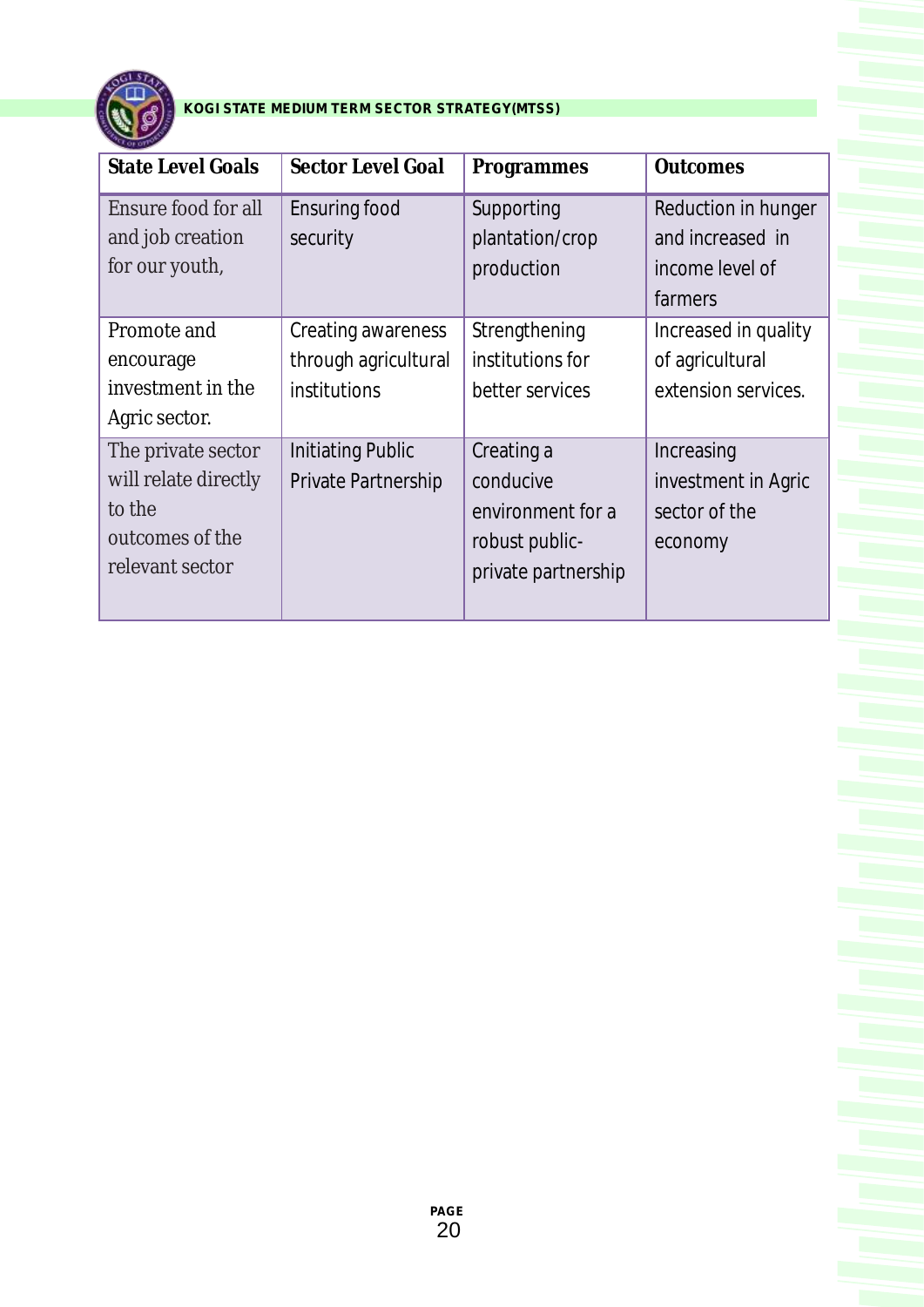**Table 2: Goals, programmes and outcome deliverables**

| Sector Goals               | Programmes               | Outcome                | <b>KPI</b> of Outcomes  | Baseline (i.e. Value      |                          | <b>Outcome Target</b>     |                           |
|----------------------------|--------------------------|------------------------|-------------------------|---------------------------|--------------------------|---------------------------|---------------------------|
|                            |                          | Deliverables           |                         | of Outcome in 2019        | 2020                     | 2021                      | 2022                      |
| To ensure                  | Paradigm shift from      | Promotion of           | <b>Improved General</b> | Production of             | 20% increase in          | 40% increase in           | 60% increase in           |
| increased                  | traditional hoes and     | agricultural           | Result-Based            | mandate crop not at       | production of the        | production of the         | production of the         |
| agricultural               | cutlasses to Agric       | mechanization          | Agricultural services.  | commercial level.         | mandate crop (rice,      | mandate crop (rice,       | mandate crop (rice,       |
| production                 | mechanization            |                        |                         |                           | cassava and cashew)      | cassava and cashew)       | cassava and cashew)       |
| Access to credit           | Development of           | Promotion of small     | Percentage increase in  | 10% farmers had           | 30% percent of farmers   | 40% percent of farmers    | 60% percent of farmers to |
| facilities                 | Agricultural value       | and medium scale       | number of registered    | access to credit facility | to have access to credit | to have access to credit  | have access to credit     |
|                            | chain                    | enterprises through    | Agric businesses        |                           | facility                 | facility                  | facility                  |
|                            |                          | agricultural loan      | (in small and medium    |                           |                          |                           |                           |
|                            |                          | scheme.                | scale)                  |                           |                          |                           |                           |
| <b>Ensure food for all</b> | Supporting               | To increase            | Reduction in hunger     | 200 hectares of farm      | 1000 hectares of land to | 2000 hectares of land for | 3000 hectares of land for |
| and job creation for       | plantation/crop          | agricultural           | and increased in        | land cultivated by        | be cleared for 1000      | 2000 youth                | 3000 youth                |
| our youth,                 | production               | production             | income level of farmers | youth                     | youth empowerment        | empowerment               | empowerment               |
| <b>Creating awareness</b>  | Strengthening            | To Increase quality of | Increased access to     | Maximum access to         | 30% access to qualify    | 50% access to qualify     | 65% access to qualify     |
| through                    | institutions for         | agricultural extension | quality extension       | Agric services.           | Agric extension worker   | Agric extension worker    | Agric extension worker    |
| agricultural               | better services          | services.              | services.               |                           |                          |                           |                           |
| institutions               |                          |                        |                         |                           |                          |                           |                           |
| The private sector         | <b>Initiating Public</b> | Creating a conducive   | Increasing investment   | Zero level of             | The state to partner     | The state to partner with | The state to partner with |
| will relate directly       | Private Partnership      | environment for a      | in Agric sector of the  | partnership               | with 3 private investors | 5 private investors       | 5 private investors       |
| to the                     |                          | robust public -private | economy                 |                           |                          |                           |                           |
| outcomes of the            |                          | partnership            |                         |                           |                          |                           |                           |
| relevant sector            |                          |                        |                         |                           |                          |                           |                           |



**PA GE** 21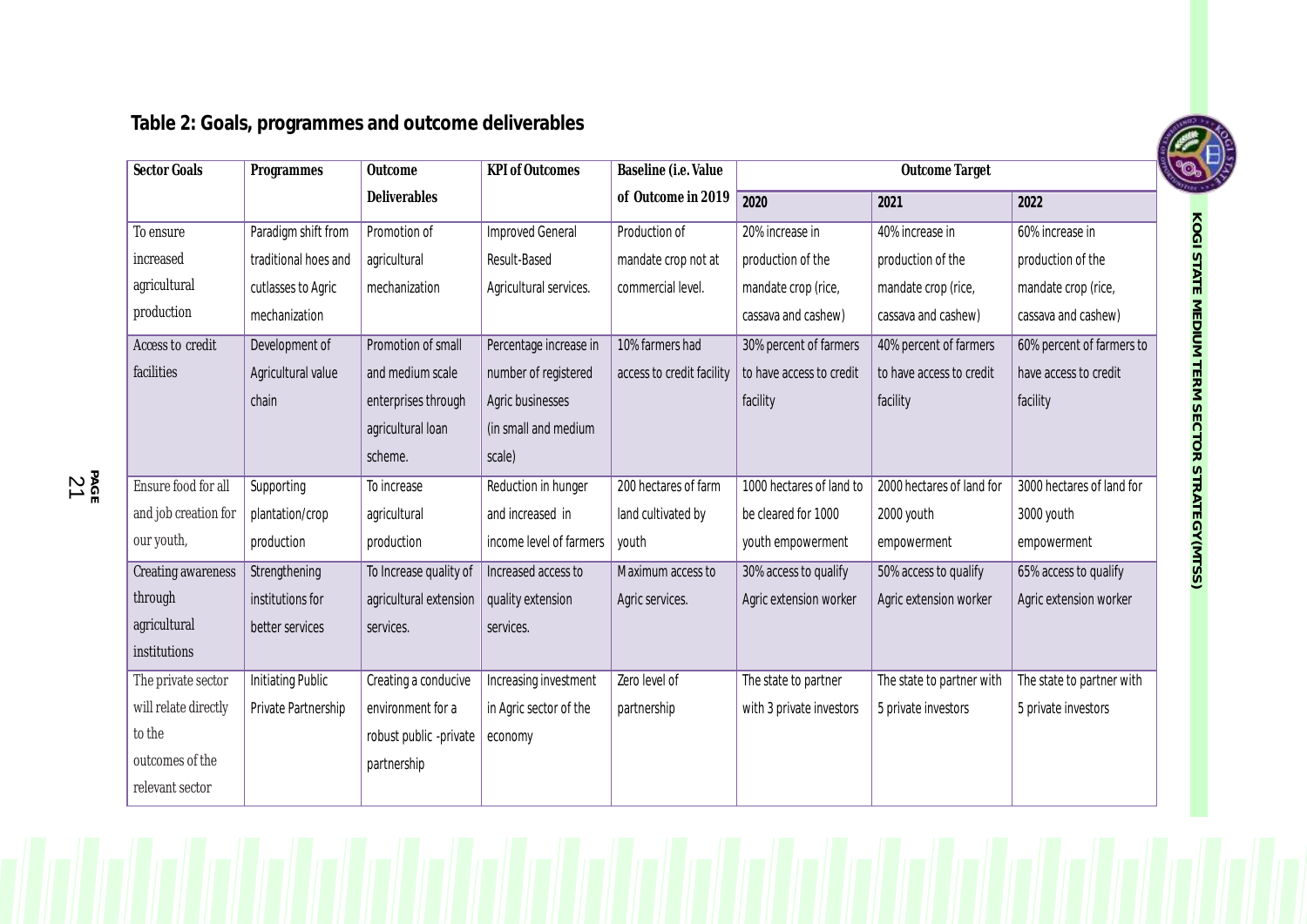

# **Chapter 3**

# **The Development of Sector Strategy**

**3.1 Major Strategic Challenges**

*The major challenges faced in the agricultural sector include but not limited to the following:*

- •Procurement of Agric equipment such as bulldozers, tractors, low bed,
- graders, processing machines.<br>Shortage of Staff; to effectively •Shortage of Staff; to effectively and efficiently carry out the sector functions
- 
- Inadequate funding of the projects and programmes<br>Need for more training to enhance capacity building of the sector staff.
- •Need for more training to enhance capacity building of the sector staff. No serious plan on the enforcement of law on monitoring and evaluation of projects and programmes.

#### **3.2 Resource Constraints**

Public funding of the Agricultural sector over the years has not been sufficient and even the limited fund has not been receiving proper attention. For instance, the budget ceiling/allocation for the Agric sector for 2017-2019 stood at N22,529,086,601.57which is grossly inadequate to drive the sector to desired level. Also there are challenges in paying counterpart funding as some donor agencies would not remit a dime until the state is able to pay it part of the fund.

| Item      | Approved      | Amount        | Actual          | Amount        | Actual         |
|-----------|---------------|---------------|-----------------|---------------|----------------|
|           | Budget (N)    | Released (N)  | Expenditure (N) | Released as % | Expenditure as |
|           | in 2019       | in 2019       | 2019            | of Approved   | % of Releases  |
|           |               |               |                 | 2019          | 2019           |
| Personnel | 807,368,781   | 795,618,351   | 795,618,351     | 98%           | 98%            |
| Overhead  | 73,899,383    | 11,083,000    | 11,083,000      | 14.99%        | 14.99%         |
| Capital   | 6,139,000,000 | 444,821,290   | 444,821,290     | 7.2%          | 7.2%           |
| Total     | 7,020,268,164 | 1,251,522,641 | 1,251,522,641   | 17.83%        | 17.83%         |

### **Table 3: Summary of 2019 Budget Data for the Sector**

**Table 4: Summary of 2020 Budget Data for the Sector**

| Item      | Approved      | <b>Amount Released</b> | Actual             | Amount    | Actual      |
|-----------|---------------|------------------------|--------------------|-----------|-------------|
|           | Budget (N) in | (N) as at end          | Expenditure (N) as | Released  | Expenditure |
|           | 2020          | March 2020             | at end March       | as $%$ of | as $%$ of   |
|           |               |                        | 2020               | Approved  | Releases    |
| Personnel | 839,179,712   | 188, 196, 644          | 188,196,644        | 89.7%     | 89.7%       |
| Overhead  | 38,353,780    | 996,000                | 996,000            | 10.4%     | 10.4%       |
| Capital   | 3,564,446,000 | 318,887,398            | 318,887,398        | 39.4%     | 39.4%       |
| Total     | 4,441,979,492 | 508,080,042            | 508,080,042        | 27.6%     | 27.6%       |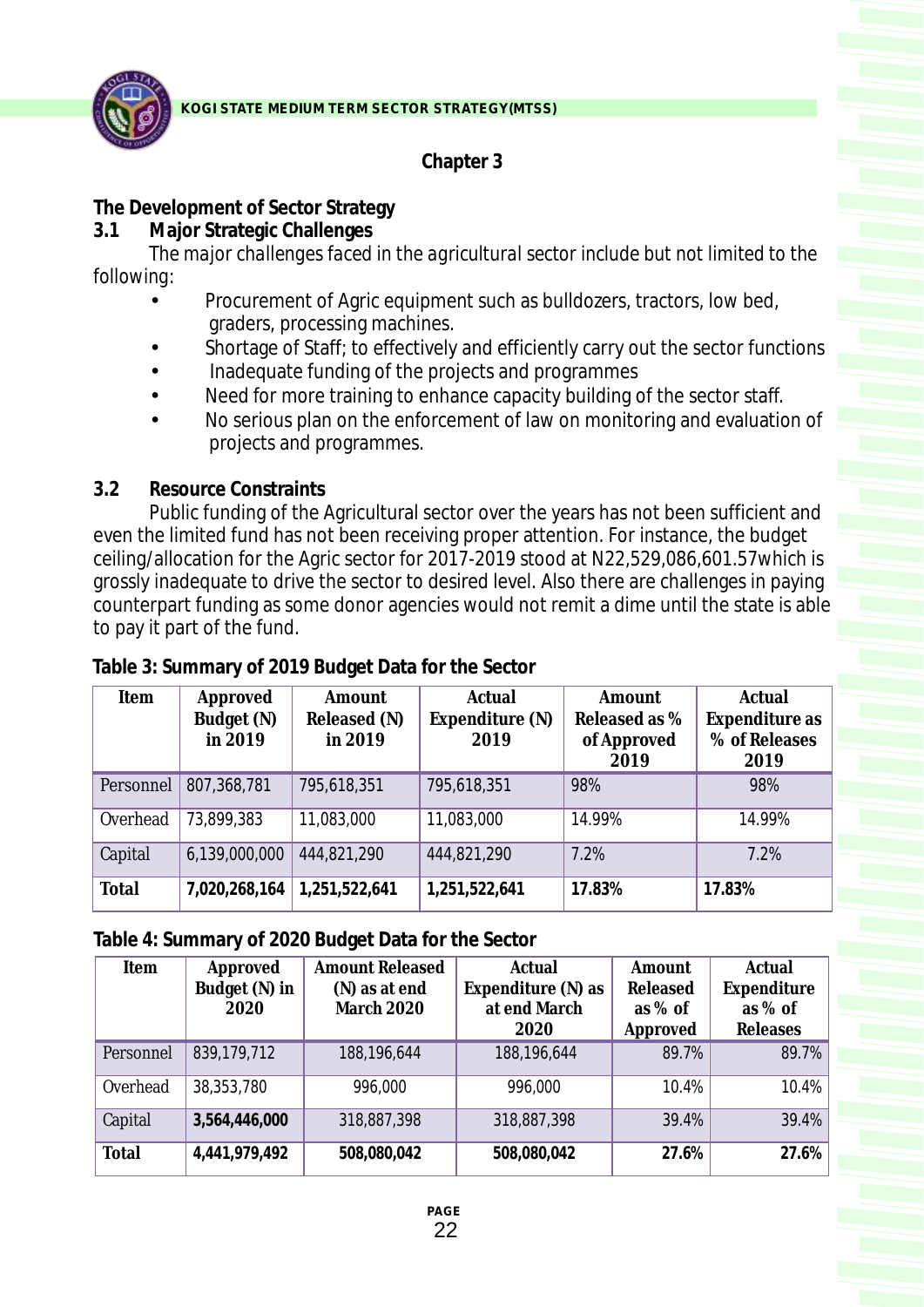**Table 5: Summary of the Review of Ongoing and Existing Projects Scorecard (Ranked by Average**  score for Ongoing and Existing Projects and by Final Score for New Projects)

| S/N              | Project Title                                                                                                    | Criterion<br>1 | Criterion<br>$\overline{2}$          | Criterion<br>3 | Criterion<br>4 | Criterion<br>5 | Average<br>/ Final | Rank           | Justification                                     |
|------------------|------------------------------------------------------------------------------------------------------------------|----------------|--------------------------------------|----------------|----------------|----------------|--------------------|----------------|---------------------------------------------------|
|                  |                                                                                                                  |                |                                      |                |                |                | Score              |                |                                                   |
|                  |                                                                                                                  |                | <b>Ongoing and Existing Projects</b> |                |                |                |                    |                |                                                   |
| 1.               | 00010000060102 Crop<br>production/value chain<br>development of cassava, cashew,<br>rice and other staple crops. | 3              | 3                                    | 4              | 2              | 5              | 3.4                | 1              | Important to the<br>achievement of<br>sector goal |
| 2.               | 00010000020101 Kogi state land<br>development board                                                              | $\overline{2}$ | $\overline{2}$                       | $\overline{2}$ | $\mathbf{1}$   | $\overline{4}$ | 2.2                | 13             | Important to the<br>achievement of<br>sector goal |
| $\overline{3}$ . | 00010000060105 establishment 3<br>mega rice milling processing<br>machine(one in each senatorial<br>district)    | 3              | $\overline{2}$                       | 3              | $\overline{2}$ | 3              | $\overline{2.6}$   | 8              | Important to the<br>achievement of<br>sector goal |
| 4.               | 00010000240104 FADAMA<br>counterpart funding                                                                     | $\mathbf{1}$   | $\overline{3}$                       | $\mathbf{1}$   | $\mathbf{1}$   | $\overline{2}$ | 1.6                | 32             | Important to the<br>achievement of<br>sector goal |
| 5.               | 00010000010102 procurement of<br>Agricultural inputs                                                             | $\mathbf{1}$   | 3                                    | $\mathbf{1}$   | $\overline{2}$ | 4              | 2.2                | 13             | Important to the<br>achievement of<br>sector goal |
| 6.               | 00010000180102 Construction of<br>fertilizer store                                                               | $\mathbf{1}$   | $\overline{2}$                       | $\mathbf{1}$   | $\overline{3}$ | $\overline{3}$ | $\overline{2}$     | 21             | Important to the<br>achievement of<br>sector goal |
| 7.               | 00010000270101 livestock<br>development project                                                                  | 1              | 3                                    | $\mathbf{1}$   | $\overline{2}$ | $\overline{4}$ | 2.2                | 13             | Important to the<br>achievement of<br>sector goal |
| 8.               | 00010000030102 rehabilitation of<br>existing oil palm project at<br>Alloma, Kabba and Acharu                     | 3              | $\overline{3}$                       | 3              | $\overline{2}$ | $\overline{4}$ | 3                  | $\overline{4}$ | Important to the<br>achievement of<br>sector goal |
| $\overline{9}$ . | 00010000040102 Agricultural<br>mechanization (Ministry of<br>Agriculture, Headquarters)                          | 4              | $\overline{3}$                       | $\overline{3}$ | $\overline{3}$ | $\overline{4}$ | $\overline{3.4}$   | 1              | Important to the<br>achievement of<br>sector goal |

**PA** ន<br>កូម<br>ស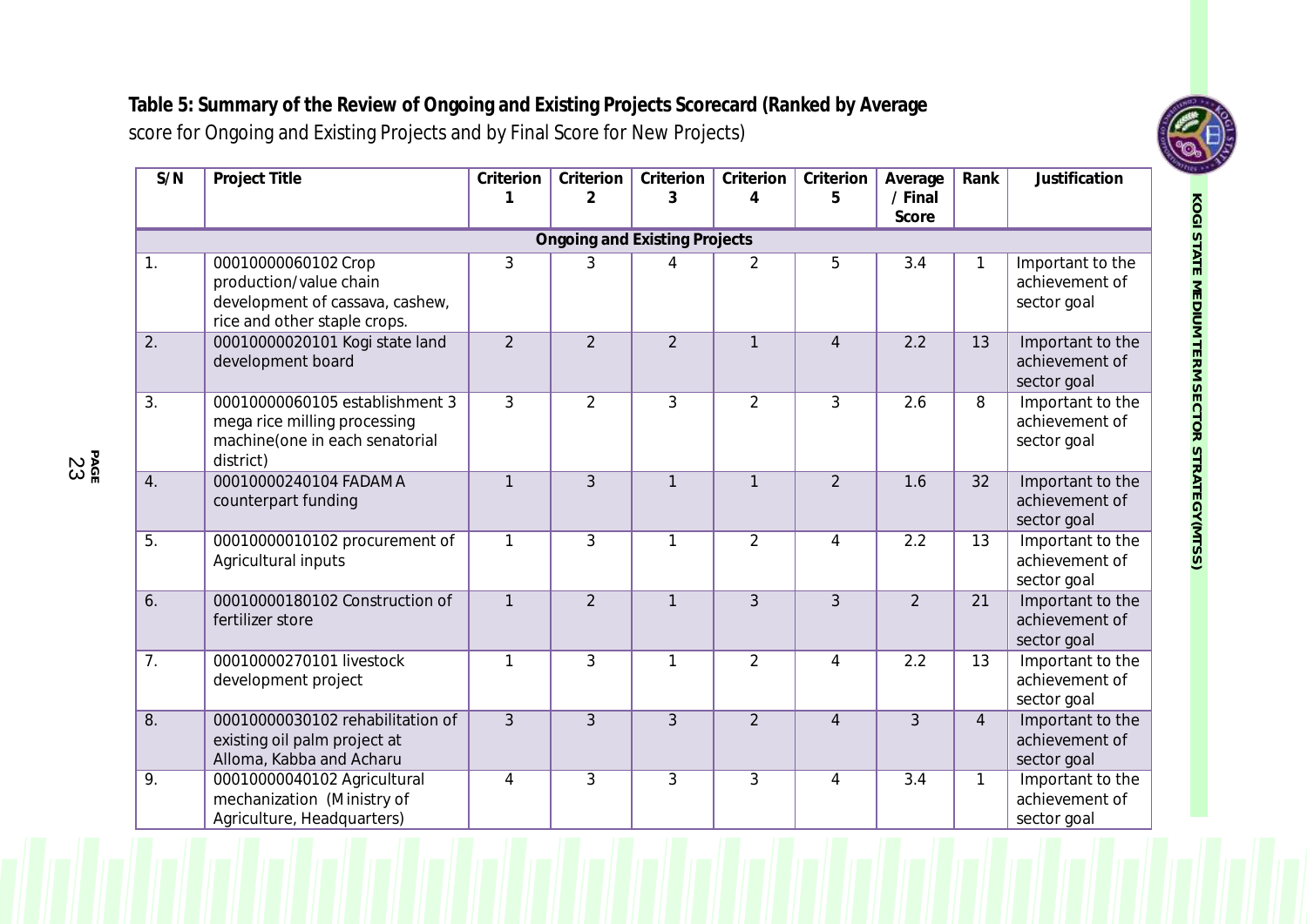| S/N               | Project Title                                                                     | Criterion      | Criterion<br>2 | Criterion<br>3 | Criterion<br>4 | Criterion<br>5 | Average<br>/ Final | Rank            | Justification                                     |
|-------------------|-----------------------------------------------------------------------------------|----------------|----------------|----------------|----------------|----------------|--------------------|-----------------|---------------------------------------------------|
|                   |                                                                                   |                |                |                |                |                | Score              |                 |                                                   |
| 10.               | 00010000070101 agro-allied<br>company limited                                     | $\mathbf{1}$   | 3              | $\mathbf{1}$   | $\overline{2}$ | $\overline{4}$ | 2.2                | 13              | Important to the<br>achievement of<br>sector goal |
| 11.               | 00010000250102 avian influenza<br>control and response                            | $\mathbf{1}$   | $\mathbf{1}$   | $\overline{2}$ | 1              | 3              | 1.6                | 32              | Important to the<br>achievement of<br>sector goal |
| 12.               | 00010000130101 farmers data<br>bank(21 LGAs)                                      | 3              | 3              | $\overline{3}$ | $\overline{4}$ | $\overline{2}$ | $\overline{3}$     | $\overline{4}$  | Important to the<br>achievement of<br>sector goal |
| 13.               | 00010000010103 College of<br>agriculture training Institute,<br>Ochaja            | 2              | 3              | $\mathbf{1}$   | 3              | 3              | 2.4                | 11              | Important to the<br>achievement of<br>sector goal |
| 14.               | 00010000110101 national<br>agricultural insurance<br>scheme(state's contribution) | $\mathbf{1}$   | $\overline{3}$ | $\mathbf{1}$   | $\overline{2}$ | 3              | $\overline{2}$     | 21              | Important to the<br>achievement of<br>sector goal |
| 15.               | 00010000200101 women in<br>agriculture                                            | $\mathbf{1}$   | $\overline{2}$ | $\mathbf{1}$   | $\overline{2}$ | $\overline{2}$ | 1.6                | 32              | Important to the<br>achievement of<br>sector goal |
| 16.               | 00010000210101 youth in<br>agriculture                                            | $\mathbf{1}$   | $\overline{2}$ | $\mathbf{1}$   | $\overline{2}$ | $\overline{2}$ | 1.6                | $\overline{32}$ | Important to the<br>achievement of<br>sector goal |
| 17.               | 00010000230101 commercial<br>agricultural scheme                                  | $\mathbf{1}$   | $\overline{2}$ | $\mathbf{1}$   | $\overline{2}$ | 3              | 1.8                | 29              | Important to the<br>achievement of<br>sector goal |
| $\overline{18}$ . | 00010000240101 FAO & partner<br>programme (UNDP/ADB/World<br>bank)                | $\mathbf{1}$   | 3              | $\mathbf{1}$   | $\overline{2}$ | $\overline{4}$ | 2.2                | $\overline{13}$ | Important to the<br>achievement of<br>sector goal |
| 19.               | 00010000250101 general vet.<br>Services/construction of abattoir,                 | $\mathbf{1}$   | $\mathbf{1}$   | $\overline{2}$ | $\overline{2}$ | 4              | 2                  | 21              | Important to the<br>achievement of                |
| 20.               | 00010000300101 completion of<br>fish hatcheries complex                           | $\overline{2}$ | $\overline{2}$ | $\overline{4}$ | 3              | $\overline{3}$ | $\overline{2.8}$   | 6               | Important to the<br>achievement of<br>sector goal |



**PAGE** 24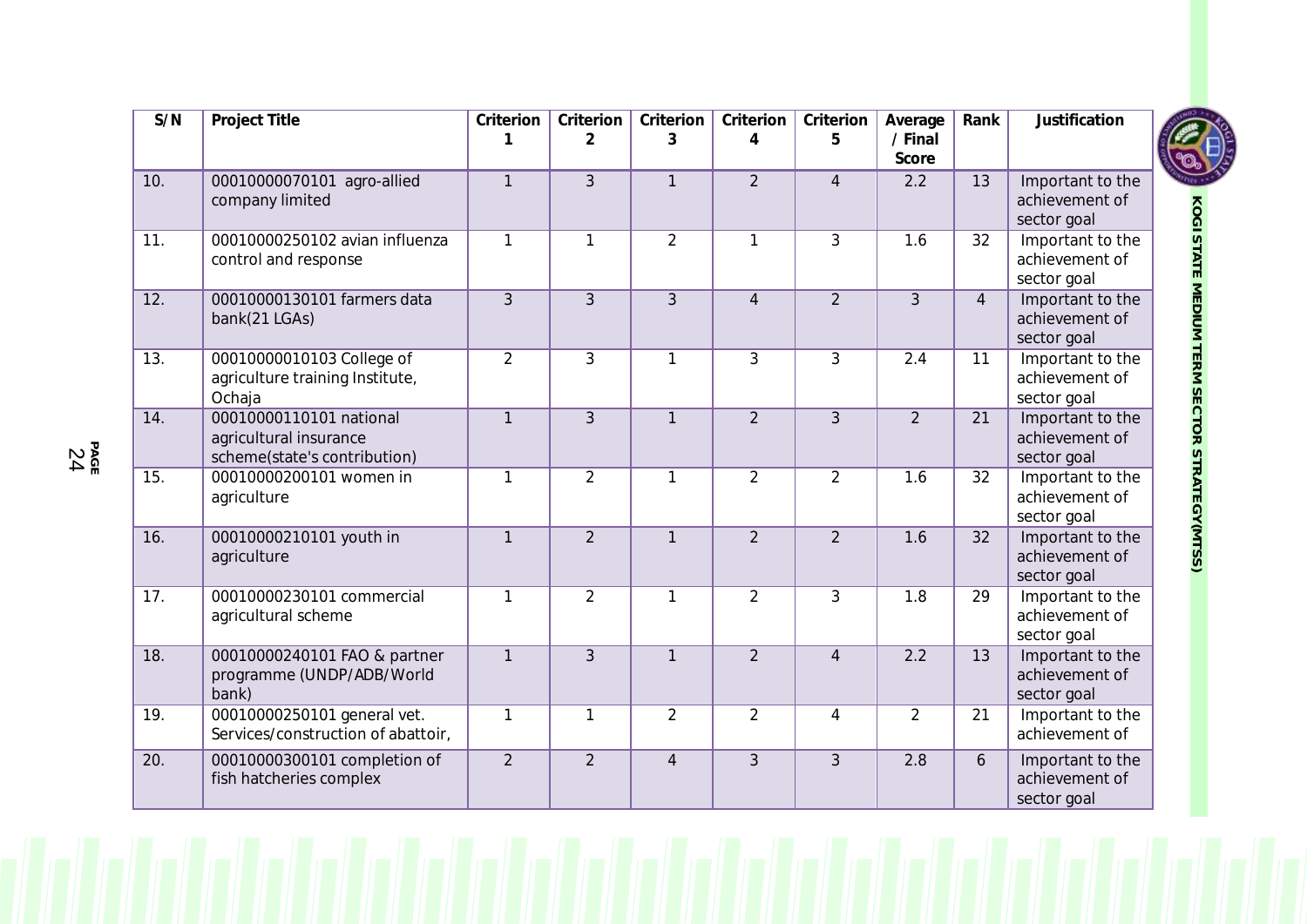| S/N | Project Title                                                                                                                     | Criterion      | Criterion<br>$\overline{2}$ | Criterion<br>3 | Criterion<br>4 | Criterion<br>5 | Average<br>/ Final<br>Score | Rank            | Justification                                     |
|-----|-----------------------------------------------------------------------------------------------------------------------------------|----------------|-----------------------------|----------------|----------------|----------------|-----------------------------|-----------------|---------------------------------------------------|
| 21. | 00010000010105 kogi state<br>agricultural development<br>project(ADP)                                                             |                | $\overline{2}$              | $\mathbf{1}$   | $\overline{2}$ | 4              | 2                           | 21              | Important to the<br>achievement of<br>sector goal |
| 22. | 00010000060103 kogi state food<br>security, government<br>initiative(school farm, political&<br>civil servant, corpers farm), SIP | $\overline{2}$ | 1                           | 1              | $\overline{2}$ | 4              | 2                           | 21              | Important to the<br>achievement of<br>sector goal |
| 23. | 00010000010178 Nutrition and<br>Quality control centre across the<br>state                                                        | $\mathbf{1}$   | 3                           | $\mathbf{1}$   | $\overline{2}$ | $\overline{4}$ | 2.2                         | $\overline{13}$ | Important to the<br>achievement of<br>sector goal |
| 24. | 00010000090102 Green house<br>farming system                                                                                      | 1              | 3                           | $\mathbf{1}$   | $\overline{2}$ | 4              | 2.2                         | 13              | Important to the<br>achievement of<br>sector goal |
| 25. | 00010000090104 Establishment<br>of staple crops processing zone<br>projects                                                       | $\mathbf{1}$   | 3                           | $\overline{2}$ | 3              | 3              | 2.4                         | 11              | Important to the<br>achievement of<br>sector goal |
| 26. | 00010000010104 farmers direct<br>inputs and fertilizer (SIP)                                                                      | $\overline{2}$ | 3                           | $\overline{2}$ | 3              | 4              | 2.8                         | 6               | Important to the<br>achievement of<br>sector goal |
| 27. | 00010000110102 State<br>partnership on agriculture (Bill<br>Gates and Others)                                                     | $\mathbf{1}$   | $\mathbf{1}$                | $\mathbf{1}$   | $\overline{2}$ | 3              | 3                           | $\overline{2}$  | Important to the<br>achievement of<br>sector goal |
| 28. | 00010000320102 Government<br>intervention to fishermen (SIP)                                                                      | 1              | 1                           | 1              | $\overline{2}$ | 4              | 4                           | $\mathbf{1}$    | Important to the<br>achievement of<br>sector goal |
| 29. | 00010000090103 Kogi state<br>agricultural revolution project                                                                      | $\mathbf{1}$   | $\mathbf{1}$                | $\mathbf{1}$   | $\overline{2}$ | $\overline{4}$ | $\overline{4}$              | $\mathbf{1}$    | Important to the<br>achievement of<br>sector goal |



**PAGE** 25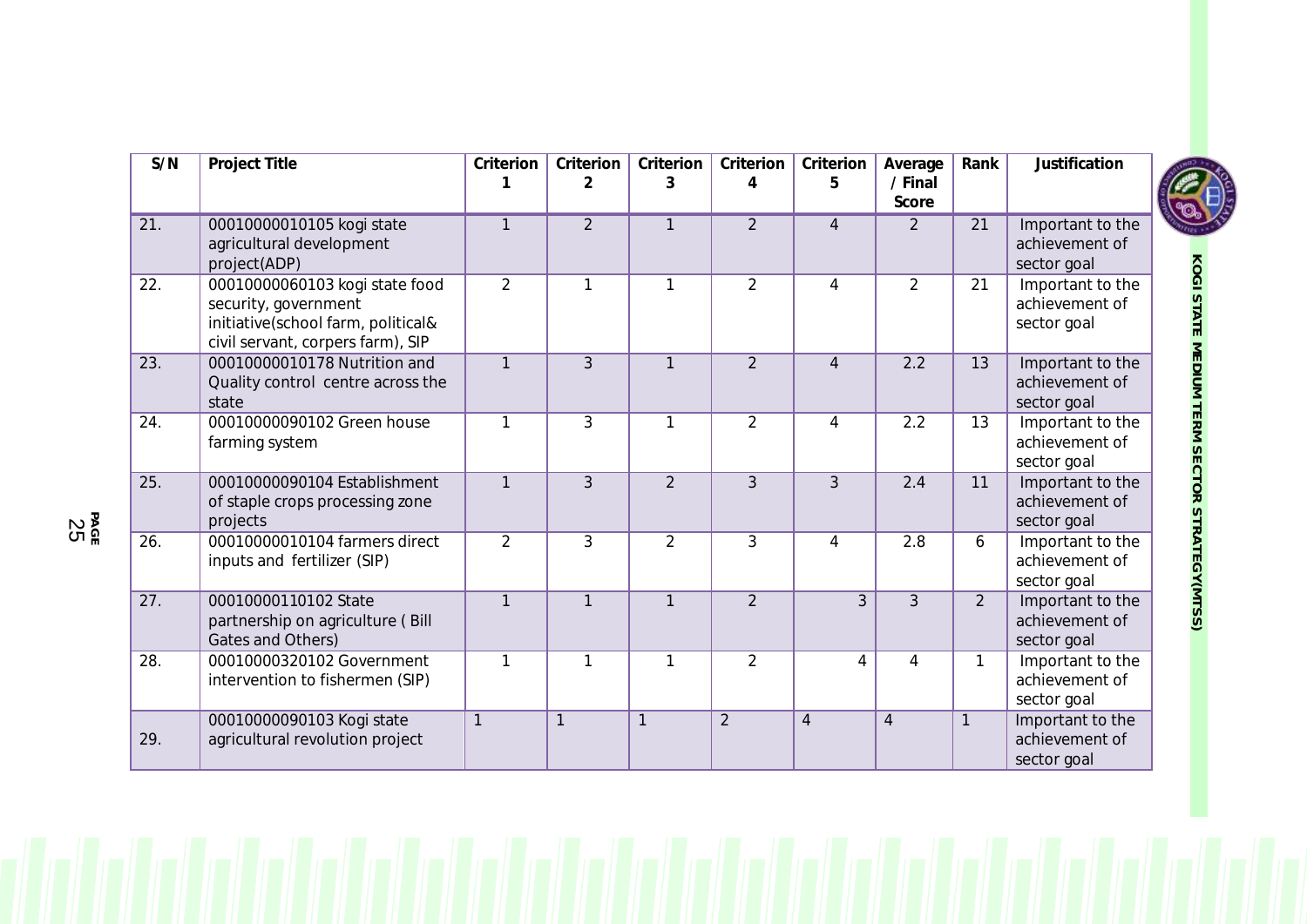| S/N | Project Title                                                                                                           | Criterion | Criterion | Criterion | Criterion | Criterion | Average | Rank | Justification                                     |
|-----|-------------------------------------------------------------------------------------------------------------------------|-----------|-----------|-----------|-----------|-----------|---------|------|---------------------------------------------------|
|     |                                                                                                                         |           |           |           |           |           | / Final |      |                                                   |
|     |                                                                                                                         |           |           |           |           |           | Score   |      |                                                   |
| 30. | 00010000230103 Mini milling<br>processing machine for rural<br>farmers. (5 pilot schemes per 3<br>senatorial districts) | 2         |           |           |           |           |         |      | Important to the<br>achievement of<br>sector goal |
| 31. | 00010000030101 Establishment<br>of oil palm plantation                                                                  |           |           |           |           |           |         |      | Important to the<br>achievement of<br>sector goal |

**Note:**

**PA GE** 2 6 **NA = Not Applicable**

**Criterion 1=** Evidence that the Existing Projects are indeed Ongoing

**Criterion 2=** Clarity of Current Justification for Budget Commitment

**Criterion 3=** Current Impact of Budget Commitment

**Criterion 4=** Likelihood of Completion in 2020 – 2022 Timeframe.

**Criterion 5=** Relation to the Sector's goals

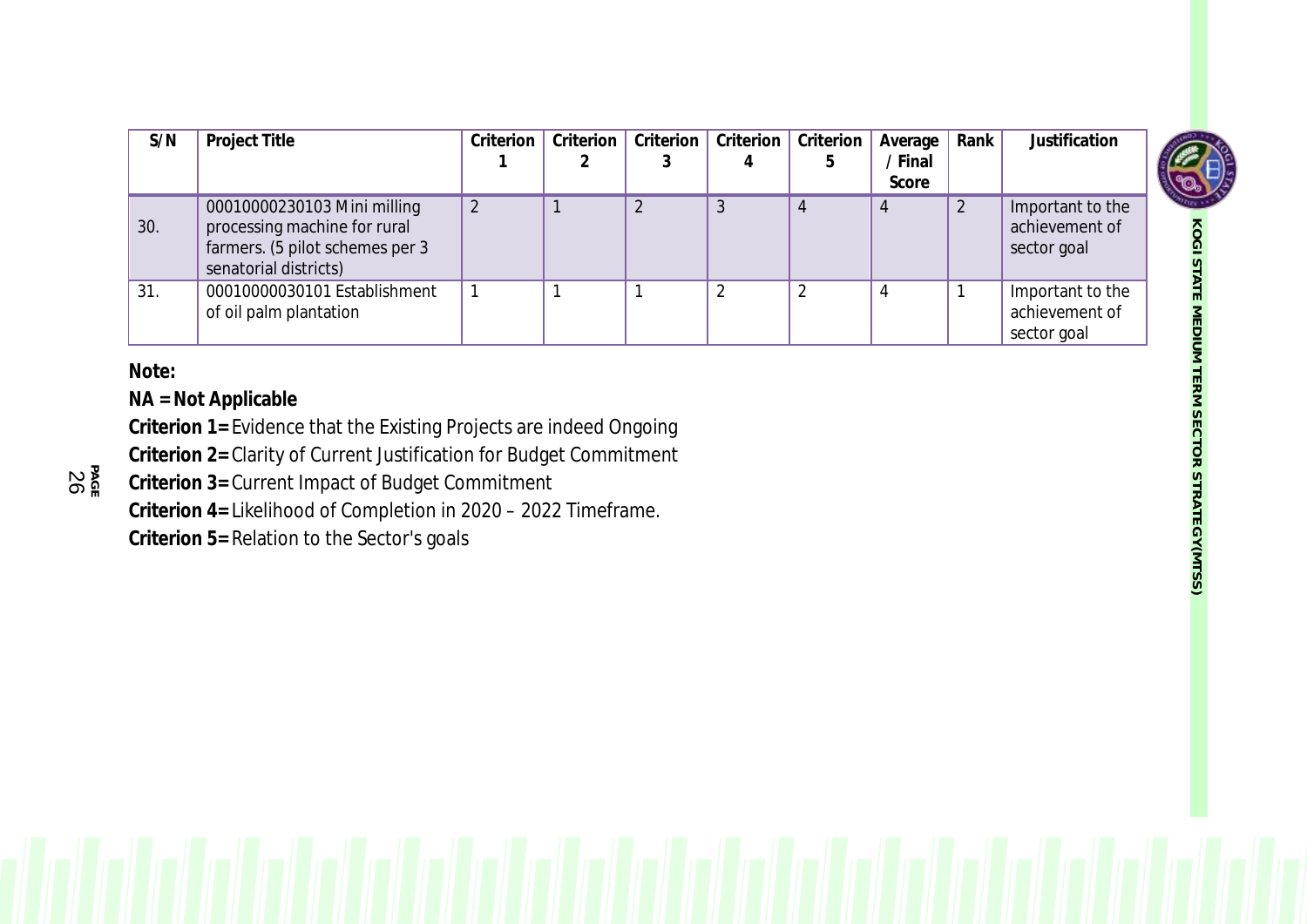

# **Table 6: Capital Costs Commitments**

| S/N              | Project Title                                                                                                              | Status of<br>Completion  | Contract<br>Sum (N) | Amount Paid to<br>Date (N) | Outstanding<br>Commitment<br>(N) |
|------------------|----------------------------------------------------------------------------------------------------------------------------|--------------------------|---------------------|----------------------------|----------------------------------|
| 1.               | 00010000060102<br>Crop production/<br>value chain<br>development of<br>cassava, cashew, rice<br>and other staple<br>crops. | 15%<br>completed         | 1.8 <sub>b</sub>    | 446,339,999.50             | 1.35b                            |
| 2.               | 00010000020101<br>Kogi state land<br>development board                                                                     | Awaiting<br>mobilization | 300m                | nil                        | 300m                             |
| 3.               | 00010000060105<br>establishment 3<br>mega rice milling<br>processing<br>machine(one in each<br>senatorial district)        | Awaiting<br>mobilization | 100m                | nil                        | 100m                             |
| $\overline{4}$ . | 00010000240104<br><b>FADAMA</b> counterpart<br>funding                                                                     | Awaiting<br>mobilization | 300m                | nil                        | 300m                             |
| 5.               | 00010000010102<br>procurement of<br>Agricultural inputs                                                                    | Awaiting<br>mobilization | 20m                 | nil                        | 20 <sub>m</sub>                  |
| 6.               | 00010000180102<br>Construction of<br>fertilizer store                                                                      | Awaiting<br>mobilization | 50 <sub>m</sub>     | nil                        | 50 <sub>m</sub>                  |
| 7.               | 00010000270101<br>livestock<br>development project                                                                         | Awaiting<br>mobilization | 100m                | nil                        | 100m                             |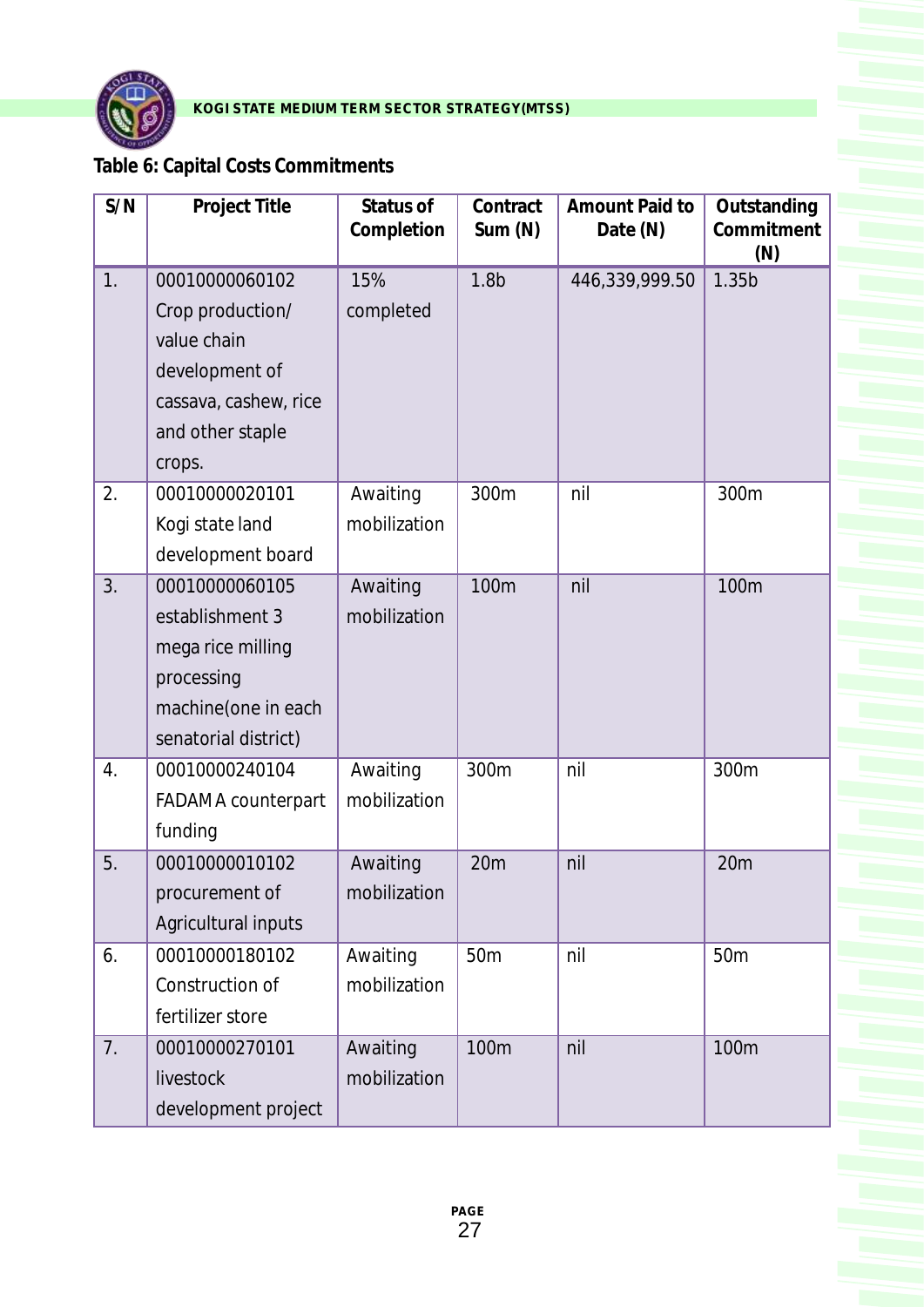

| <b>LOLOT</b><br>S/N | Project Title                                                                                      | Status of<br>Completion  | Contract<br>Sum(N) | Amount Paid to<br>Date (N) | Outstanding<br>Commitment<br>(N) |
|---------------------|----------------------------------------------------------------------------------------------------|--------------------------|--------------------|----------------------------|----------------------------------|
| 8.                  | 00010000030102<br>rehabilitation of<br>existing oil palm<br>project at Alloma,<br>Kabba and Acharu | Awaiting<br>mobilization | 50 <sub>m</sub>    | nil                        | 50 <sub>m</sub>                  |
| 9.                  | 00010000040102<br>Agricultural<br>mechanization<br>(Ministry of<br>Agriculture,<br>Headquarters)   | Awaiting<br>mobilization | 100m               | Nil                        | 100m                             |
| 10.                 | 00010000070101<br>agro-allied company<br>limited                                                   | Awaiting<br>mobilization | 200m               | nil                        | 200m                             |
| 11.                 | 00010000250102<br>avian influenza<br>control and response                                          | 25%<br>completed         | 100m               | 19 <sub>m</sub>            | 81m                              |
| 12.                 | 00010000130101<br>farmers data bank(21<br>LGAs)                                                    | Awaiting<br>mobilization | <b>10m</b>         | nil                        | 10 <sub>m</sub>                  |
| 13.                 | 00010000010103<br>College of agriculture<br>training Institute,<br>Ochaja                          | Awaiting<br>mobilization | 10 <sub>m</sub>    | nil                        | 10 <sub>m</sub>                  |
| 14.                 | 00010000110101<br>national agricultural<br>insurance<br>scheme(state's<br>contribution)            | Awaiting<br>mobilization | <b>10m</b>         | nil                        | 10 <sub>m</sub>                  |
| 15.                 | 00010000200101<br>women in agriculture                                                             | Awaiting<br>mobilization | 10 <sub>m</sub>    | nil                        | 10 <sub>m</sub>                  |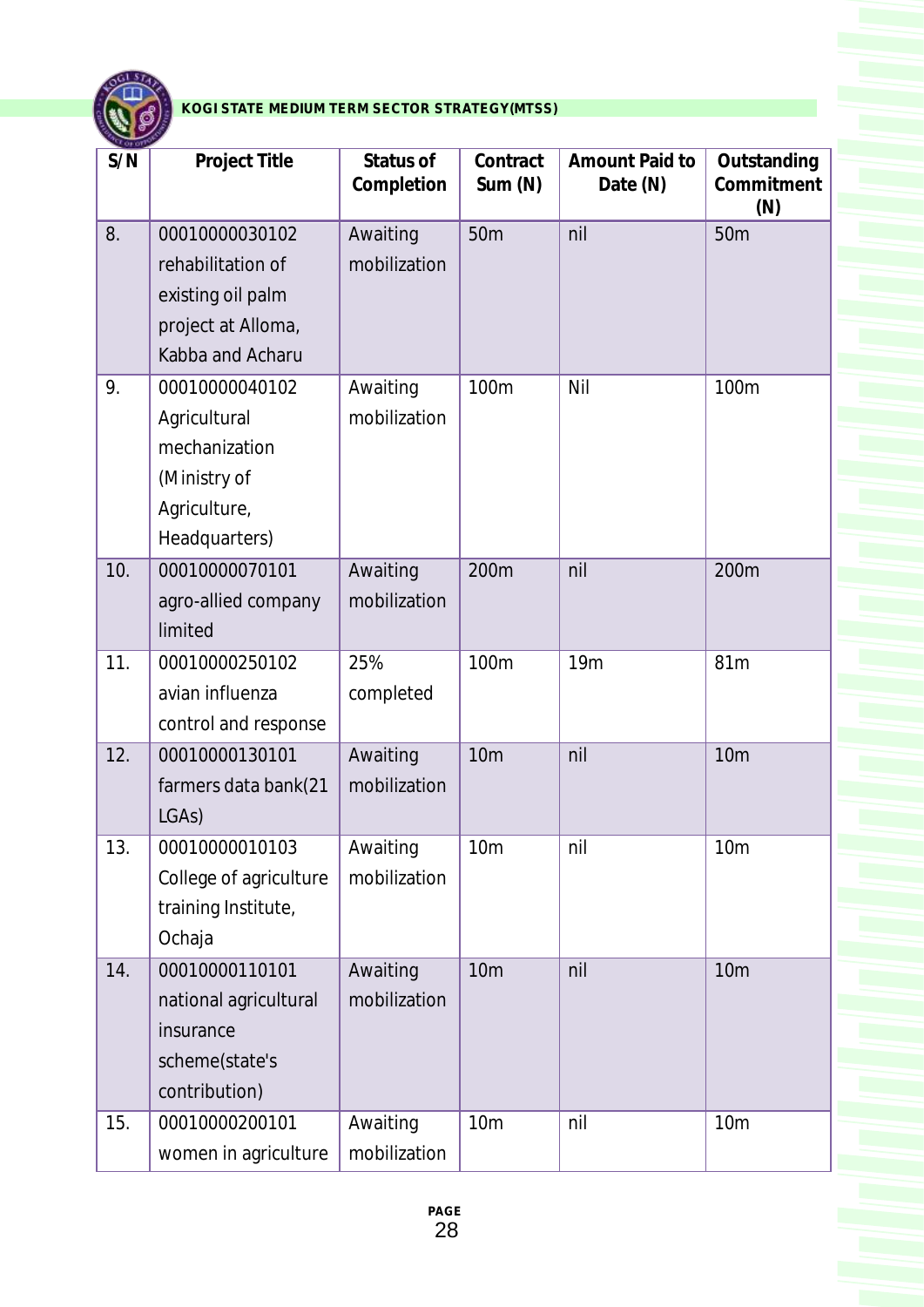

| <b>LE OF OTT</b> |                         |                         |                     |                            |                                  |
|------------------|-------------------------|-------------------------|---------------------|----------------------------|----------------------------------|
| S/N              | Project Title           | Status of<br>Completion | Contract<br>Sum (N) | Amount Paid to<br>Date (N) | Outstanding<br>Commitment<br>(N) |
| 16.              | 00010000210101          | Awaiting                | 50 <sub>m</sub>     | nil                        | <b>10m</b>                       |
|                  | youth in agriculture    | mobilization            |                     |                            |                                  |
| 17.              | 00010000230101          | 50%                     | 1 <sub>b</sub>      | 496,150,000                | 503.9m                           |
|                  | commercial              | completed               |                     |                            |                                  |
|                  | agricultural scheme     |                         |                     |                            |                                  |
| 18.              | 00010000240101          | Awaiting                | 50m                 | nil                        | 50 <sub>m</sub>                  |
|                  | FAO & partner           | mobilization            |                     |                            |                                  |
|                  | programme               |                         |                     |                            |                                  |
|                  | (UNDP/ADB/World         |                         |                     |                            |                                  |
|                  | bank)                   |                         |                     |                            |                                  |
| 19.              | 00010000250101          | Awaiting                | 30 <sub>m</sub>     | nil                        | 30m                              |
|                  | general vet.            | mobilization            |                     |                            |                                  |
|                  | Services/construction   |                         |                     |                            |                                  |
|                  | of abattoir,            |                         |                     |                            |                                  |
|                  | slaughtering slab       |                         |                     |                            |                                  |
| 20.              | 00010000300101          | Awaiting                | <b>10m</b>          | nil                        | 10 <sub>m</sub>                  |
|                  | completion of fish      | mobilization            |                     |                            |                                  |
|                  | hatcheries complex      |                         |                     |                            |                                  |
| 21.              | 00010000010105          | Awaiting                | 20m                 | nil                        | 20m                              |
|                  | kogi state agricultural | mobilization            |                     |                            |                                  |
|                  | development             |                         |                     |                            |                                  |
|                  | project(ADP)            |                         |                     |                            |                                  |
| 22.              | 00010000060103          | Awaiting                | 5m                  | nil                        | 5m                               |
|                  | kogi state food         | mobilization            |                     |                            |                                  |
|                  | security, government    |                         |                     |                            |                                  |
|                  | initiative(school       |                         |                     |                            |                                  |
|                  | farm, political& civil  |                         |                     |                            |                                  |
|                  | servant, corpers        |                         |                     |                            |                                  |
|                  | farm), SIP              |                         |                     |                            |                                  |
| 23.              | 00010000010178          | Awaiting                | 100m                | nil                        | 100m                             |
|                  | Nutrition and Quality   | mobilization            |                     |                            |                                  |
|                  | control centre across   |                         |                     |                            |                                  |
|                  | the state               |                         |                     |                            |                                  |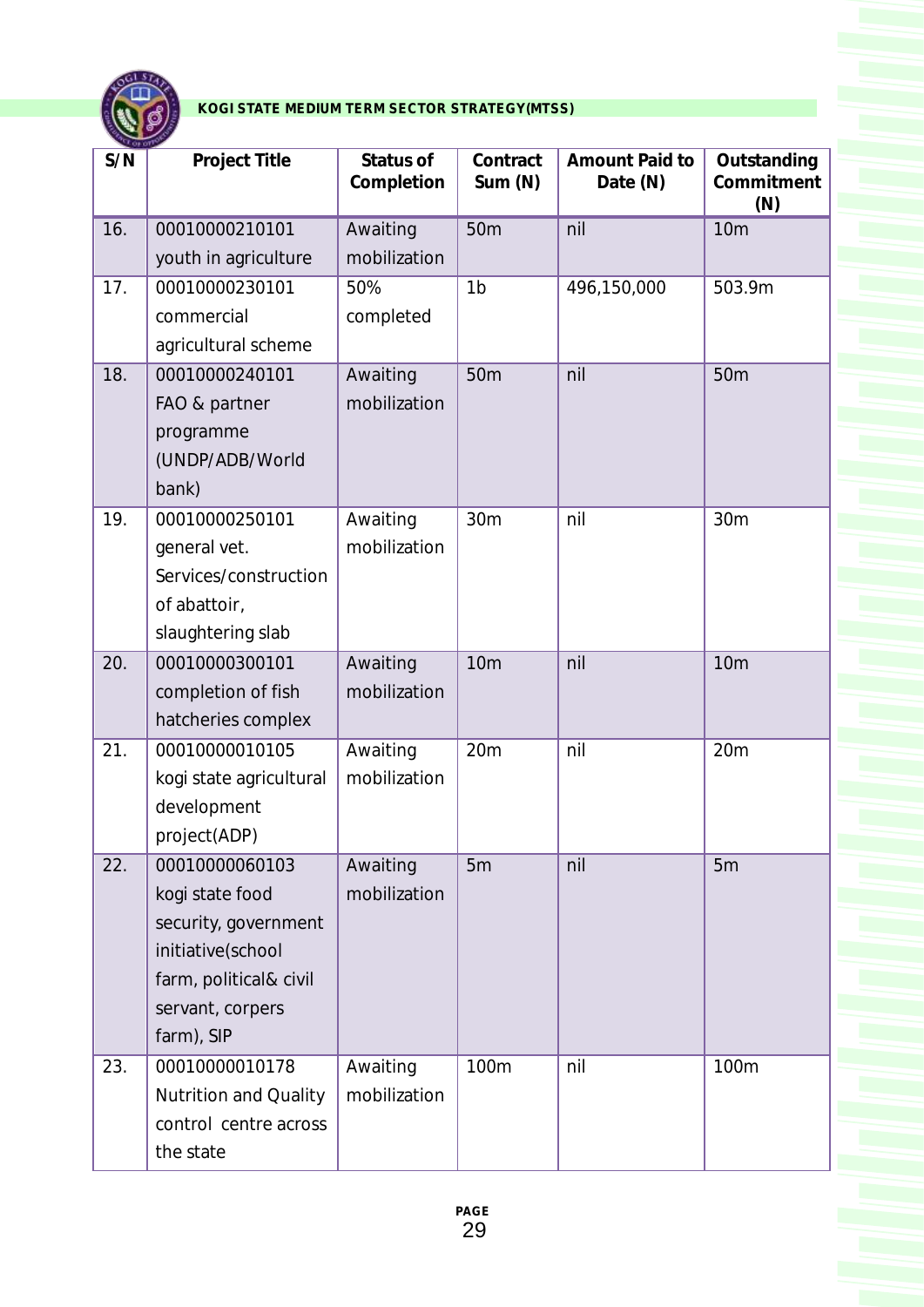

| S/N | Project Title                                                                                                                 | Status of<br>Completion  | Contract<br>Sum(N) | Amount Paid to<br>Date (N) | Outstanding<br>Commitment<br>(N) |
|-----|-------------------------------------------------------------------------------------------------------------------------------|--------------------------|--------------------|----------------------------|----------------------------------|
| 1.  | 00010000090102<br>Green house farming<br>system                                                                               | Awaiting<br>mobilization | 10 <sub>m</sub>    | Nil                        | <b>10m</b>                       |
| 2.  | 00010000090104<br>Establishment of<br>staple crops<br>processing zone<br>projects                                             | Awaiting<br>mobilization | 30m                | Nil                        | 30 <sub>m</sub>                  |
| 3.  | 00010000010104<br>farmers direct inputs<br>and fertilizer (SIP)                                                               | Awaiting<br>mobilization | 400m               | Nil                        | 400m                             |
| 4.  | 00010000110102<br>State partnership on<br>agriculture (Bill<br>Gates and Others)                                              | Awaiting<br>mobilization | 400m               | Nil                        | 400m                             |
| 5.  | 00010000320102<br>Government<br>intervention to<br>fishermen (SIP)                                                            | Awaiting<br>mobilization | 400m               | Nil                        | 400m                             |
| 29  | 0001000090103 Kogi<br>State agricultural<br>revolution projects                                                               | Awaiting<br>mobilization | 100m               | Nil                        | 100m                             |
| 30  | 00010000230103<br>Mini milling<br>processing machine<br>for rural farmers. (5<br>pilot schemes per 3<br>senatorial districts) | Awaiting<br>mobilization | 50 <sub>m</sub>    | Nil                        | 50 <sub>m</sub>                  |
| 31  | 00010000030101<br>Establishment of oil<br>palm plantation                                                                     | Awaiting<br>mobilization | 100m               | Nil                        | 100m                             |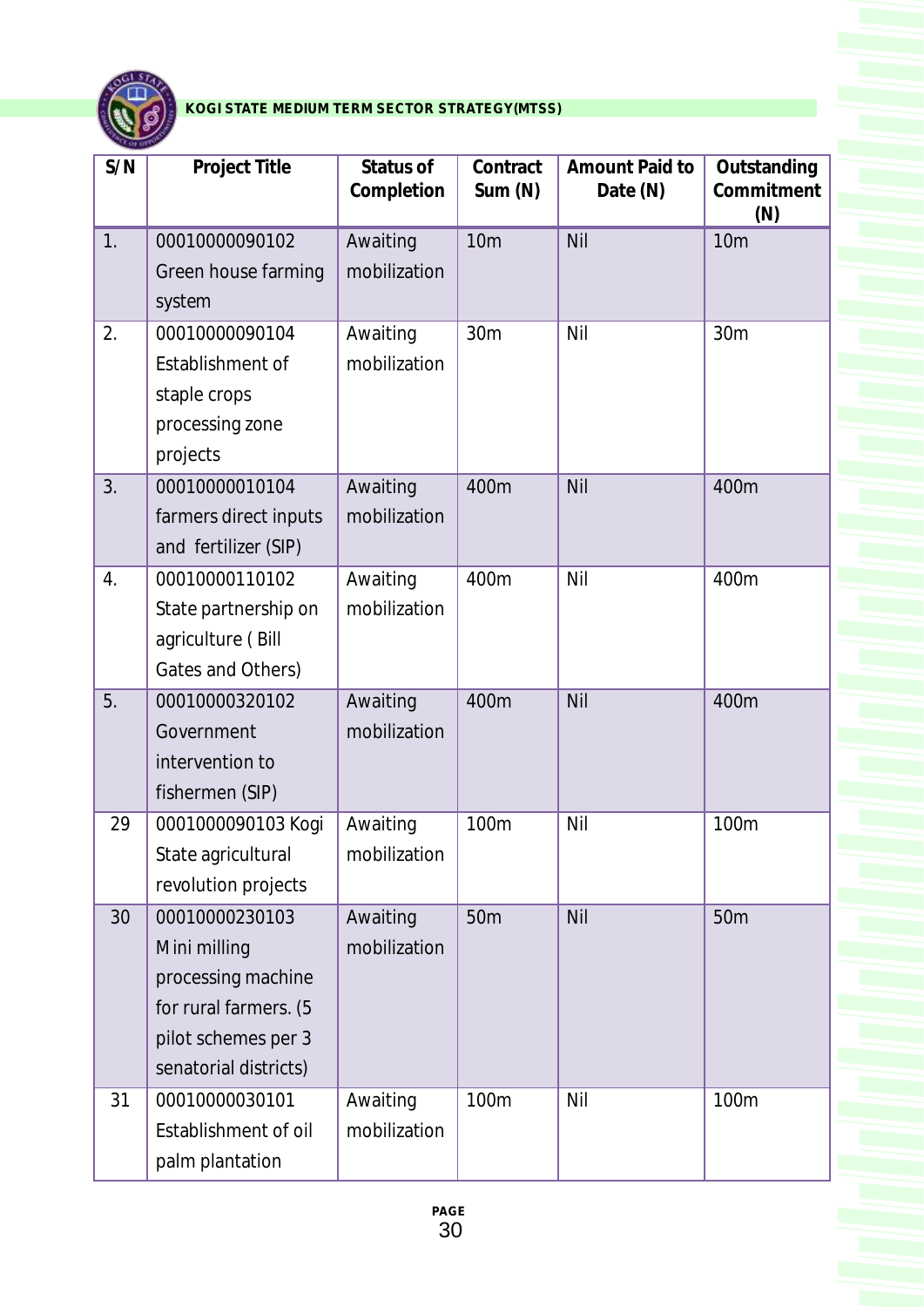

**Table 7: Personnel Costs – Existing and Projected**

| Number of Staff   |               |             |             |                |                |
|-------------------|---------------|-------------|-------------|----------------|----------------|
| Items of          | 2019          | 2019 Actual | 2020        | 2021           | 2022           |
| Personne          | <b>Budget</b> |             |             |                |                |
| I Costs           |               |             |             |                |                |
| Personnel         | 807,368,781   | 795,618,351 | 839,179,712 | 847,571,509.12 | 856,047,224.21 |
| cost              |               |             |             |                |                |
| <b>Total Cost</b> | 807,368,78    | 445,103,880 | 839,179,71  | 847,571,509.1  | 856,047,224.21 |
| (N)               |               |             |             |                |                |

**Table 8: Overhead Costs – Existing and Projected**

| Items of Overheads    | 2019       | 2019           | 2020       | 2021       | 2022       |
|-----------------------|------------|----------------|------------|------------|------------|
|                       | Approved   | Actual         |            |            |            |
| 22020102 TRAVEL AND   | 16,460,000 | 4,004,000      | 11,840,040 | 11,958,440 | 12,076,841 |
| <b>TRANSPORT</b>      |            |                |            |            |            |
| 22020201 INTERNET     | 200,000    | $\overline{0}$ | 103,800    | 104,838    | 105,876    |
| <b>ACCESS CHARGES</b> |            |                |            |            |            |
| 22020203 WATER RATE   | 50,000     | $\theta$       | $\Omega$   | $\Omega$   | $\Omega$   |
| 22020204 ELECTRICITY  | 550,000    | 188,500        | 357,600    | 361,176    | 364,752    |
| <b>BILL/CHARGES</b>   |            |                |            |            |            |
| 22020205 TELEPHONE    | 578,808    | 2,000          | 207,600    | 209,676    | 211,752    |
| <b>CHARGES</b>        |            |                |            |            |            |
| 22020301 OFFICE       | 2,273,102  | 682,500        | 1,702,225  | 1,719,247  | 1,736,270  |
| STATIONERY/COMPUTER   |            |                |            |            |            |
| CONSUMABLE            |            |                |            |            |            |
| 22020333 PRINTING OF  | 100,000    | $\overline{0}$ | 51,900     | 52,419     | 52,943     |
| <b>FILES JACKETS</b>  |            |                |            |            |            |
| 22020344              | 350,000    | 10,000         | 350,000    | 353,500    | 360,500    |
| ENTERTAINMENT, PUBLIC |            |                |            |            |            |
| <b>RELATIONS AND</b>  |            |                |            |            |            |
| <b>HOSPITALITY</b>    |            |                |            |            |            |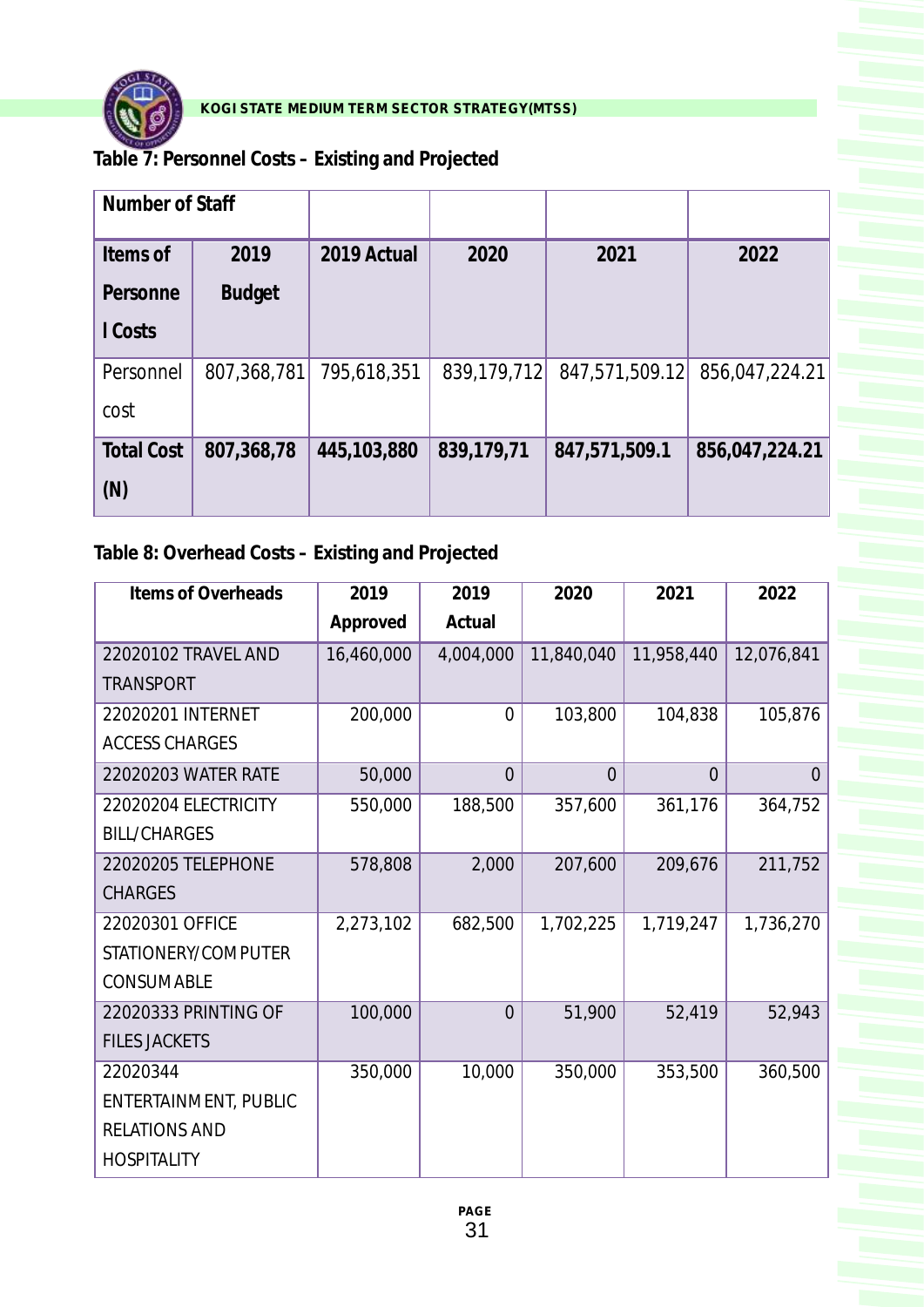

| <b>Items of Overheads</b>       | 2019      | 2019           | 2020           | 2021           | 2022           |
|---------------------------------|-----------|----------------|----------------|----------------|----------------|
|                                 | Approved  | Actual         |                |                |                |
| 22020401 MAINTENANCE            | 5,100,000 | 1,316,500      | 3,312,700      | 3,345,827      | 3,379,305      |
| OF MOTOR                        |           |                |                |                |                |
| <b>VEHICLE/TRANSPORT</b>        |           |                |                |                |                |
| <b>EQUIPMENT</b>                |           |                |                |                |                |
| 22020402 MAINTENANCE            | 3,650,000 | 915,000        | 3,337,350      | 3,370,724      | 3,404,264      |
| OF OFFICE FURNITURE             |           |                |                |                |                |
| <b>AND FITTINGS</b>             |           |                |                |                |                |
| 22020403 MAINTENANCE            | 650,000   | 155,000        | 433,550        | 437,886        | 442,221        |
| OF OFFICE BUILDING /            |           |                |                |                |                |
| <b>RESIDENTIAL QTRS</b>         |           |                |                |                |                |
| 22020404                        | 200,000   | 104,000        | 200,000        | 202,000        | 204,020        |
| PURCHASE/MAINTENANCE            |           |                |                |                |                |
| OF PLANTS/GENERATORS            |           |                |                |                |                |
| 22020405 MAINTENANCE            | 158,689   | 97,500         | 120,080        | 121,281        | 123,683        |
| OF OFFICE EQUIPMENT             |           |                |                |                |                |
| 22020409 WORKSHOP               | 1,000,000 | $\overline{0}$ | $\overline{0}$ | 0              | $\overline{0}$ |
| <b>MAINTENANCE</b>              |           |                |                |                |                |
| 22020433 PROGRAMME              | 200,000   | $\overline{0}$ | 103,800        | 104,838        | 106,914        |
| (RADIO/TELEVISION               |           |                |                |                |                |
| <b>EXPENSES)</b>                |           |                |                |                |                |
| 22020434                        | 500,000   | $\overline{0}$ | 400,000        | 404,000        | 408,040        |
| PLANTATION/MILL                 |           |                |                |                |                |
| <b>EXPENSES</b>                 |           |                |                |                |                |
| 22020501 LOCAL                  | 5,600,000 | 129,000        | 3,146,900      | 3,178,369      | 3,241,307      |
| <b>TRAINING</b>                 |           |                |                |                |                |
| 22020609 PURCHASE OF            | 51,898    | 0              | $\overline{0}$ | $\overline{0}$ | $\overline{0}$ |
| PRODUCE SEEDS                   |           |                |                |                |                |
| 22020641 STATISTICAL            | 500,000   | $\overline{0}$ | 200,000        | 202,000        | 204,020        |
| <b>INVESTIGATION AND DATA</b>   |           |                |                |                |                |
| <b>COLLECTION ON UNICEF</b>     |           |                |                |                |                |
| <b>ASSISTED WATER &amp; AND</b> |           |                |                |                |                |
| SANI. PRJ. & OTHER GOVT.        |           |                |                |                |                |
| <b>AGENCIES &amp; NGOS</b>      |           |                |                |                |                |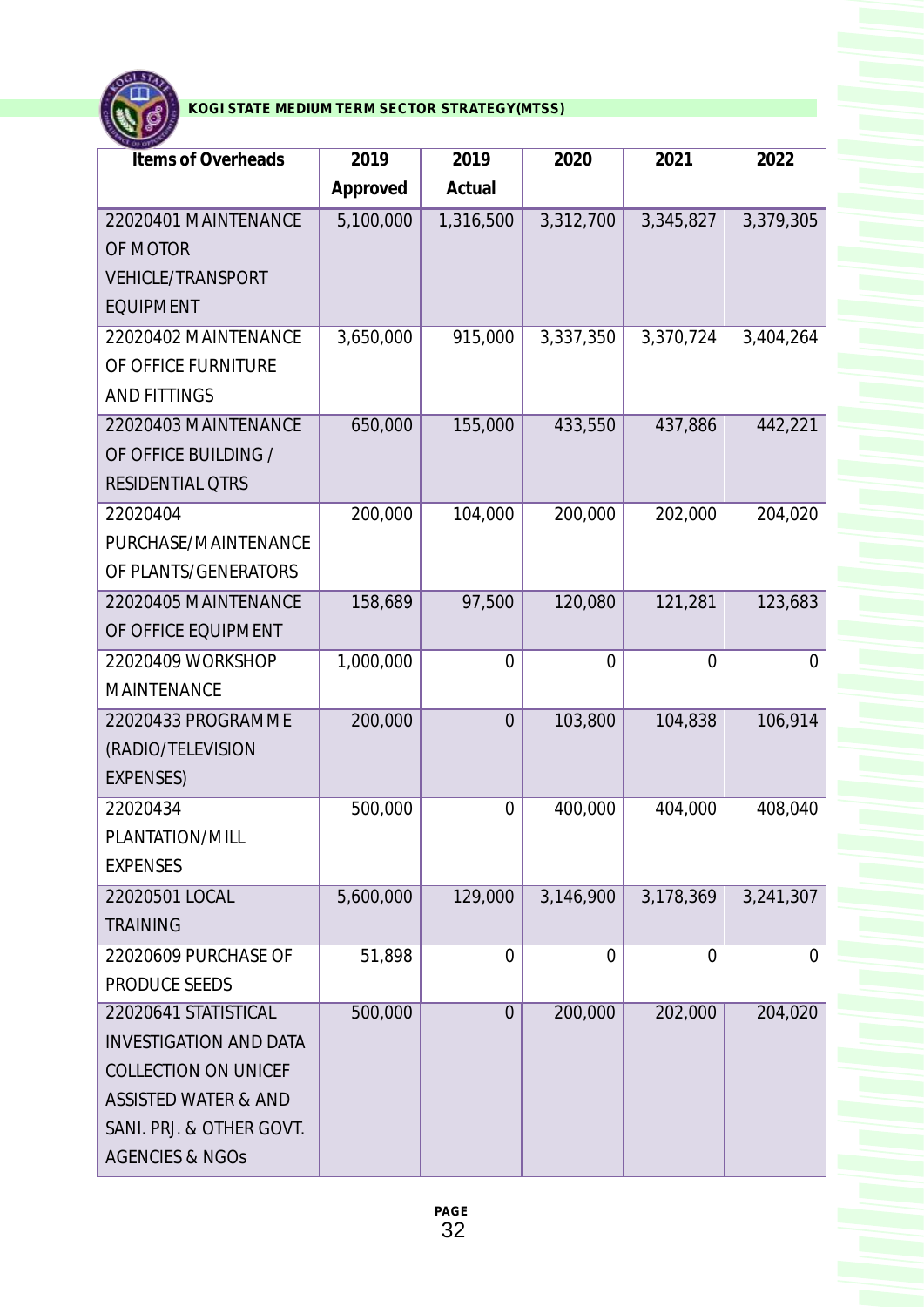

| Items of Overheads           | 2019      | 2019           | 2020           | 2021           | 2022           |
|------------------------------|-----------|----------------|----------------|----------------|----------------|
|                              | Approved  | Actual         |                |                |                |
| 22020658 PROJECT             | 200,000   | 110,000        | 200,000        | 202,000        | 204,020        |
| <b>MONITORING AND</b>        |           |                |                |                |                |
| <b>EVALUATION</b>            |           |                |                |                |                |
| 22020679 OFFICE AND          | 8,000,000 | 3,040,000      | 4,000,000      | 4,040,000      | 4,080,400      |
| <b>GENERAL EXPENSES</b>      |           |                |                |                |                |
| 22020704 CONSULTANCY         | 740,000   | $\overline{0}$ | 265,741        | 268,398        | 271,082        |
| <b>SERVICES</b>              |           |                |                |                |                |
| 22020706 AGRIC TRADE         | 5,000,000 | $\overline{0}$ | 2,000,000      | 2,020,000      | 2,040,000      |
| <b>SHOW</b>                  |           |                |                |                |                |
| 22020786 SALARY              | 100,000   | 3,500          | 51,900         | 52,419         | 52,943         |
| ADMINISTRATION               |           |                |                |                |                |
| 22020901 BANK CHARGES        | 100,000   | 0              | 51,900         | 52,419         | 52,943         |
| (OTHER THAN INTEREST)        |           |                |                |                |                |
| 22021001 REFRESHMENT,        | 721,795   | 150,500        | 374,611        | 378,357        | 382,141        |
| <b>MEALS AND HOSPITALITY</b> |           |                |                |                |                |
| (MEETING EXPENSES)           |           |                |                |                |                |
| 22021003 PUBLICITY AND       | 100,000   | $\overline{0}$ | $\overline{0}$ | 0              | $\overline{0}$ |
| ADVERTISEMENT                |           |                |                |                |                |
| 22021004 MEDICAL             | 900,000   | 175,000        | 407,600        | 411,676        | 415,791        |
| EXPENSES/REFUND              |           |                |                |                |                |
| (LOCAL)                      |           |                |                |                |                |
| 22021005 POSTAGES AND        | 200,000   | $\overline{0}$ | $\overline{0}$ | $\overline{0}$ | $\overline{0}$ |
| <b>COURIER SERVICES</b>      |           |                |                |                |                |
| 22021020 HIV/AIDS            | 200,000   | $\overline{0}$ | $\overline{0}$ | $\overline{0}$ | $\overline{0}$ |
| <b>PROGRAMM</b>              |           |                |                |                |                |
| 22021076                     | 100,000   | $\overline{0}$ | 100,000        | 101,000        | 102,010        |
| ENVIRONMENTAL                |           |                |                |                |                |
| <b>EDUCATION AND PUBLIC</b>  |           |                |                |                |                |
| <b>AWARENESS</b>             |           |                |                |                |                |
| <b>PROGRAMME</b>             |           |                |                |                |                |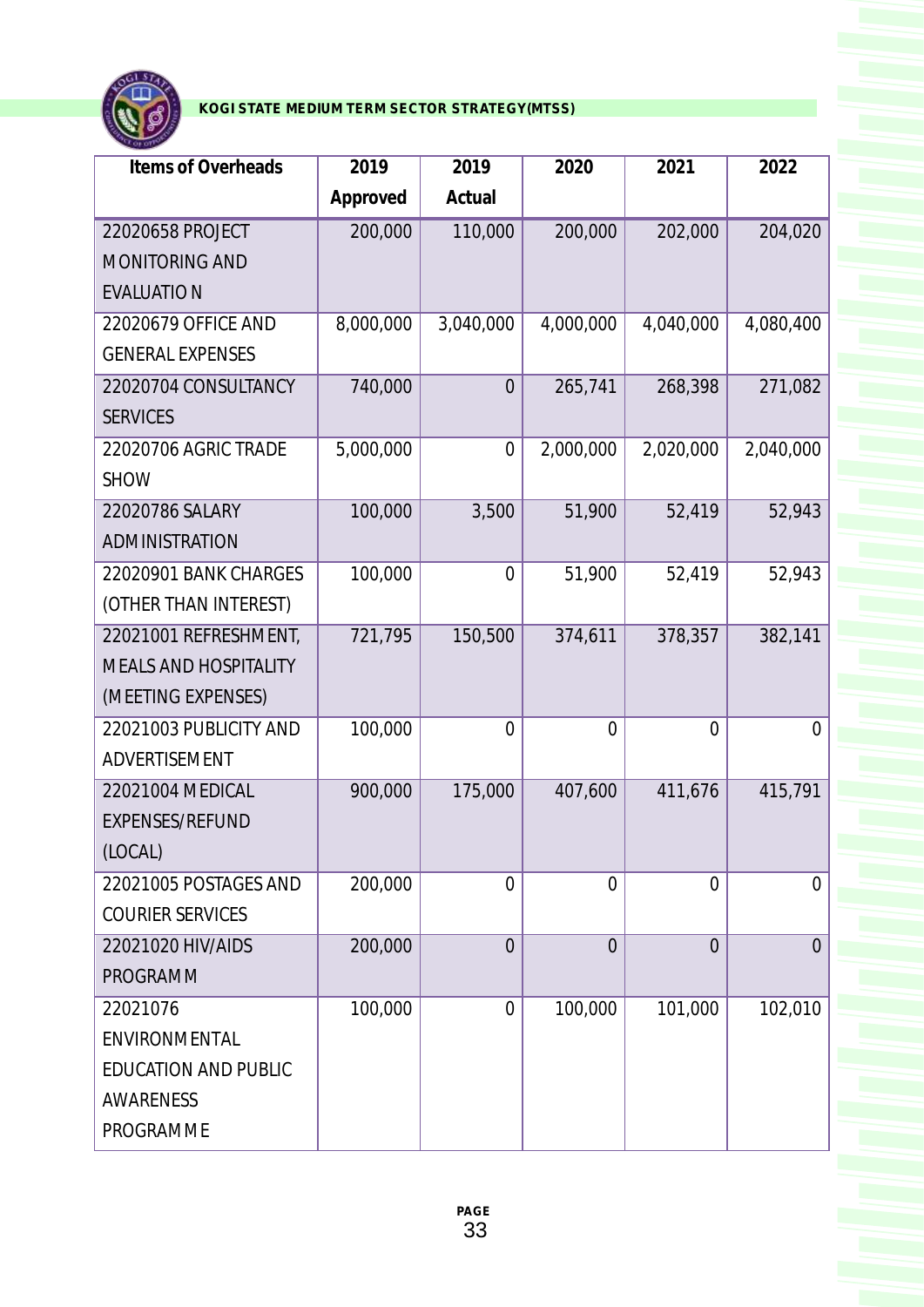

| Items of Overheads             | 2019       | 2019       | 2020       | 2021       | 2022         |
|--------------------------------|------------|------------|------------|------------|--------------|
|                                |            |            |            |            |              |
|                                | Approved   | Actual     |            |            |              |
| 22021096 PRINTING AND          | 100,000    | $\Omega$   | 51,900     | 52,419     | 52,941       |
| <b>PUBLICATION</b>             |            |            |            |            |              |
| 22021202 SENSITIZATION         | 19,265,091 | $\Omega$   | 1,982,583  | 2,002,409  | 2,022,433    |
| <b>EXERCISE FOR KOGI STATE</b> |            |            |            |            |              |
| <b>FARMERS</b>                 |            |            |            |            |              |
| 22021218 COVID-19              | $\Omega$   | $\Omega$   | 3,000,000  | 3,030,000  | 3,060,300    |
| <b>PANDEMIC RESPONSE</b>       |            |            |            |            |              |
| <b>ACTIVITIES EXPENSE</b>      |            |            |            |            |              |
| (CO22)                         |            |            |            |            |              |
| Total                          | 73,899,383 | 11,083,000 | 38,353,780 | 38,737,318 | 39, 165, 747 |

**Table 9: Summary of Cancelled/Shutdown Projects**

| Justification for cancellation/shut down       |
|------------------------------------------------|
| Budget ceiling not enough to accommodate       |
| project                                        |
| A relatively similar programme is on. Secondly |
| budget envelop to the sector not enough to     |
| include this programme                         |
| budget envelop to the sector not enough to     |
| include this programme                         |
| Budget ceiling not enough to accommodate       |
| project                                        |
| budget envelop to the sector not enough to     |
| include this programme                         |
| budget envelop to the sector not enough to     |
| include this programme                         |
|                                                |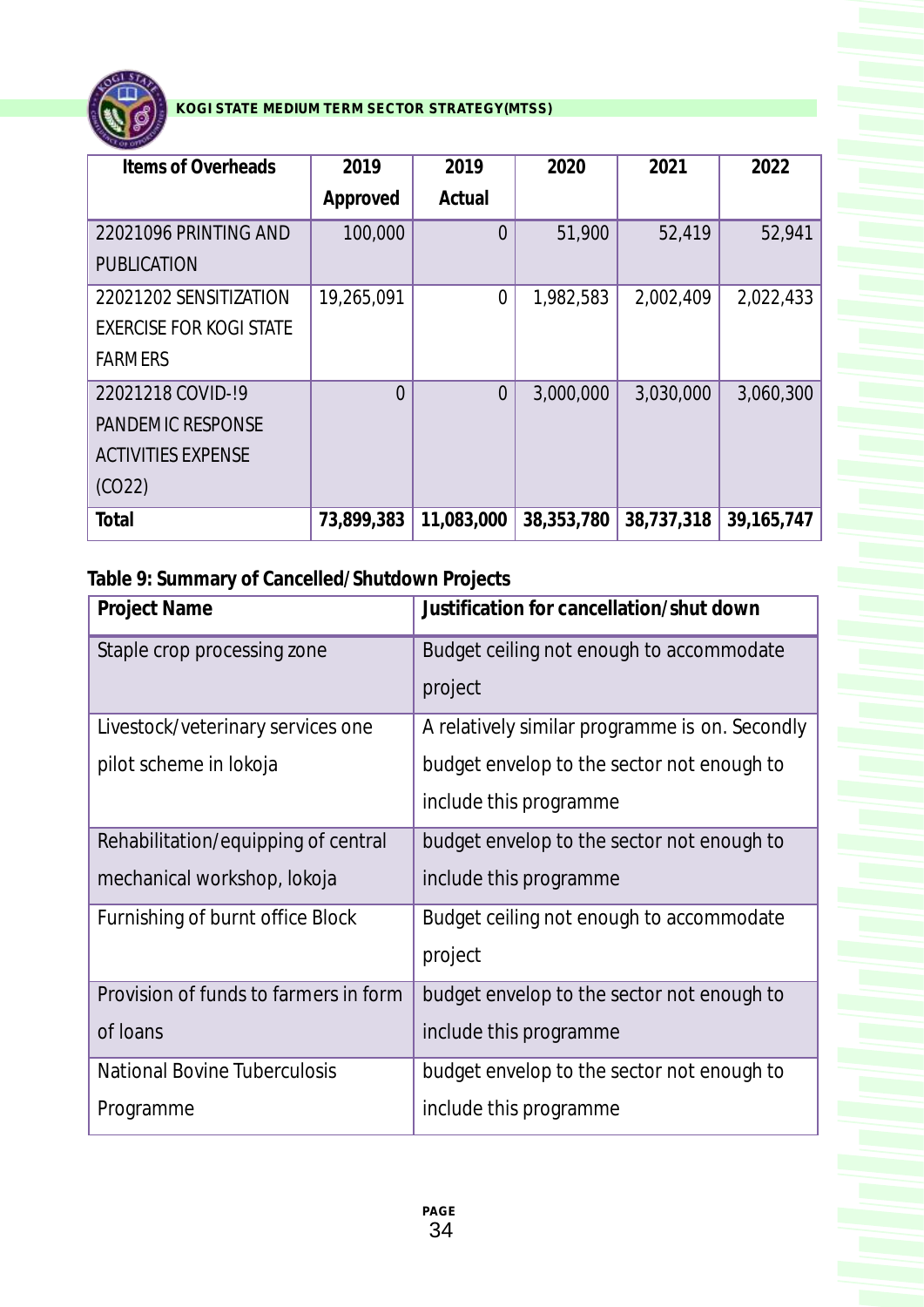

| <b>Project Name</b>                    | Justification for cancellation/shut down       |
|----------------------------------------|------------------------------------------------|
| Agro processing productivity           | Budget ceiling not enough to accommodate       |
| enhancement and livelihood support     | project                                        |
| Expenses (APPEALS)                     |                                                |
| Cocoa Rehabilitation and               | A relatively similar programme is on. Secondly |
| Regeneration                           | budget envelop to the sector not enough to     |
|                                        | include this programme                         |
| Presidential initiative on Fruit tree  | A relatively similar programme is on. Secondly |
| crops (functional and effective)       | budget envelop to the sector not enough to     |
|                                        | include this programme                         |
| Procurement of Bulldozer               | Budget ceiling not enough to accommodate       |
|                                        | project                                        |
| Establishment of 3 mega rice milling   | A relatively similar programme is on. Secondly |
| processing machine (one in each        | budget envelop to the sector not enough to     |
| senatorial districts)                  | include this programme                         |
| Strategic grain reserve scheme         | budget envelop to the sector not enough to     |
|                                        | include this programme                         |
| Guaranteed minimum price               | A relatively similar programme is on. Secondly |
|                                        | budget envelop to the sector not enough to     |
|                                        | include this programme                         |
| Provision of extension, commercial     | budget envelop to the sector not enough to     |
| technical services and infrastructural | include this programme                         |
| development (ADB) 21 LGAs.             |                                                |
| Fencing of Area offices in Idah and    | A relatively similar programme is on. Secondly |
| Kabba                                  | budget envelop to the sector not enough to     |
|                                        | include this programme                         |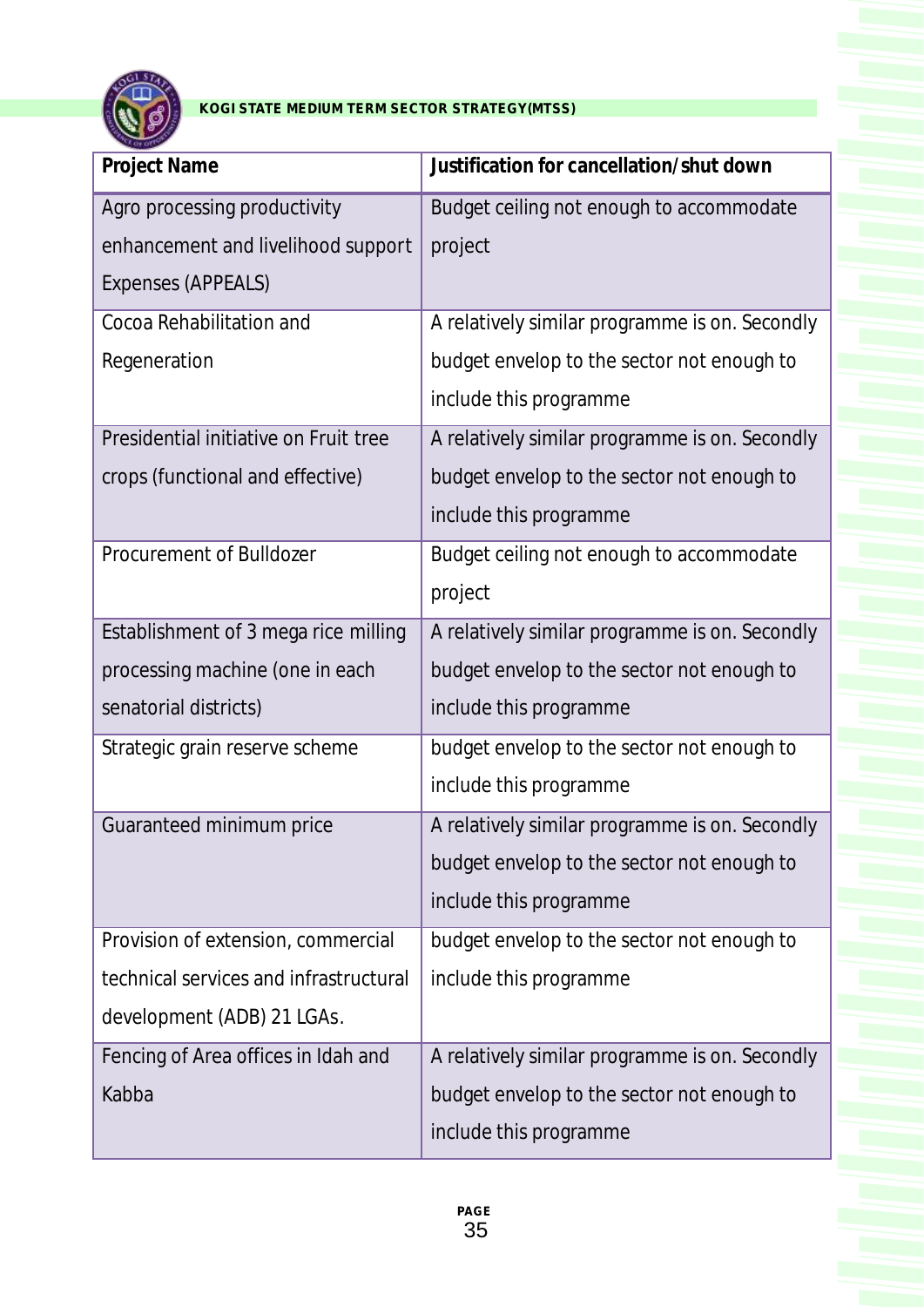

| Project Name                      | Justification for cancellation/shut down       |
|-----------------------------------|------------------------------------------------|
| <b>Irrigation Scheme</b>          | Budget ceiling not enough to accommodate       |
|                                   | project                                        |
| Grazing reserve development       | A relatively similar programme is on. Secondly |
|                                   | budget envelop to the sector not enough to     |
|                                   | include this programme                         |
| Landscaping of Ministry of        | Budget ceiling not enough to accommodate       |
| Agriculture                       | project                                        |
| State Agro statistic coordinating | A relatively similar programme is on. Secondly |
| committee                         | budget envelop to the sector not enough to     |
|                                   | include this programme                         |
| Kogi state accelerated food       | budget envelop to the sector not enough to     |
| production programme (rice and    | include this programme                         |
| cassava)                          |                                                |
| State accelerated industrial crop | budget envelop to the sector not enough to     |
| programme                         | include this programme                         |

# **3.3 Contributions from partners**

The international organisation such as World Bank funded FADAMAIII additional Financing, APPEALS State Partnership for Agriculture a programme funded by Bill and Melinda Gate through synergies funding Agric. programmes on Cassava.

| Source / Description<br>of Grant                                     |      | Amount Expected (N) |      |      | <b>Counterpart Funding</b><br>Requirements (N) |      |
|----------------------------------------------------------------------|------|---------------------|------|------|------------------------------------------------|------|
|                                                                      | 2020 | 2021                | 2022 | 2020 | 2021                                           | 2022 |
| APPEALS                                                              | \$3m | \$3m                | \$3m | \$3m | \$3m                                           | \$3m |
| <b>Value Chain</b><br>Agricultural<br>Development Project<br>(VCADP) | \$1m | \$1m                | \$1m | \$1m | \$1m                                           | \$1m |

### **Table 10: Grants and Donor Funding**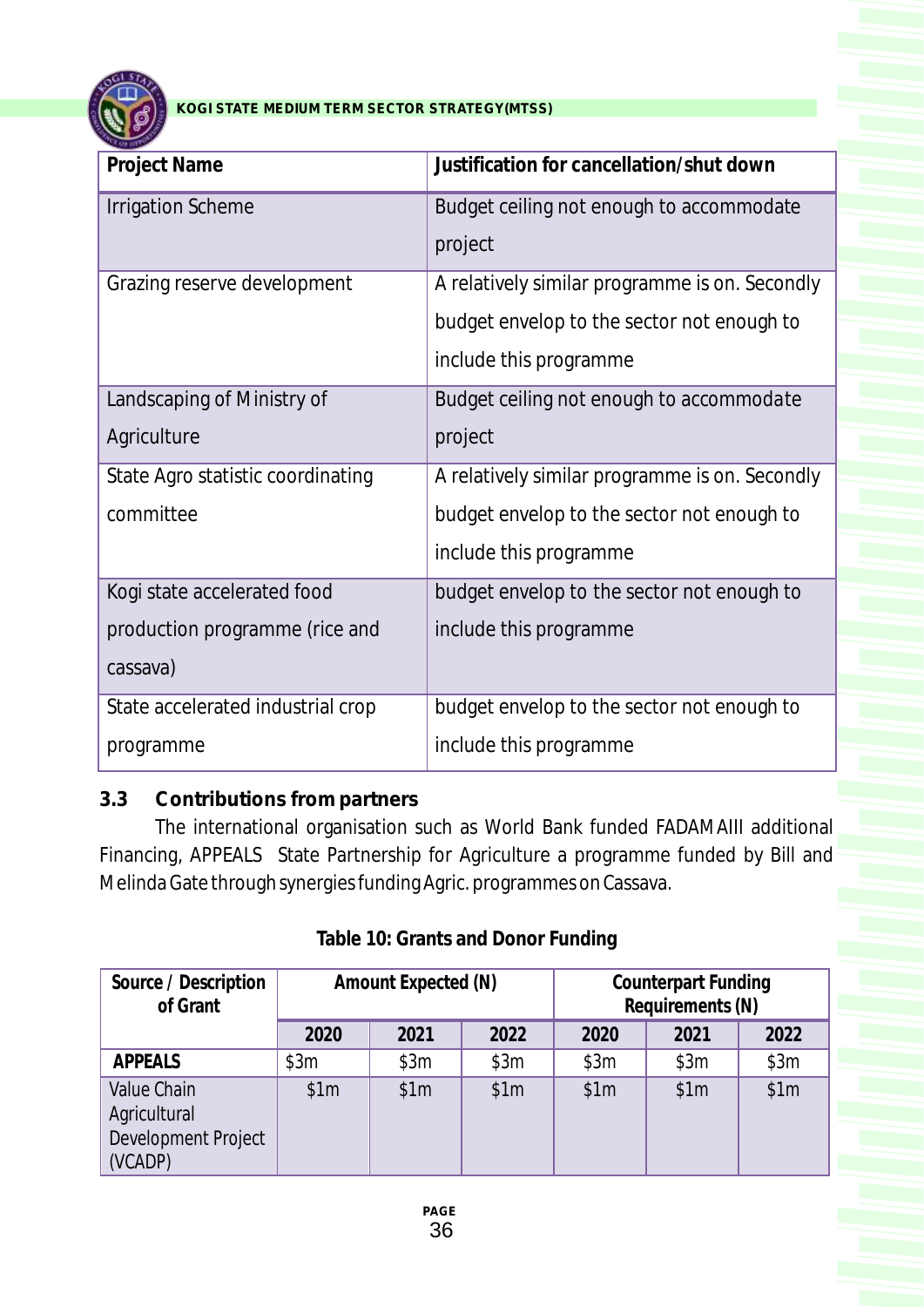

#### **3.4 Program connections between Sector MDAs**

In a bid to ensuring better agricultural extension services, the Agricultural sector had always collaborated with the educational sector in the area of training of personnel for the overall goal of better service delivery. One of the goal of this sector is the promotion of agricultural product value chain, this goal which translate into programmes cannot be achieve without necessary input from the commerce and industry sector of the state. The sector had also taking measures to encourage and enhance production capacity of the state, however, environmental impact assessment of the sector farming activities source of concern for the environmental sector. Within the Agricultural sector are Kogi ADP, Kogi Land Development Board, Agro- Allied Company Limited, Fadama III Additional Financing, APPEALS, VCDP. As the supervising and coordinating authority on Agricultural matters, the Ministry is responsible for setting out the policy and strategic direction for the sector while the parastatals are responsible for the implementation of Programme of strategic activities.

With the MTSS strategies defined, the sector team developed capital and recurrent activities for the implementation of the medium term plan. As specified above, a number of capital projects are currently ongoing and were accorded high priority in the MTSS for 2017 - 2019. It is anticipated that recurrent costs for sustaining these projects would be factored into subsequent cycles of the MTSS. This would include human resource, maintenance of infrastructure and vehicles, procurement of office consumables and it supplies.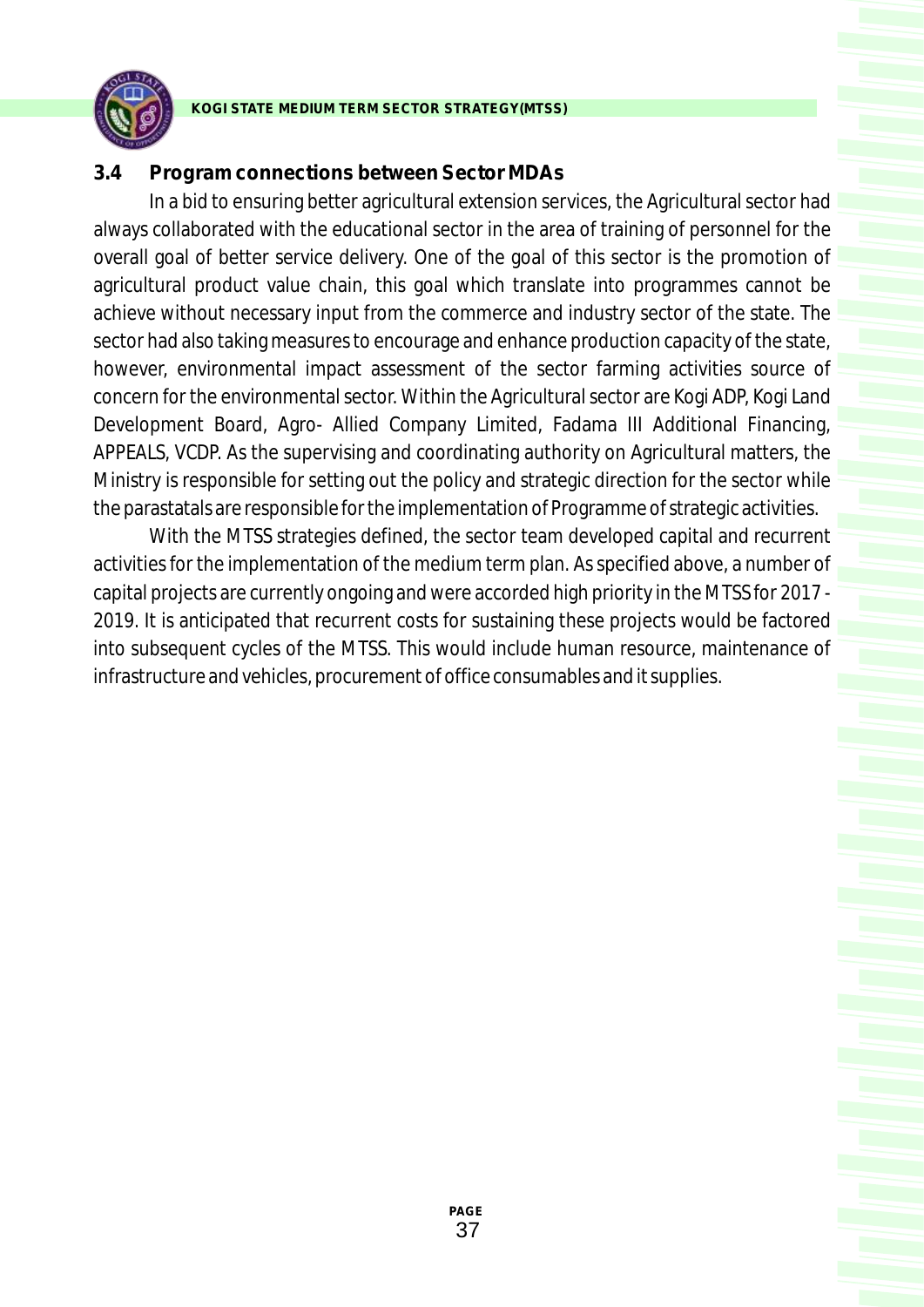# **3.5 Outline of Key Strategies**

**Table 11: Summary of Projects' Expenditures and Output Measures**

| Programme      | Project / Activity | Amount       |              | Budgeted Expenditure / Cost (N) |              | Output        | Output KPI   | <b>Base Line</b> |             | <b>Output Target</b> |              | <b>MTSS</b>   | <b>MDA</b>  |
|----------------|--------------------|--------------|--------------|---------------------------------|--------------|---------------|--------------|------------------|-------------|----------------------|--------------|---------------|-------------|
|                | <b>Title</b>       | Spent on The | 2020         | 2021                            | 2022         |               |              | (i.e. Output     | 2020        | 2021                 | 2022         | Activity      | Responsi    |
|                |                    | Project So   |              |                                 |              |               |              | Value in         |             |                      |              | $\mbox{Code}$ | ble         |
|                |                    | Far $(N)$    |              |                                 |              |               |              | 2018)            |             |                      |              |               |             |
| Supporting     | Crop               | Nil          | 100,000      | 100, 100, 000                   | 100,120,000  | Cashew        |              |                  | 30% of      | 60% of total         | 80% of       |               | <b>KSMA</b> |
| plantation/cro | production/out     |              | 000, 0,      |                                 |              | plantation    |              |                  | total land  | land                 | total land   |               |             |
| p production   | growers on         |              |              |                                 |              | farm/other    |              |                  | cleared to  | cleared to           | cleared to   |               |             |
|                | cassava, rice,     |              |              |                                 |              | mandate crop  |              |                  | be planted  | be planted           | be planted   |               |             |
|                | cashew and other   |              |              |                                 |              | farm in each  |              |                  |             |                      |              |               |             |
|                | staple crop        |              |              |                                 |              | LGA           |              |                  |             |                      |              |               |             |
|                | Kogi state         |              | 100,000,000  | 101,000,000                     | 102,000,000  | Funding of    | Approval and | Nil              | 30%         | 50%                  | 70%          |               | <b>ADP</b>  |
|                | agricultural       |              |              |                                 |              | ADP           | cash backing |                  | increase in | increase in          | increase in  |               |             |
|                | development        |              |              |                                 |              |               | of fund for  |                  | funding of  | funding of           | funding of   |               |             |
|                | project (ADP)      |              |              |                                 |              |               | programme    |                  | ADP         | ADP                  | ADP          |               |             |
| Supporting     | 00010000060104     | Nil          | 50,000,000.0 | 50,500,000.0                    | 51,005,000.0 | Cassava       |              |                  | 30% of      | 60% of total         | 80% of       |               | <b>KSMA</b> |
| plantation/cro | Establishment of 3 |              | $\Omega$     | $\mathbf{0}$                    | $\mathbf 0$  | plantation    |              |                  | total land  | land                 | total land   |               |             |
| p production   | mega cassava       |              |              |                                 |              | farm/other    |              |                  | cleared to  | cleared to           | cleared to   |               |             |
|                | milling processing |              |              |                                 |              | mandate crop  |              |                  | be planted  | be planted           | be planted   |               |             |
|                | machine (one in    |              |              |                                 |              | farm in each  |              |                  |             |                      |              |               |             |
|                | each senatorial    |              |              |                                 |              | LGA           |              |                  |             |                      |              |               |             |
|                | district) COVID-19 |              |              |                                 |              |               |              |                  |             |                      |              |               |             |
|                | response (COOO)    |              |              |                                 |              |               |              |                  |             |                      |              |               |             |
|                | 00010000010105     |              | 100,000,000. | 101,000,000.                    | 102,010,000, | Funding of    | Approval and | Nil              | 30%         | 50%                  | 70%          |               | ADP         |
|                | Kogi state         |              | 00           | 00                              | $00\,$       | Agricultural  | cashbacking  |                  | increase in | increase in          | increase in  |               |             |
|                | Agricultural       |              |              |                                 |              | Development   | of fund for  |                  | funding of  | funding of           | funding of   |               |             |
|                | Development        |              |              |                                 |              | Project (ADP) | programme    |                  | Agricultura | Agricultural         | Agricultural |               |             |
|                | Project (ADP)      |              |              |                                 |              |               |              |                  |             | Developme            | Developme    |               |             |
|                | COVID-19 response  |              |              |                                 |              |               |              |                  | Developm    | nt Project           | nt Project   |               |             |
|                | (COOO)             |              |              |                                 |              |               |              |                  | ent Project | (ADP)                | (ADP)        |               |             |
|                |                    |              |              |                                 |              |               |              |                  | (ADP)       |                      |              |               |             |



**K O GI**

**S TAT E M E DIU M T E R M S E C T O R** STRATEGY(MTSS)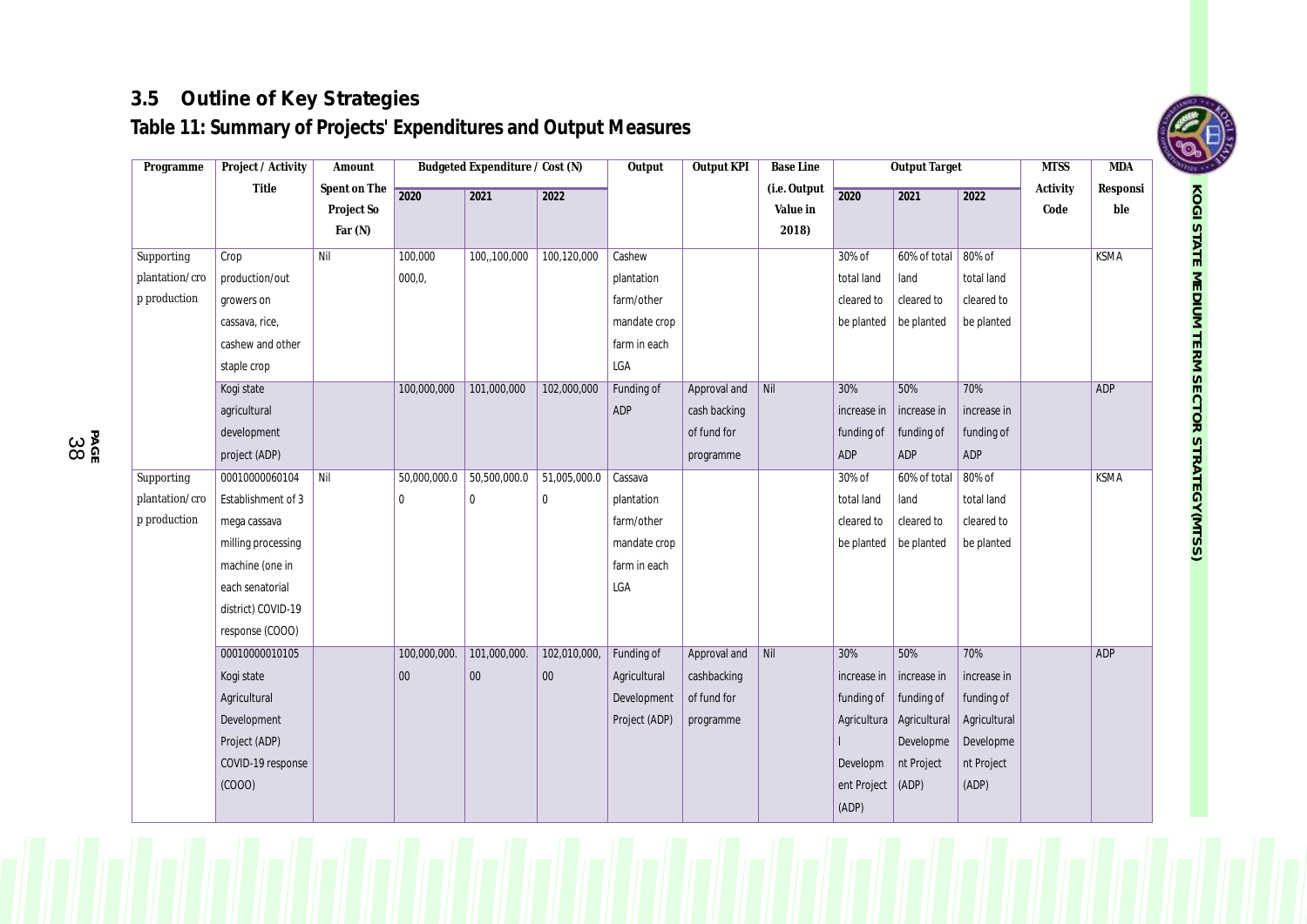| Programme | Project / Activity  | Amount       | Budgeted Expenditure / Cost (N) |             | Output      | <b>Output KPI</b> | <b>Base Line</b>    | <b>Output Target</b>         |              |               | <b>MTSS</b>   | MDA      |             |                                              |
|-----------|---------------------|--------------|---------------------------------|-------------|-------------|-------------------|---------------------|------------------------------|--------------|---------------|---------------|----------|-------------|----------------------------------------------|
|           | Title               | Spent on The | 2020                            | 2021        | 2022        |                   |                     | (i.e. Output                 | 2020         | 2021          | 2022          | Activity | Responsi    |                                              |
|           |                     | Project So   |                                 |             |             |                   |                     | Value in                     |              |               |               | Code     | ble         |                                              |
|           |                     | Far $(N)$    |                                 |             |             |                   |                     | 2018)                        |              |               |               |          |             |                                              |
|           | 00010000090103      | Nil          | 100,000,000                     | 100,000,000 | 100,000,000 | Increased         | No. of farmers Nil  |                              | 30%          | 50%           | 50%           |          |             |                                              |
|           | Kogi State          |              |                                 |             |             | productivity      |                     |                              | expected     | expected      | expected      |          |             |                                              |
|           | Agricultural        |              |                                 |             |             |                   |                     |                              |              |               |               |          |             |                                              |
|           | Revolution Project  |              |                                 |             |             |                   |                     |                              |              |               |               |          |             |                                              |
|           | 00010000090101      | Nil          | 10,000,000                      | 10,100,000  | 10,201,000  | Programme         | Release of          | Nil                          | Acceptable   | Acceptable    | Acceptable    |          | <b>KSMA</b> |                                              |
|           | state accelerated   |              |                                 |             |             | execution         | fund for            |                              | increase in  | increase in   | increase in   |          |             |                                              |
|           | industrial crops    |              |                                 |             |             | through           | programme           |                              | funding      | funding       | funding       |          |             |                                              |
|           | programme           |              |                                 |             |             | funding           | execution           |                              |              |               |               |          |             |                                              |
|           | 00010000010102      | 19,000,000   | 50,000,000                      | 51,000,000  | 52,,000,000 | Procurement       | Availability of     | $\vert$ Nil                  | Percentag    | Percentage    | Percentage    |          | <b>KSMA</b> |                                              |
|           | procurement of      |              |                                 |             |             | of herbicides     | herbicide and       |                              | e increase   | increase in   | increase in   |          |             |                                              |
|           | Agricultural inputs |              |                                 |             |             | and               | insecticide for     |                              | in inputs    | inputs        | inputs        |          |             |                                              |
|           |                     |              |                                 |             |             | insecticides.     | farm use            |                              |              |               |               |          |             |                                              |
|           | Purchase of         |              | 200,000,000                     | 202,000,000 | 204,020,000 | Purchase of --    | Availability of     | $\overline{\big \text{Nil}}$ | 30%          | 30%           | 30%           |          | <b>KSMA</b> | KOGI STATE MEDIUM TERM SECTOR STRATEGY(MTSS) |
|           | fertilizer          |              |                                 |             |             | - bags of         | fertilizer for      |                              | increase in  | increase in   | increase in   |          |             |                                              |
|           |                     |              |                                 |             |             | fertilizer        | farmers             |                              | availability | availability  | availability  |          |             |                                              |
|           |                     |              |                                 |             |             |                   |                     |                              | of           | of fertilizer | of fertilizer |          |             |                                              |
|           |                     |              |                                 |             |             |                   |                     |                              | fertilizer   |               |               |          |             |                                              |
|           | 00010000060103      | Nil          | 82,,246,000                     | 83,246,000  | 84,246,000  | Providing         | Distribution of Nil |                              | Increase in  | Increase in   | Increase in   |          | <b>KSMA</b> |                                              |
|           | kogi state food for |              |                                 |             |             | farming tool      | farming tools       |                              | availability | availability  | availability  |          |             |                                              |
|           | all programme,      |              |                                 |             |             | and soft          | and approve         |                              | of farming   | of farming    | of farming    |          |             |                                              |
|           | government          |              |                                 |             |             | loans.            | fund for loans      |                              | tools        | tools         | tools         |          |             |                                              |
|           | initiative(school   |              |                                 |             |             |                   |                     |                              |              |               |               |          |             |                                              |
|           | farm, political&    |              |                                 |             |             |                   |                     |                              |              |               |               |          |             |                                              |
|           | civil servant,      |              |                                 |             |             |                   |                     |                              |              |               |               |          |             |                                              |
|           | corpers farm)       |              |                                 |             |             |                   |                     |                              |              |               |               |          |             |                                              |

**CONTROL**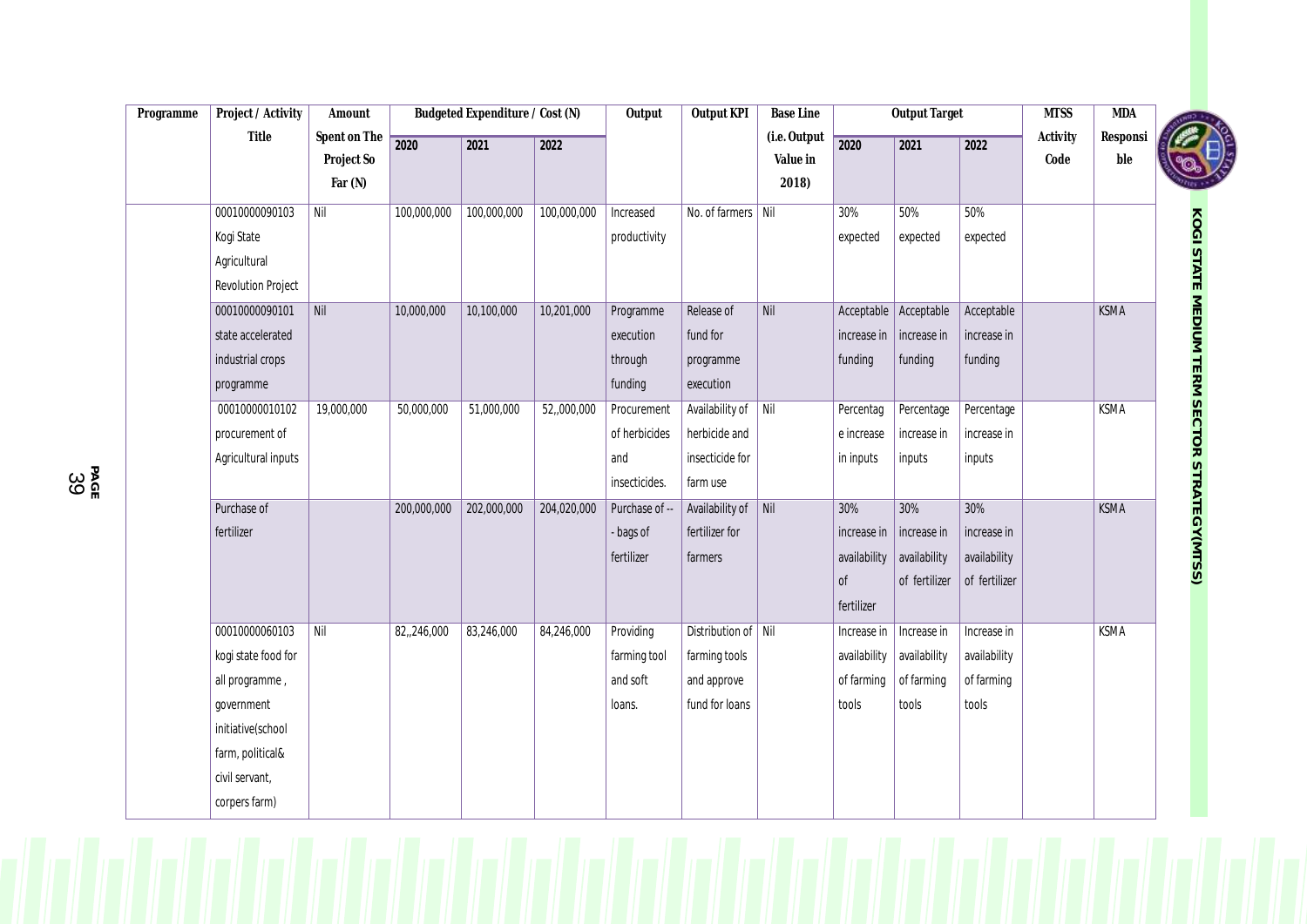| Programme     | Project / Activity                           | Amount                       |             | Budgeted Expenditure / Cost (N) |             | Output                    | <b>Output KPI</b> | <b>Base Line</b> |             | <b>Output Target</b> |              | <b>MTSS</b> | <b>MDA</b>  |                                                     |
|---------------|----------------------------------------------|------------------------------|-------------|---------------------------------|-------------|---------------------------|-------------------|------------------|-------------|----------------------|--------------|-------------|-------------|-----------------------------------------------------|
|               | Title                                        | Spent on The                 | 2020        | 2021                            | 2022        |                           |                   | (i.e. Output     | 2020        | 2021                 | 2022         | Activity    | Responsi    |                                                     |
|               |                                              | Project So                   |             |                                 |             |                           |                   | Value in         |             |                      |              | Code        | ble         |                                                     |
|               |                                              | Far $(N)$                    |             |                                 |             |                           |                   | 2018)            |             |                      |              |             |             |                                                     |
|               | 00010000610101                               | Nil                          |             |                                 |             | No funding                | No kpl            | Nil              | Purchasing  | Planting of          | Increase in  |             | <b>KSMA</b> |                                                     |
|               | cocoa                                        |                              |             |                                 |             |                           |                   |                  | Оf          | improved             | procureme    |             |             |                                                     |
|               | rehabilitation and                           |                              |             |                                 |             |                           |                   |                  | improved    | seedlings            | nt tools for |             |             |                                                     |
|               | regeneration                                 |                              |             |                                 |             |                           |                   |                  | seedling of |                      | the cocoa    |             |             |                                                     |
|               |                                              |                              |             |                                 |             |                           |                   |                  | cocoa tree  |                      | farm         |             |             |                                                     |
|               | 00010000030101                               | $\overline{\phantom{a}}$ Nil | 50,000,000  | 51,000,000                      | 52,010,000  | Clearing of               | Reasonable        | Nil              | At least    | 50% of total         | 70% of       |             | <b>KSMA</b> |                                                     |
|               | establishment of                             |                              |             |                                 |             | Hectares of               | hectares of       |                  | 30% of      | land for             | total land   |             |             |                                                     |
|               | oil palm plantation                          |                              |             |                                 |             | land                      | land cleared      |                  | total land  | planting to          | for planting |             |             |                                                     |
|               |                                              |                              |             |                                 |             | andplanting               | and planting      |                  | for         | be cleared           | to be        |             |             |                                                     |
|               |                                              |                              |             |                                 |             | of improve<br>seedling of | commenceme        |                  | planting to | and planted          | cleared      |             |             |                                                     |
|               |                                              |                              |             |                                 |             | palm tree.                | nt                |                  | be cleared  |                      | and          |             |             |                                                     |
|               |                                              |                              |             |                                 |             |                           |                   |                  | and         |                      | planted      |             |             |                                                     |
|               |                                              |                              |             |                                 |             |                           |                   |                  | planted     |                      |              |             |             |                                                     |
|               | 00010000030102                               |                              | 20,000,000  | 20,200,000                      | 20,402,000  | Weeding                   | Return of         | Nil              | Weeding,    | planting of          | planting of  |             | <b>KSMA</b> | <b>KOGI STATE MEDIUM TERM SECTOR STRATEGY(MTSS)</b> |
|               | Rehabilitation of                            |                              |             |                                 |             | reshaping and             | activities at     |                  | reshaping   | improve              | improve      |             |             |                                                     |
|               | existing oil palm                            |                              |             |                                 |             | planting of               | rehabilitation    |                  | resuming    | seedling in          | seedling in  |             |             |                                                     |
|               | project at Alloma,                           |                              |             |                                 |             | improve                   | site              |                  | Оf          | the existing         | the existing |             |             |                                                     |
|               | Kabba and Acharu                             |                              |             |                                 |             | seedling in               |                   |                  | activities  | farms                | farms        |             |             |                                                     |
|               |                                              |                              |             |                                 |             | the existing              |                   |                  |             |                      |              |             |             |                                                     |
|               |                                              |                              |             |                                 |             | farms                     |                   |                  |             |                      |              |             |             |                                                     |
| Promotion of  | 00010000040102                               | 496,150,000                  | 200,000,000 | 200,000,000                     | 200,000,000 | Procurement               | Release of        | <b>Nil</b>       | Procurem    | Procureme            | Procureme    |             | <b>KSMA</b> |                                                     |
| agricultural  | Agricultural                                 |                              |             |                                 |             | 0f                        | fund for          |                  | ent of      | nt of 12no.          | nt of 12no.  |             |             |                                                     |
| mechanization | mechanization(                               |                              |             |                                 |             | 12no. tractor             | procurement       |                  | 12no.       | tractors             | tractors     |             |             |                                                     |
|               | Ministry of<br>Agriculture,<br>Headquarters) |                              |             |                                 |             |                           |                   |                  | tractors    |                      |              |             |             |                                                     |
|               | COVID-19 response<br>(COOO)                  |                              |             |                                 |             |                           |                   |                  |             |                      |              |             |             |                                                     |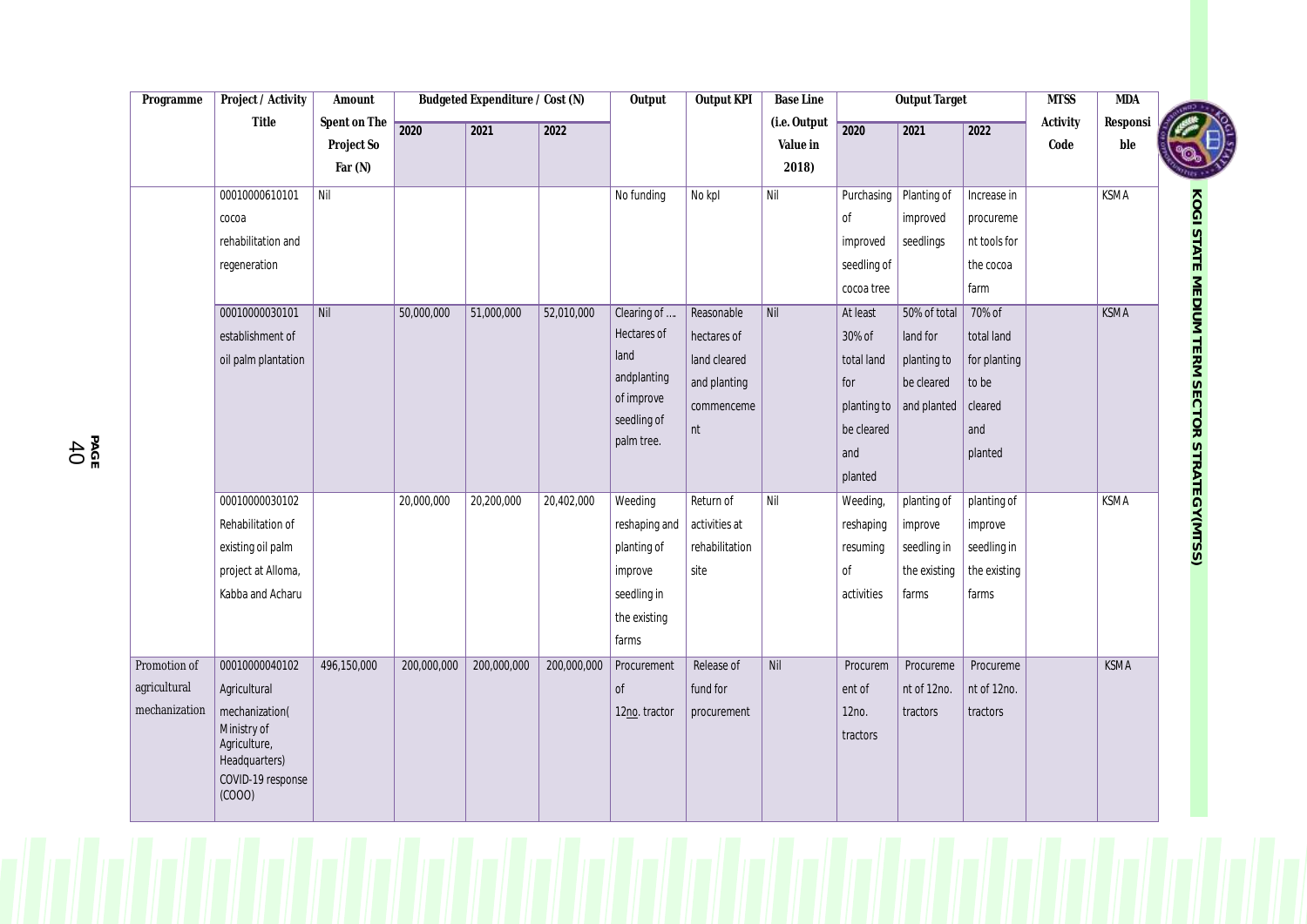| Programme | Project / Activity | Amount       | Budgeted Expenditure / Cost (N) |            |            | Output               | Output KPI      | <b>Base Line</b> |             | <b>Output Target</b> |             | <b>MTSS</b> | <b>MDA</b>  |
|-----------|--------------------|--------------|---------------------------------|------------|------------|----------------------|-----------------|------------------|-------------|----------------------|-------------|-------------|-------------|
|           | Title              | Spent on The | 2020                            | 2021       | 2022       |                      |                 | (i.e. Output     | 2020        | 2021                 | 2022        | Activity    | Responsi    |
|           |                    | Project So   |                                 |            |            |                      |                 | Value in         |             |                      |             | Code        | ble         |
|           |                    | Far $(N)$    |                                 |            |            |                      |                 | 2018)            |             |                      |             |             |             |
|           | 00010000090102     | 400,000,000  | 50,000,000                      | 50,000,000 | 50,000,000 | <b>Installations</b> | Completion      | Nil              | Expansion   | Expansion            | Expected    |             | <b>KSMA</b> |
|           | Green House        |              |                                 |            |            | of irrigation        | of installation |                  | Expected    | expected             | Expansiom   |             |             |
|           | farming            |              |                                 |            |            | equipment at         | in at least     |                  |             |                      |             |             |             |
|           |                    |              |                                 |            |            | planned site.        | three site      |                  |             |                      |             |             |             |
|           | 00010000040103     | Nil          | 10,000,000                      | 10,100,000 | 10,201,000 | Contract sum         | Payment of      | $N$ il           | 30%         | 70%                  | 100%        |             | <b>KSMA</b> |
|           | construction of    |              |                                 |            |            | to be paid           | contract sum    |                  | completed   | completed            | completed   |             |             |
|           | mechanical         |              |                                 |            |            | plus physical        |                 |                  |             |                      |             |             |             |
|           | workshop and 2     |              |                                 |            |            | structure of         |                 |                  |             |                      |             |             |             |
|           | warehouses for     |              |                                 |            |            | mechanical           |                 |                  |             |                      |             |             |             |
|           | power tiller       |              |                                 |            |            | workshop at          |                 |                  |             |                      |             |             |             |
|           | equipment          |              |                                 |            |            | planned site         |                 |                  |             |                      |             |             |             |
|           | Livestock          | Nil          | 20,000,000                      | 20,000,000 | 20,000,000 | Making fund          | Release of      | <b>Nil</b>       | 10%         | 10%                  | 10%         |             | <b>KSMA</b> |
|           | development        |              |                                 |            |            | available for        | fund for        |                  | increase in | increase in          | increase in |             |             |
|           | project/           |              |                                 |            |            | this project/        | project         |                  | funding     | funding              | funding     |             |             |
|           |                    |              |                                 |            |            | ranches for          |                 |                  |             |                      |             |             |             |
|           |                    |              |                                 |            |            | livestock            |                 |                  |             |                      |             |             |             |
|           |                    |              |                                 |            |            | constructed          |                 |                  |             |                      |             |             |             |
|           | 00010000180102     | Nil          | 10,000,000                      | 10,100,000 | 10,201,000 | A mega               | Payment of      | Nil              | 30%         | 70%                  | 100%        |             | <b>KSMA</b> |
|           | construction of    |              |                                 |            |            | warehouse to         | contract sum    |                  | completed   | completed            | completed   |             |             |
|           | fertilizer store   |              |                                 |            |            | build for            |                 |                  |             |                      |             |             |             |
|           |                    |              |                                 |            |            | storage of           |                 |                  |             |                      |             |             |             |
|           |                    |              |                                 |            |            | fertilizer           |                 |                  |             |                      |             |             |             |



**K O GI S TAT E NEDION T E R M S E C T O R** STRATEGY(MTSS)

**PA** ծ<br>41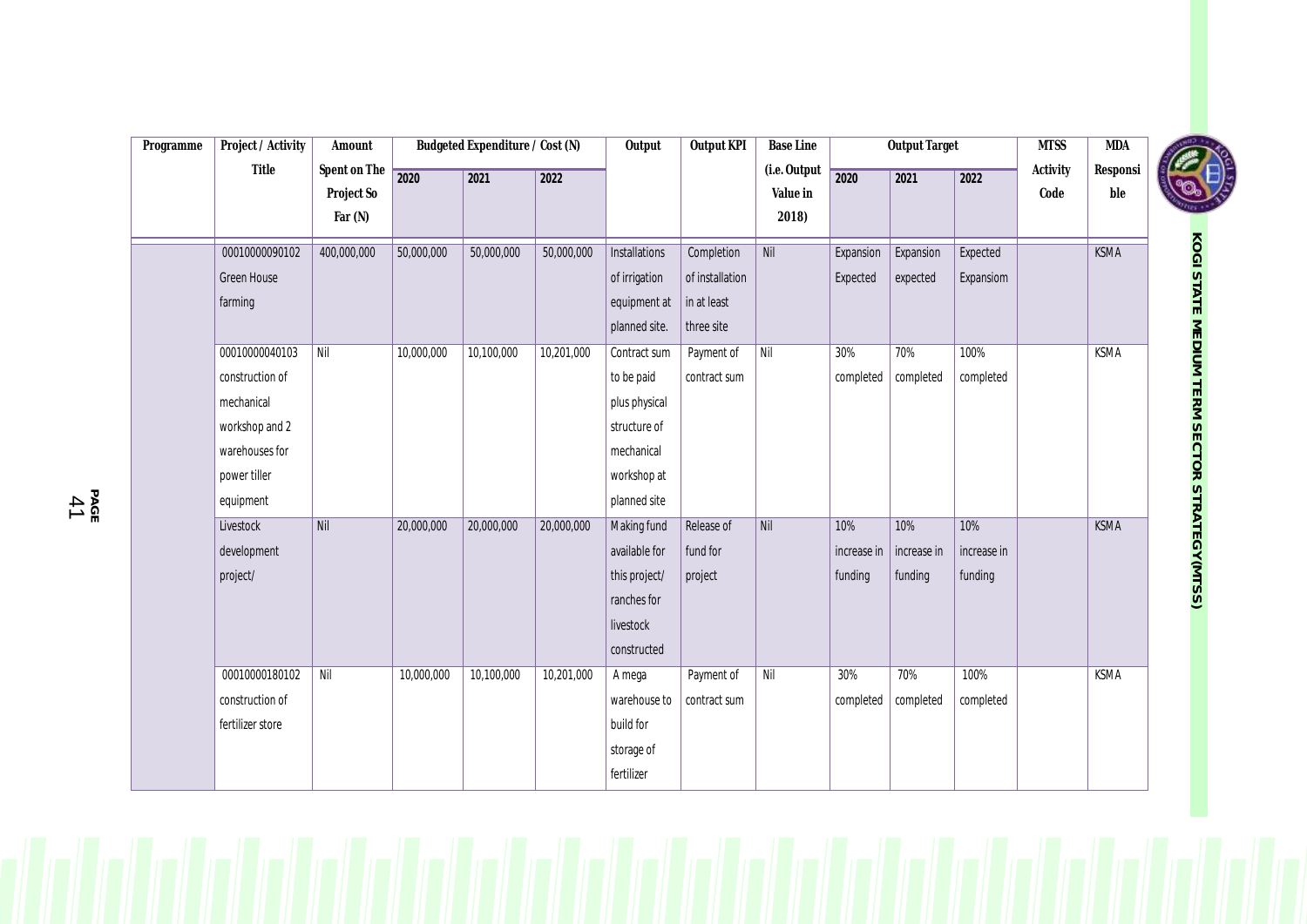| Programme    | Project / Activity  | Amount       |              | Budgeted Expenditure / Cost (N) |              | Output          | <b>Output KPI</b> | <b>Base Line</b> |            | <b>Output Target</b> |            | <b>MTSS</b>   | <b>MDA</b>    |                   |
|--------------|---------------------|--------------|--------------|---------------------------------|--------------|-----------------|-------------------|------------------|------------|----------------------|------------|---------------|---------------|-------------------|
|              | Title               | Spent on The | 2020         | 2021                            | 2022         |                 |                   | (i.e. Output     | 2020       | 2021                 | 2022       | Activity      | Responsi      | <b>CONTROLLED</b> |
|              |                     | Project So   |              |                                 |              |                 |                   | Value in         |            |                      |            | $\mbox{Code}$ | $_{\rm{ble}}$ |                   |
|              |                     | Far (N)      |              |                                 |              |                 |                   | 2018)            |            |                      |            |               |               |                   |
| Promotion of | 00010000200101      | Nil          | 100,000,000  | 104,000,000                     | 108,000,000  | Reasonable      | 30% of            | Nil              | 20%        | 30%                  | 40%        |               | <b>KSMA</b>   |                   |
| small and    | women in            |              |              |                                 |              | percentage of   | registered to     |                  | percentag  | percentage           | percentage |               |               |                   |
| medium scale | agriculture         |              |              |                                 |              | women own a     | be farms own      |                  | e of       | of women             | of women   |               |               |                   |
| enterprises  |                     |              |              |                                 |              | farm            | by women          |                  | women      | own a farm           | own a farm |               |               |                   |
| through      |                     |              |              |                                 |              |                 |                   |                  | own a      |                      |            |               |               |                   |
| agricultural |                     |              |              |                                 |              |                 |                   |                  | farm       |                      |            |               |               |                   |
| loan scheme. | youth in            | Nil          | 100,000,000  | 104,000,000                     | 108,000,000  | Reasonable      | 30% of            | Nil              | 20%        | 30%                  | 40%        |               | <b>KSMA</b>   |                   |
|              | agriculture         |              |              |                                 |              | percentage of   | registered to     |                  | percentag  | percentage           | percentage |               |               |                   |
|              |                     |              |              |                                 |              | youths own      | be farms own      |                  | e of youth | of youth             | of women   |               |               |                   |
|              |                     |              |              |                                 |              | farms           | by youth          |                  | own a      | own a farm           | own a farm |               |               |                   |
|              |                     |              |              |                                 |              |                 |                   |                  | farm       |                      |            |               |               |                   |
|              | 000100000170102     | Nil          | 328,000,000. | 331,280,000.                    | 334,592,800. | Increased       | Availability of   | $\vert$ Nil      | Evidence   | Evidence             | Evidence   |               | <b>KSMA</b>   |                   |
|              | Improvement         |              | $00\,$       | $00\,$                          | 00           | availability of | produce in        |                  | based      | based                | based      |               |               |                   |
|              | /support for        |              |              |                                 |              | agricultural    | the Market        |                  | Improved   | Improved             | Improved   |               |               |                   |
|              | Livelihood          |              |              |                                 |              | produce         |                   |                  | Livelihood | Livelihood           | Livelihood |               |               |                   |
|              | Agricultural        |              |              |                                 |              |                 |                   |                  |            |                      |            |               |               |                   |
|              | Activities across   |              |              |                                 |              |                 |                   |                  |            |                      |            |               |               |                   |
|              | the state (Covid-19 |              |              |                                 |              |                 |                   |                  |            |                      |            |               |               |                   |
|              | Response) (C000)    |              |              |                                 |              |                 |                   |                  |            |                      |            |               |               |                   |
|              | 00010000170101      | Nil          | 100,000,000  | 104,000,000                     | 108,040,000  | 300million      | Availability of   | Nil              | 30%        | 70% access           | 70% access |               | <b>KSMA</b>   |                   |
|              | provision of funds  |              |              |                                 |              | naira           | fund for          |                  | access to  | to loan              | to loan    |               |               |                   |
|              | to farmers in the   |              |              |                                 |              | earmarked for   | borrowing         |                  | loan       |                      |            |               |               |                   |
|              | form of loans       |              |              |                                 |              | farmers to      |                   |                  |            |                      |            |               |               |                   |
|              |                     |              |              |                                 |              | access as soft  |                   |                  |            |                      |            |               |               |                   |
|              |                     |              |              |                                 |              | loans           |                   |                  |            |                      |            |               |               |                   |
|              |                     |              |              |                                 |              |                 |                   |                  |            |                      |            |               |               |                   |



**K O GI**

**S TAT E**

**PA GE** 4 2

**NEDION T E R M S E C T O R** STRATEGY(MTSS)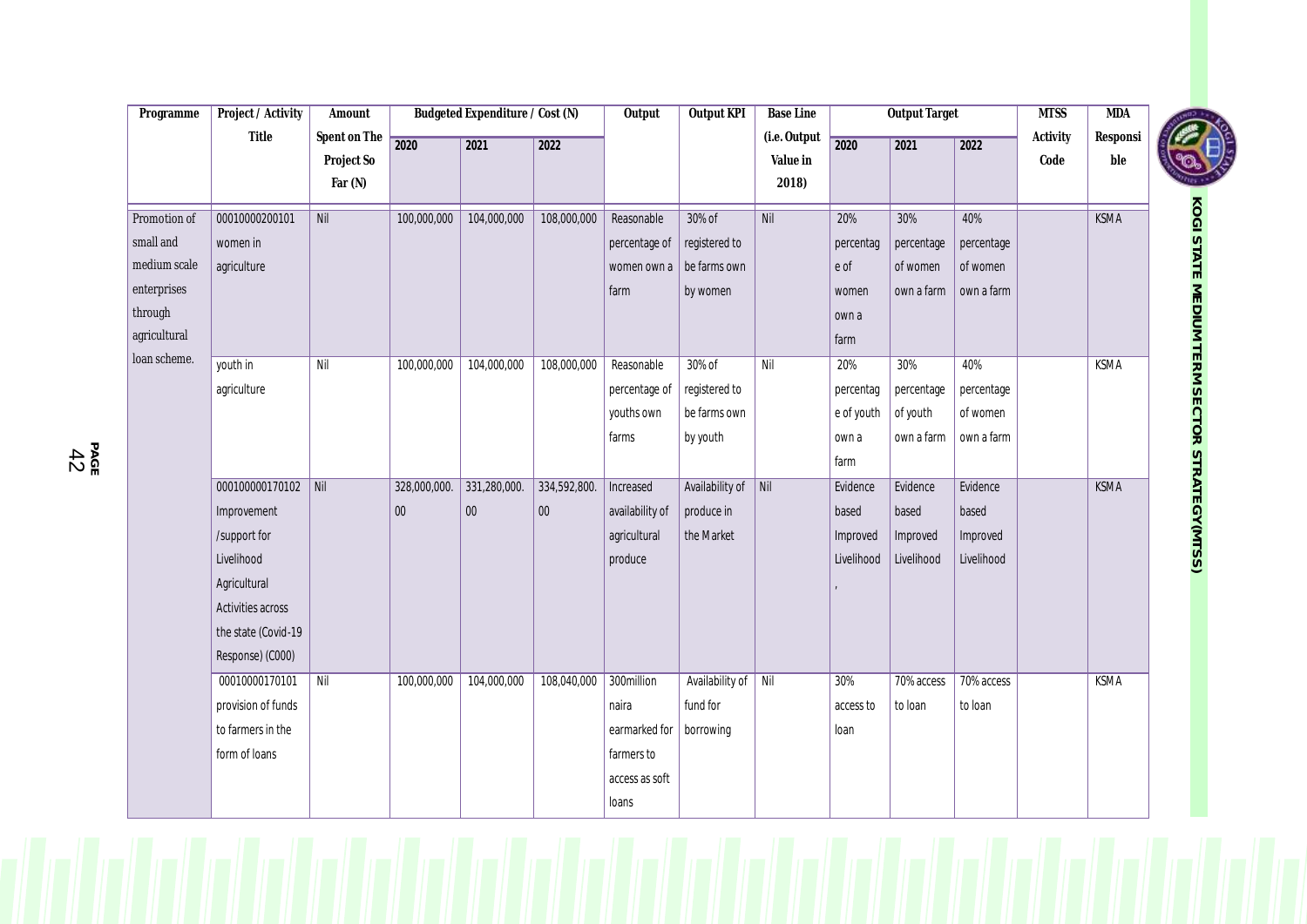| Programme      | Project / Activity   | Amount       |            | Budgeted Expenditure / Cost (N) |            | Output         | Output KPI        | <b>Base Line</b> |             | <b>Output Target</b> |             | <b>MTSS</b>   | <b>MDA</b>    |                                                     |  |
|----------------|----------------------|--------------|------------|---------------------------------|------------|----------------|-------------------|------------------|-------------|----------------------|-------------|---------------|---------------|-----------------------------------------------------|--|
|                | Title                | Spent on The | 2020       | 2021                            | 2022       |                |                   | (i.e. Output     | 2020        | 2021                 | 2022        | Activity      | Responsi      |                                                     |  |
|                |                      | Project So   |            |                                 |            |                |                   | Value in         |             |                      |             | $\mbox{Code}$ | $_{\rm{ble}}$ |                                                     |  |
|                |                      | Far $(N)$    |            |                                 |            |                |                   | 2018)            |             |                      |             |               |               |                                                     |  |
| Developing the | 00010000060104       | Nil          | 50,000,000 | 50,000,000                      | 50,000,000 | Procurement    | Procurement       | Nil              | Procurem    | Procureme            | Procureme   |               | <b>KSMA</b>   |                                                     |  |
| agricultural   | Establishment 3      |              |            |                                 |            | of milling     | of equipment      |                  | ent of      | nt of                | nt of       |               |               |                                                     |  |
| value chain    | mega cassava         |              |            |                                 |            | machine for    |                   |                  | equipment   | equipments           | equipment   |               |               |                                                     |  |
|                | milling processing   |              |            |                                 |            | cassava        |                   |                  | s for one   | for one              | s for one   |               |               |                                                     |  |
|                | machine(one in       |              |            |                                 |            | processing, in |                   |                  | senatorial  | senatorial           | senatorial  |               |               |                                                     |  |
|                | each senatorial      |              |            |                                 |            | each           |                   |                  | zone        | zone                 | zone        |               |               |                                                     |  |
|                | district)            |              |            |                                 |            | senatorial     |                   |                  |             |                      |             |               |               |                                                     |  |
|                |                      |              |            |                                 |            | district       |                   |                  |             |                      |             |               |               |                                                     |  |
|                | Strategic grains     | Nil          |            |                                 |            | Building a     | Completing of Nil |                  |             |                      |             |               | <b>KSMA</b>   |                                                     |  |
|                | reserve scheme       |              |            |                                 |            | mega silos for | silos for grain   |                  |             |                      |             |               |               |                                                     |  |
|                |                      |              |            |                                 |            | grains storage | reserve           |                  |             |                      |             |               |               | <b>KOGI STATE MEDIUM TERM SECTOR STRATEGY(MTSS)</b> |  |
|                | Guaranteed           | Nil          |            |                                 |            | No Funds       | Availability      | Nil              |             |                      |             |               | <b>KSMA</b>   |                                                     |  |
|                | minimum price        |              |            |                                 |            | available to   | and               |                  |             |                      |             |               |               |                                                     |  |
|                |                      |              |            |                                 |            | buy produce    | reservation of    |                  |             |                      |             |               |               |                                                     |  |
|                |                      |              |            |                                 |            | from farmer    | fund for          |                  |             |                      |             |               |               |                                                     |  |
|                |                      |              |            |                                 |            | at an          | purchasing        |                  |             |                      |             |               |               |                                                     |  |
|                |                      |              |            |                                 |            | encouraging    |                   |                  |             |                      |             |               |               |                                                     |  |
|                |                      |              |            |                                 |            | price          |                   |                  |             |                      |             |               |               |                                                     |  |
|                | 00010000230103       | Nil          | 50,000,000 | 50,500,000                      | 51,005,000 | Procurement    | Milling           | Nil              | Increase in | Increase in          | Increase in |               | <b>KSMA</b>   |                                                     |  |
|                | mini milling         |              |            |                                 |            | of milling     | machine           |                  | number of   | number of            | number of   |               |               |                                                     |  |
|                | processing           |              |            |                                 |            | machine for    | operational in    |                  | milling     | milling              | milling     |               |               |                                                     |  |
|                | machine for rural    |              |            |                                 |            | rural farners  | some rural        |                  | machine     | machine              | machine     |               |               |                                                     |  |
|                | farmers (5 pilot     |              |            |                                 |            |                | areas             |                  | procured    | procured             | procured    |               |               |                                                     |  |
|                | schemes per 3        |              |            |                                 |            |                |                   |                  |             |                      |             |               |               |                                                     |  |
|                | senatorial district) |              |            |                                 |            |                |                   |                  |             |                      |             |               |               |                                                     |  |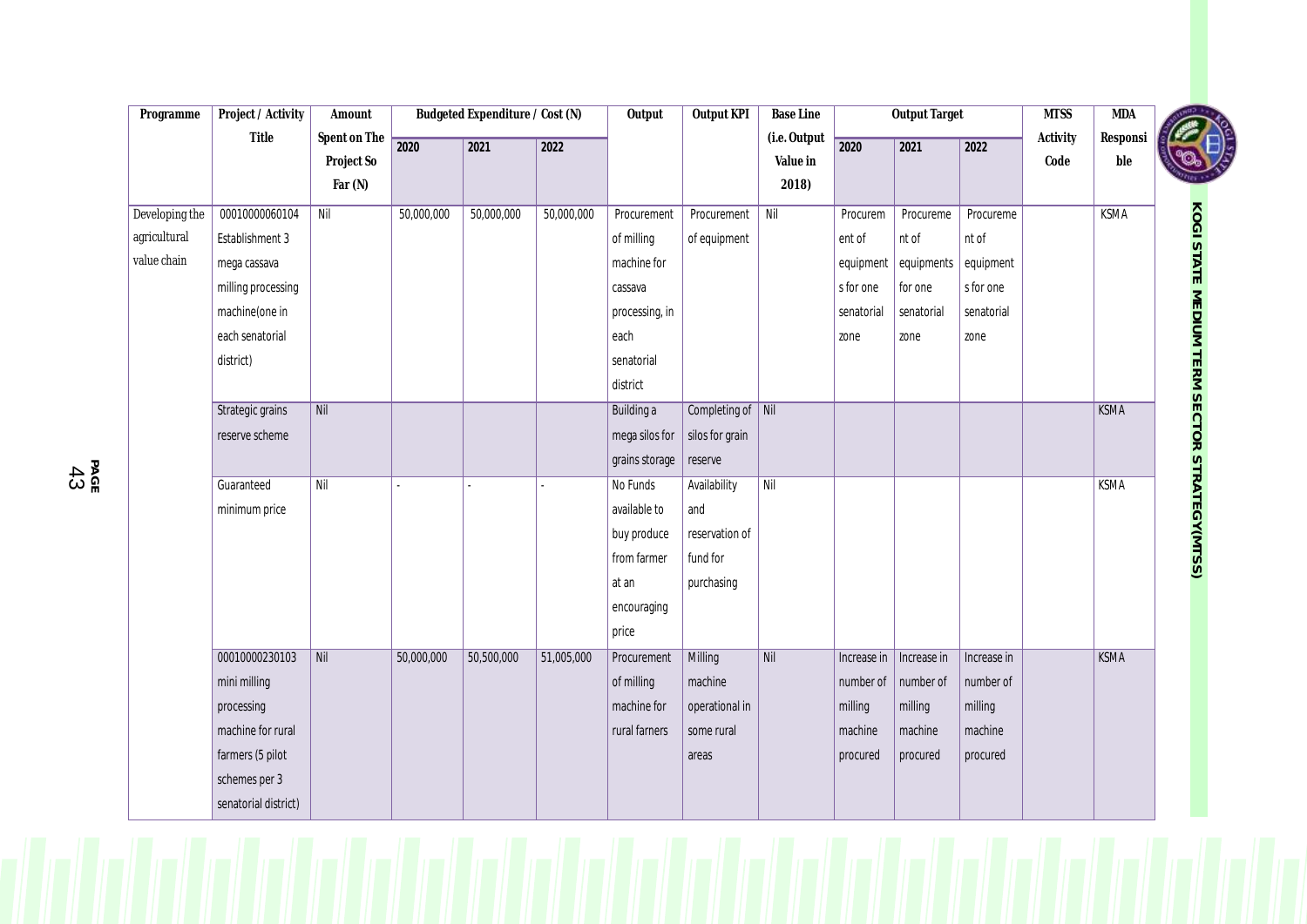| Programme        | Project / Activity      | Amount           |              | Budgeted Expenditure / Cost (N) |              | Output          | <b>Output KPI</b>   | <b>Base Line</b> |                 | <b>Output Target</b> |              | <b>MTSS</b> | <b>MDA</b>  |                                                     |
|------------------|-------------------------|------------------|--------------|---------------------------------|--------------|-----------------|---------------------|------------------|-----------------|----------------------|--------------|-------------|-------------|-----------------------------------------------------|
|                  | Title                   | Spent on The     | 2020         | 2021                            | 2022         |                 |                     | (i.e. Output     | 2020            | 2021                 | 2022         | Activity    | Responsi    |                                                     |
|                  |                         | Project So       |              |                                 |              |                 |                     | Value in         |                 |                      |              | Code        | ble         |                                                     |
|                  |                         | Far $(N)$        |              |                                 |              |                 |                     | 2018)            |                 |                      |              |             |             |                                                     |
|                  | 00010000300102          | Nil              | 50,000,000   | 50,000,000                      | 50,000,0000  | $\blacksquare$  | Operational         | Nil              | 30%             | 50%                  | 50%          |             | <b>KSMA</b> | <b>KOGI STATE MEDIUM TERM SECTOR STRATEGY(MTSS)</b> |
|                  | Govt Intervention       |                  |              |                                 |              |                 | of th pilot         |                  |                 |                      |              |             |             |                                                     |
|                  | Fisherman               |                  |              |                                 |              |                 | scheme              |                  |                 |                      |              |             |             |                                                     |
|                  | 00010000060105          | $\overline{Nil}$ |              |                                 |              | Procurement     | Installing of       | Nil              | Installatio     | Installation         | Installatio  |             | <b>KSMA</b> |                                                     |
|                  | establishment 3         |                  |              |                                 |              | of rice milling | milling             |                  | n of            | of machine           | n of         |             |             |                                                     |
|                  | mega rice milling       |                  |              |                                 |              | machine for     | machine             |                  | machine in      | $\ln 2^{st}$         | machine in   |             |             |                                                     |
|                  | processing              |                  |              |                                 |              | each            | machine             |                  | 1 <sup>st</sup> | senatoria            | $3^{\rm st}$ |             |             |                                                     |
|                  | machine(one in          |                  |              |                                 |              | senatorial      |                     |                  | senatoria       | zone                 | senatoria    |             |             |                                                     |
|                  | each senatorial         |                  |              |                                 |              | zone.           |                     |                  | zone            |                      | zone         |             |             |                                                     |
|                  | district)               |                  |              |                                 |              |                 |                     |                  |                 |                      |              |             |             |                                                     |
|                  | 00010000070101          | Nil              | 20,000,000   | 20,000,000                      | 20,000,000   | Prompt          | Release of          | Nil              | 10%             | 10%                  | 10%          |             | KSMA        |                                                     |
|                  | agro-allied             |                  |              |                                 |              | funding of      | fund for            |                  | increase in     | increase in          | increase in  |             |             |                                                     |
|                  | company limited         |                  |              |                                 |              | agro allied     | project             |                  | funding of      | funding of           | funding of   |             |             |                                                     |
|                  |                         |                  |              |                                 |              | company Itd     | execution           |                  | agro allied     | agro allied          | agro allied  |             |             |                                                     |
|                  |                         |                  |              |                                 |              |                 |                     |                  | company         | company              | company      |             |             |                                                     |
|                  | National                | $\overline{Nil}$ | 10,000,000   | 10,000,000                      | 10,000,000   | Prompt          | Availability of Nil |                  |                 |                      |              |             | <b>KSMA</b> |                                                     |
|                  | agricultural            |                  |              |                                 |              | Payment of      | fund to pay         |                  |                 |                      |              |             |             |                                                     |
|                  | insurance scheme        |                  |              |                                 |              | counterpart     | counterpart         |                  |                 |                      |              |             |             |                                                     |
|                  |                         |                  |              |                                 |              | funding         | fund                |                  |                 |                      |              |             |             |                                                     |
|                  | 00010000090104          | Nil              | 1,500,000,00 | 1,500,000,00                    | 1,500,000,00 |                 |                     | Nil              | Provision       | Provision of         | Provision    |             | <b>KSMA</b> |                                                     |
|                  | Establishment of        |                  | $\mathbf{0}$ | $\pmb{0}$                       | $\mathbf{0}$ |                 |                     |                  | of              | infrastructu         | Οf           |             |             |                                                     |
|                  | Crop Processing         |                  |              |                                 |              |                 |                     |                  | infrastruct     | re                   | infrastruct  |             |             |                                                     |
|                  | zone at Alape           |                  |              |                                 |              |                 |                     |                  | ure             |                      | ure          |             |             |                                                     |
| Strengthening    | Furnishing of burnt Nil |                  |              |                                 |              | Procurement     | <b>Burnt office</b> |                  | 100%            |                      |              |             | <b>KSMA</b> |                                                     |
| institutions for | office block            |                  |              |                                 |              | of office       | block               |                  | completed       |                      |              |             |             |                                                     |
| better service   |                         |                  |              |                                 |              | furniture       | equipped with       |                  |                 |                      |              |             |             |                                                     |
| delivery         |                         |                  |              |                                 |              |                 | furniture           |                  |                 |                      |              |             |             |                                                     |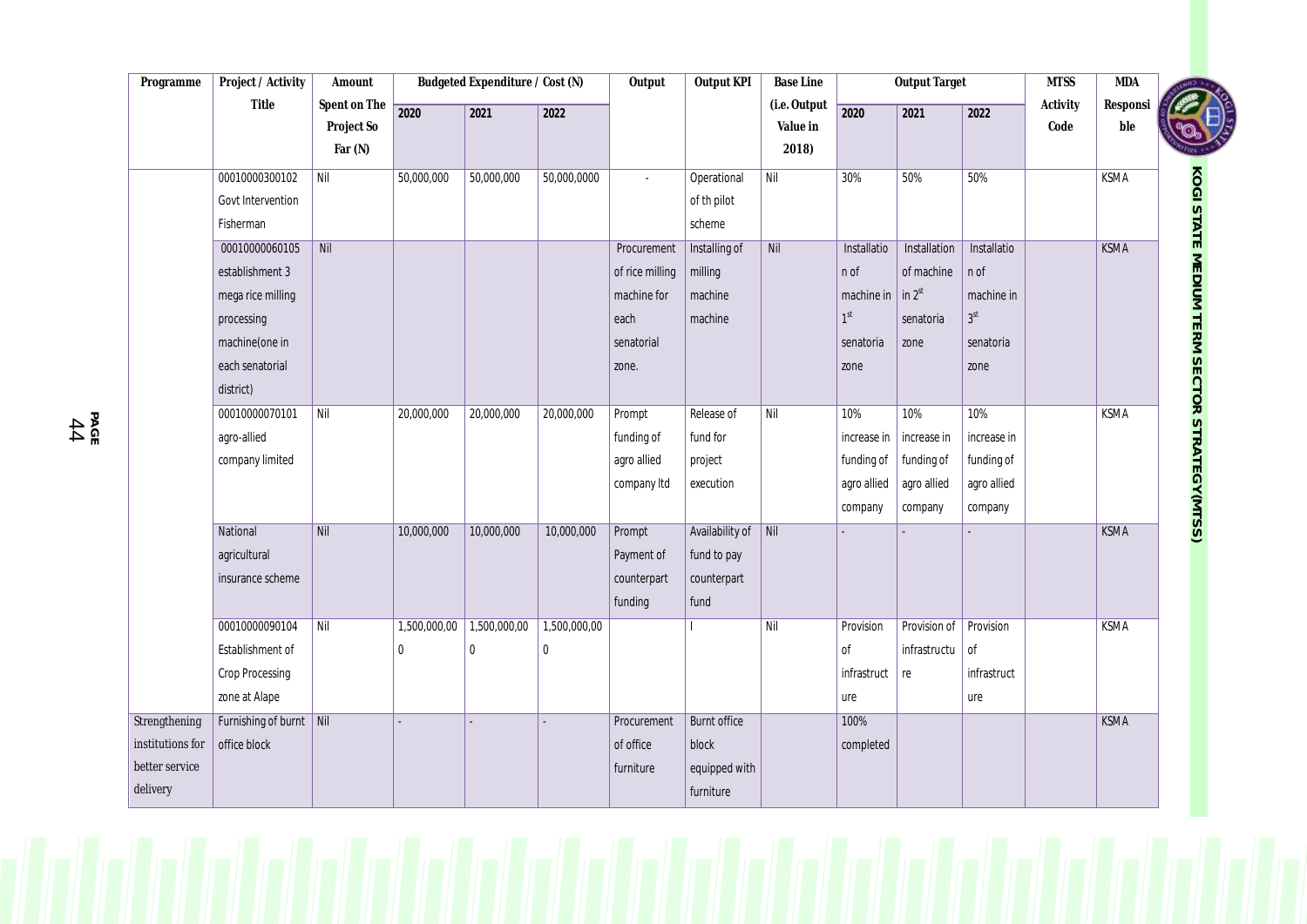| Programme | Project / Activity | Amount       |            | Budgeted Expenditure / Cost (N) |            | Output             | Output KPI     | <b>Base Line</b> |            | <b>Output Target</b> |             | <b>MTSS</b> | <b>MDA</b>  |                                                     |
|-----------|--------------------|--------------|------------|---------------------------------|------------|--------------------|----------------|------------------|------------|----------------------|-------------|-------------|-------------|-----------------------------------------------------|
|           | Title              | Spent on The | 2020       | 2021                            | 2022       |                    |                | (i.e. Output     | 2020       | 2021                 | 2022        | Activity    | Resposi     |                                                     |
|           |                    | Project So   |            |                                 |            |                    |                | Value in         |            |                      |             | Code        | ble         |                                                     |
|           |                    | Far (N)      |            |                                 |            |                    |                | 2018)            |            |                      |             |             |             |                                                     |
|           | 00130000030130     | Nil          |            |                                 |            | Payment of         | Approve and    | Nil              |            |                      | On          |             | <b>KSMA</b> | <b>KOGI STATE MEDIUM TERM SECTOR STRATEGY(MTSS)</b> |
|           | construction of    |              |            |                                 |            | contract sum       | release of     |                  |            |                      |             |             |             |                                                     |
|           | office complex in  |              |            |                                 |            | to contractor      | fund for       |                  |            |                      |             |             |             |                                                     |
|           | Ministry of        |              |            |                                 |            |                    | constructions  |                  |            |                      |             |             |             |                                                     |
|           | Agriculture        |              |            |                                 |            |                    |                |                  |            |                      |             |             |             |                                                     |
|           | 0001000040104      | $N$ il       | 60,000,000 | 60,000,000                      | 60,000,000 | Increased          | No. of farmers |                  | 30%        | 50%                  | 50%         |             | Fadama      |                                                     |
|           | Fadama             |              |            |                                 |            | farmers            | that           |                  |            |                      |             |             | office      |                                                     |
|           | Counterpart        |              |            |                                 |            | productivity       | benefitted     |                  |            |                      |             |             |             |                                                     |
|           | Funding            |              |            |                                 |            |                    |                |                  |            |                      |             |             |             |                                                     |
|           | 00050000020150     | Nil          |            | $\overline{a}$                  |            | <b>Building of</b> | School         | Nil              | Passing of | Construct            | Constructio |             | <b>KSMA</b> |                                                     |
|           | establishment of   |              |            |                                 |            | class rooms,       | structures,    |                  | bill to    | work be              | n work be   |             |             |                                                     |
|           | Kogi state college |              |            |                                 |            | office block,      | employment     |                  | establish  | completed            | completed   |             |             |                                                     |
|           | <sub>of</sub>      |              |            |                                 |            | administrative     | of lecturers   |                  | the        | by 30%               | by 60%      |             |             |                                                     |
|           | agriculture(Bassa) |              |            |                                 |            | blocks and         |                |                  | school/    |                      |             |             |             |                                                     |
|           |                    |              |            |                                 |            | employing          |                |                  | sighing of |                      |             |             |             |                                                     |
|           |                    |              |            |                                 |            | quality            |                |                  | bill into  |                      |             |             |             |                                                     |
|           |                    |              |            |                                 |            | teachers           |                |                  | law        |                      |             |             |             |                                                     |
|           | 00010000010103     | Nil          | 80,000,000 | 80,000,000                      | 80,000,000 | Renovating         | Commencem      | Existing         | 30%        | 60%                  | 80%         |             | <b>KSMA</b> |                                                     |
|           | upgrading of agric |              |            |                                 |            | building of        | ent of         | school           | upgrading  | completion           | upgrading   |             |             |                                                     |
|           | training centre at |              |            |                                 |            | new                | renovation     | structure and    | of the     | on the               | of the      |             |             |                                                     |
|           | Ochaja to college  |              |            |                                 |            | structures/tra     | work and new   | staff of the     | school     | upgrading            | school      |             |             |                                                     |
|           | of agriculture     |              |            |                                 |            | ining of old       | structures     | institution      |            | upgrading            |             |             |             |                                                     |
|           |                    |              |            |                                 |            | staff and          | built.         |                  |            | of the               |             |             |             |                                                     |
|           |                    |              |            |                                 |            | employing          |                |                  |            | school               |             |             |             |                                                     |
|           |                    |              |            |                                 |            | new staff          |                |                  |            |                      |             |             |             |                                                     |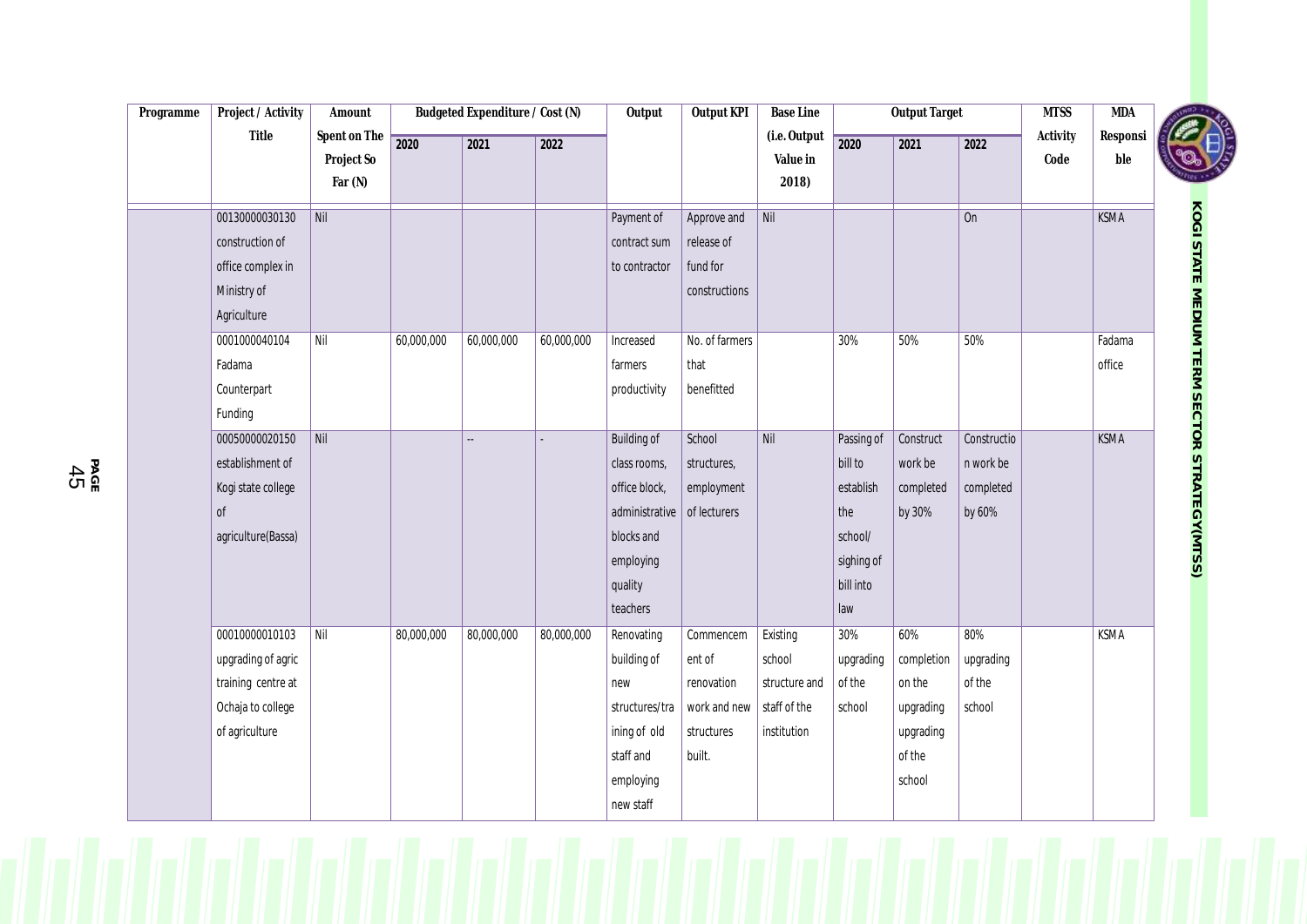| Programme | Project / Activity   | Amount                     | Budgeted Expenditure / Cost (N) |            | Output     | Output KPI    | <b>Base Line</b> |                          | <b>Output Target</b>        |                | <b>MTSS</b> | <b>MDA</b>       |                 |                                              |
|-----------|----------------------|----------------------------|---------------------------------|------------|------------|---------------|------------------|--------------------------|-----------------------------|----------------|-------------|------------------|-----------------|----------------------------------------------|
|           | Title                | Spent on The<br>Project So | 2020                            | 2021       | 2022       |               |                  | (i.e. Output<br>Value in | 2020                        | 2021           | 2022        | Activity<br>Code | Responsi<br>ble |                                              |
|           |                      | Far $(N)$                  |                                 |            |            |               |                  | 2018)                    |                             |                |             |                  |                 |                                              |
|           | 00010000130101       | Nil                        | 2,000,000                       | 2,000,000  | 2,000,000  | Procurement   | training of IT   | Nil                      | 30%Procur                   | 600%Procur     | 80%Procur   |                  | <b>KSMA</b>     | KOGI STATE MEDIUM TERM SECTOR STRATEGY(MTSS) |
|           | farmers data         |                            |                                 |            |            | and           | staff and        |                          | ement of                    | ement of       | ement of    |                  |                 |                                              |
|           | bank(21 LGAs)        |                            |                                 |            |            | maintenance   | procuremet of    |                          | computers                   | computers      | computers   |                  |                 |                                              |
|           |                      |                            |                                 |            |            | of computers  | computers        |                          | and bio                     | and bio        | and bio     |                  |                 |                                              |
|           |                      |                            |                                 |            |            | and bio data  |                  |                          | data                        | data           | data        |                  |                 |                                              |
|           |                      |                            |                                 |            |            | equipment     |                  |                          | equipment                   | equipment      | equipment   |                  |                 |                                              |
|           | 00010000140101       | Nil                        | 5,000,000                       | 5,050,000  | 5,100,500  | Funding of    | Approval and     | Nil                      | 5%                          | 5% increase    | 5%          |                  | <b>KSMA</b>     |                                              |
|           | state agro statistic |                            |                                 |            |            | state         | release of       |                          | increase in                 | in funding     | increase in |                  |                 |                                              |
|           | coordinating         |                            |                                 |            |            | agricultural  | fund for the     |                          | funding for $\vert$ for the |                | funding for |                  |                 |                                              |
|           | committee            |                            |                                 |            |            | statistic     | committee        |                          | the                         | committee      | the         |                  |                 |                                              |
|           |                      |                            |                                 |            |            | coordinating  |                  |                          | committee                   |                | committee   |                  |                 |                                              |
|           |                      |                            |                                 |            |            | committee     |                  |                          |                             |                |             |                  |                 |                                              |
|           | 00010000120101       | Nil                        |                                 |            |            | Payment of    | Landscaping      | $N$ il                   |                             |                |             |                  | <b>KSMA</b>     |                                              |
|           | landscaping of       |                            |                                 |            |            | contract sum  | of ministry of   |                          |                             |                |             |                  |                 |                                              |
|           | Ministry of          |                            |                                 |            |            |               | agric hqrs       |                          |                             |                |             |                  |                 |                                              |
|           | Agriculture          |                            |                                 |            |            |               |                  |                          |                             |                |             |                  |                 |                                              |
|           | 00010000010101       | Nil                        | 20,000,000                      | 20,000,000 | 20,010,000 | Training and  | Numbers of       | $N$ il                   | 5%                          | 5% increase 5% |             |                  | ADP             |                                              |
|           | provision of         |                            |                                 |            |            | retraining of | trained          |                          | increase                    | of qualified   | increase of |                  |                 |                                              |
|           | extension,           |                            |                                 |            |            | agricultural  | personnel        |                          | 0f                          | extension      | qualified   |                  |                 |                                              |
|           | commercial,          |                            |                                 |            |            | extension     |                  |                          | qualified                   | workers        | extension   |                  |                 |                                              |
|           | technical services   |                            |                                 |            |            | workers       |                  |                          | extension                   |                | worker      |                  |                 |                                              |
|           | and infrastructural  |                            |                                 |            |            |               |                  |                          | workers                     |                |             |                  |                 |                                              |
|           | development(ADB)     |                            |                                 |            |            |               |                  |                          |                             |                |             |                  |                 |                                              |
|           | 21 LGAs              |                            |                                 |            |            |               |                  |                          |                             |                |             |                  |                 |                                              |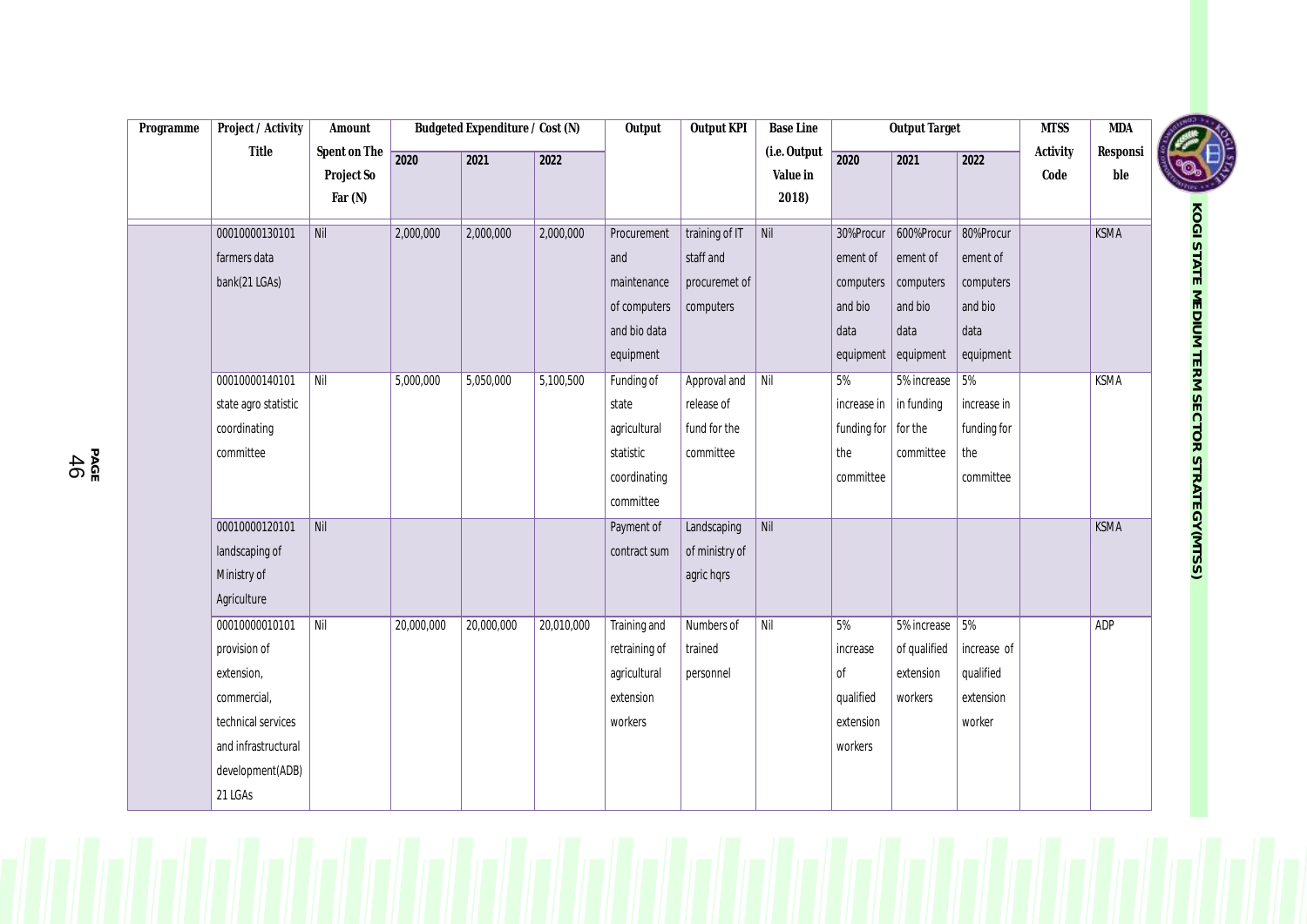| Programme             | Project / Activity                  | Amount       | Budgeted Expenditure / Cost (N) |             |             | Output                       | <b>Output KPI</b> | <b>Base Line</b> |                         | <b>Output Target</b> |                | <b>MTSS</b> | MDA             |                                                     |
|-----------------------|-------------------------------------|--------------|---------------------------------|-------------|-------------|------------------------------|-------------------|------------------|-------------------------|----------------------|----------------|-------------|-----------------|-----------------------------------------------------|
|                       | Title                               | Spent on The | 2020                            | 2021        | 2022        |                              |                   | (i.e. Output     | 2020                    | 2021                 | $\boxed{2022}$ | Activity    | Responsi        |                                                     |
|                       |                                     | Project So   |                                 |             |             |                              |                   | Value in         |                         |                      |                | $\rm Code$  | ble             |                                                     |
|                       |                                     | Far $(N)$    |                                 |             |             |                              |                   | 2018)            |                         |                      |                |             |                 |                                                     |
|                       | 00010000250101                      | Nil          | 20,000,000                      | 20,000,000  | 20,000,000  | Employing                    | Access to         | Nil              | 50%                     | 60% access           | 70% access     |             | <b>KSMA</b>     |                                                     |
|                       | general vet.                        |              |                                 |             |             | more                         | veterinary        |                  | access to               | to vet. and          | to vet. and    |             |                 |                                                     |
|                       | Services/constructi                 |              |                                 |             |             | veterinary                   | sevices           |                  | vet. and                | affordabilit         | affordabilit   |             |                 |                                                     |
|                       | on of abattoir,                     |              |                                 |             |             | doctors.                     |                   |                  | affordabilit            | y of services y of   |                |             |                 |                                                     |
|                       | slaughtering slab                   |              |                                 |             |             |                              |                   |                  | y of                    |                      | services       |             |                 |                                                     |
|                       |                                     |              |                                 |             |             |                              |                   |                  | services                |                      |                |             |                 |                                                     |
|                       | 00010000250102                      | Nil          | 200,000                         | 200,000     | 200,000     | Buying of pest   Procurement |                   | Nil              | Payment                 | Payment of           | Payment of     |             | <b>KSMA</b>     |                                                     |
|                       | avian influenza                     |              |                                 |             |             | control and                  | of tool for       |                  | $\mathsf{of}$           | consultancy          | consultanc     |             |                 |                                                     |
|                       | control and                         |              |                                 |             |             | engaging                     | qick response     |                  | consultanc              | services for         | y services     |             |                 |                                                     |
|                       | response                            |              |                                 |             |             | many vet.                    | to threath        |                  | y services              | control of           | for control    |             |                 |                                                     |
|                       |                                     |              |                                 |             |             | Consultant                   |                   |                  | for control             | threat               | of threat      |             |                 |                                                     |
|                       |                                     |              |                                 |             |             |                              |                   |                  | of threat               |                      |                |             |                 |                                                     |
| Initiating            | Kogi state land                     | Nil          | 20,000,000                      | 20,000,000  | 20,000000   | Funding of                   | Approve and       | NIL              | 5%                      | 5% increase          | 5%             |             | <b>KSLDB</b>    |                                                     |
| <b>Public Private</b> | development                         |              |                                 |             |             | KSLDB                        | release fund      |                  | increase in             | in funding           | increase in    |             |                 |                                                     |
| Partnership           | board                               |              |                                 |             |             |                              | for KSLDB         |                  | funding for $\vert$ for |                      | funding for    |             |                 | <b>KOGI STATE MEDIUM TERM SECTOR STRATEGY(MTSS)</b> |
|                       | FAO& partner                        | NIL          | 100,000,000                     | 100,000,000 | 100,000,000 | Prompt                       |                   | NIL              |                         |                      |                |             | FAO, UNDP       |                                                     |
|                       | programme                           |              |                                 |             |             | Payment of                   |                   |                  |                         |                      |                |             | , WORLD         |                                                     |
|                       | (UNDP/ADP/WORL<br>D BANK)           |              |                                 |             |             | counterpart<br>fund          |                   |                  |                         |                      |                |             | BANK            |                                                     |
|                       |                                     | Nill         |                                 |             |             |                              |                   | NIL              |                         |                      |                |             | <b>BILL AND</b> |                                                     |
|                       | State partnership<br>on agriculture |              |                                 |             |             | Prompt<br>Payment of         |                   |                  |                         |                      |                |             | <b>MELINDA</b>  |                                                     |
|                       | (Billgate and                       |              |                                 |             |             | counterpart                  |                   |                  |                         |                      |                |             | GATE            |                                                     |
|                       | others)                             |              |                                 |             |             | fund                         |                   |                  |                         |                      |                |             |                 |                                                     |
|                       | Presidencial                        | Nil          |                                 |             |             | Prompt                       |                   | NIL              |                         |                      |                |             | FGN             |                                                     |
|                       | inniative for fruit                 |              |                                 |             |             | Payment of                   |                   |                  |                         |                      |                |             |                 |                                                     |
|                       | tree crop                           |              |                                 |             |             | counterpart                  |                   |                  |                         |                      |                |             |                 |                                                     |
|                       |                                     |              |                                 |             |             | fund                         |                   |                  |                         |                      |                |             |                 |                                                     |
|                       |                                     |              |                                 |             |             |                              |                   |                  |                         |                      |                |             |                 |                                                     |

**PA GE** 4 7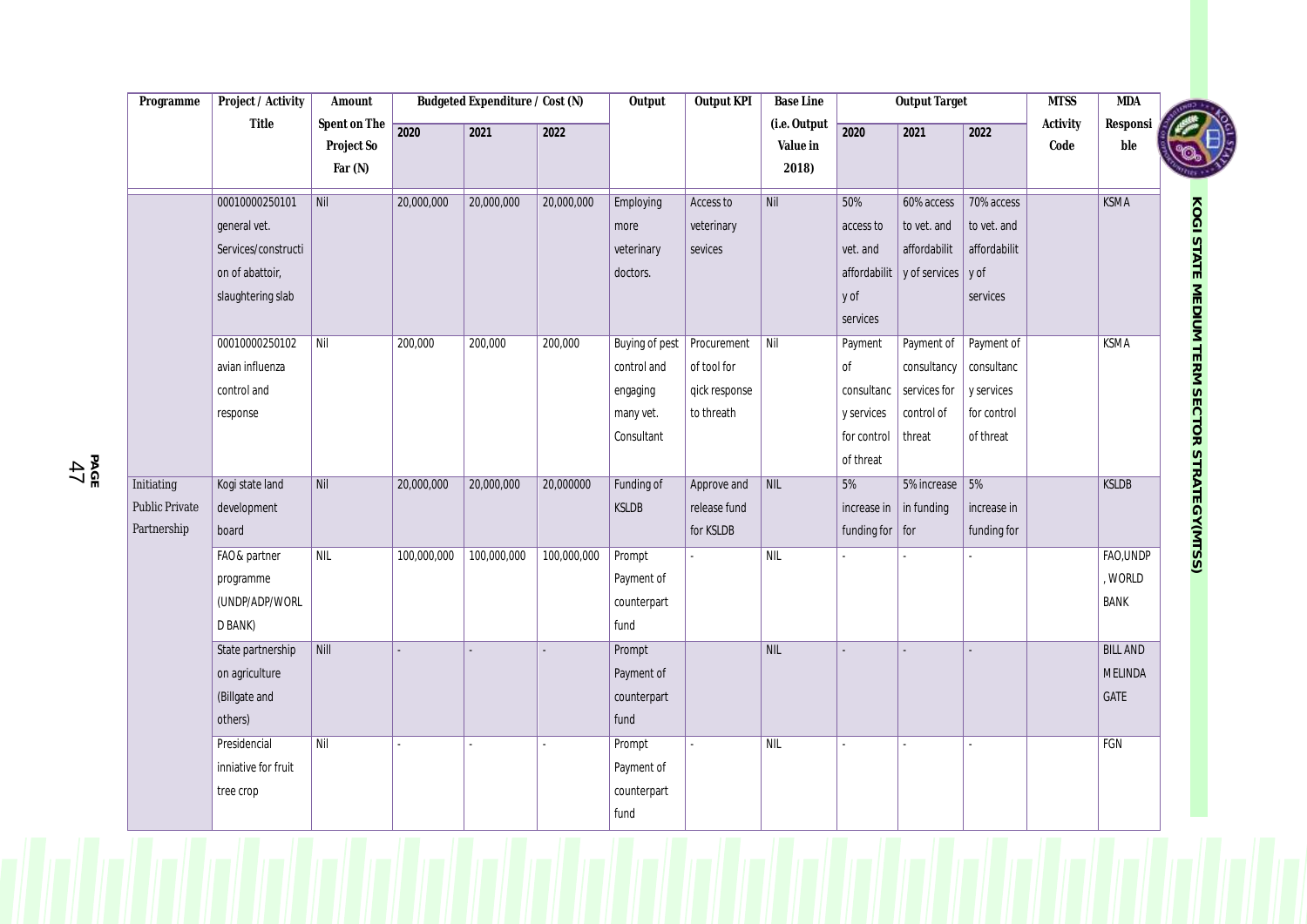| Programme | Project / Activity | Amount       |      | Budgeted Expenditure / Cost (N)           |      | Output        | Output KPI      | <b>Base Line</b> |             | <b>Output Target</b> |             | <b>MTSS</b> | $\overline{\mbox{MDA}}$ |                                                     |
|-----------|--------------------|--------------|------|-------------------------------------------|------|---------------|-----------------|------------------|-------------|----------------------|-------------|-------------|-------------------------|-----------------------------------------------------|
|           | Title              | Spent on The | 2020 | 2021                                      | 2022 |               |                 | (i.e. Output     | 2020        | 2021                 | 2022        | Activity    | Responsi                |                                                     |
|           |                    | Project So   |      |                                           |      |               |                 | Value in         |             |                      |             | Code        | ble                     |                                                     |
|           |                    | Far $(N)$    |      |                                           |      |               |                 | 2018)            |             |                      |             |             |                         |                                                     |
|           | National Bovine    | Nil          |      |                                           |      | Prompt        |                 | NIL              |             |                      |             |             | FGN                     | <b>KOGI STATE MEDIUM TERM SECTOR STRATEGY(MTSS)</b> |
|           | Tuberculossis      |              |      |                                           |      | Payment of    |                 |                  |             |                      |             |             |                         |                                                     |
|           | programme          |              |      |                                           |      | counterpart   |                 |                  |             |                      |             |             |                         |                                                     |
|           |                    |              |      |                                           |      | fund          |                 |                  |             |                      |             |             |                         |                                                     |
|           | Grazing reserve    | $N$ il       |      |                                           |      | hectares      | Signing of bill | Nil              | Signing     | Earmarking           | Reserve     |             | <b>KSMA</b>             |                                                     |
|           | development        |              |      |                                           |      | of land       | establishing    |                  | into law, a | grazing              | areas to be |             |                         |                                                     |
|           |                    |              |      |                                           |      | earmarked for | grazing         |                  | bill        | serve areas          | fully       |             |                         |                                                     |
|           |                    |              |      |                                           |      | grazing       | reverse         |                  | establishin |                      | operational |             |                         |                                                     |
|           |                    |              |      |                                           |      |               |                 |                  | g grazing   |                      |             |             |                         |                                                     |
|           |                    |              |      |                                           |      |               |                 |                  | reverse     |                      |             |             |                         |                                                     |
| Total     |                    |              |      | 3,564,446,000 3,600,090,460 3,636,091,365 |      |               |                 |                  |             |                      |             |             |                         |                                                     |
|           |                    |              |      |                                           |      |               |                 |                  |             |                      |             |             |                         |                                                     |
|           |                    |              |      |                                           |      |               |                 |                  |             |                      |             |             |                         |                                                     |
|           |                    |              |      |                                           |      |               |                 |                  |             |                      |             |             |                         |                                                     |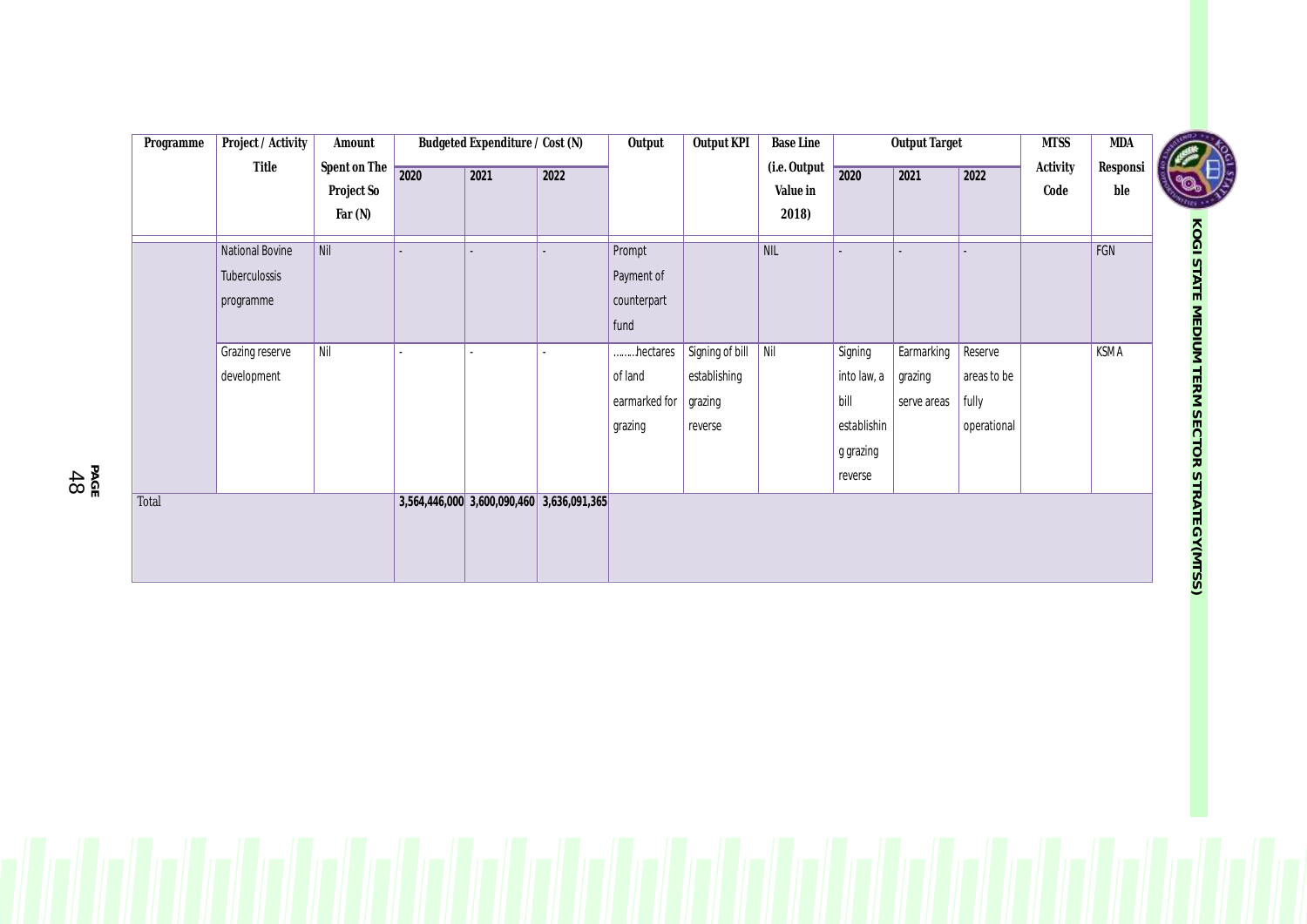

#### **3.6 Justification**

Selection of criteria for prioritizing the Agricultural Sector strategies to be implemented as part of the 2020 - 2022 MTSS were premised on the need to identify high impact interventions for the achievement of the revised sector policy.

Following the conduct of the research leading to the formation of New Direction Blue Print and the focus on the good governance through Kogi State Public Sector Governance Reforms Programme as a major economic alternative to leveraging governance, the sector team engaged the selection process with the view to ensuring that the identified strategies to be implemented are well aligned with the goals and objectives of the medium term plan derived from the State Development Plan and New Direction Blue Print.

Secondly, that the selected strategies are capable of delivering verifiable results within the limited resources allocated and in the shortest possible time. The current approach is a remarkable departure from the previous experience where annual budget was developed without recourse to the desired impact of those expenditure but on the arbitrary allocation of resources on budget-lined items.

With the MTSS approach, which is result-based budget all costs interventions are linked to the achievement of the MTSS outputs, outcomes and Impact as defined in the New Direction Blue Print policy framework. Consequently, the sector will be able to assess progress of the MTSS key performance indicators(KPIs) and the cost effectiveness of the budgeted expenditure.

#### **3.7 Result Framework**

Though the result framework details the targets to be achieved by the MTSS, it is important to understand that the outcome targets were central in the definition of the key programs and projects of the MTSS. These key performance indicators are in alignment with the performance for the sector.

The Ministry and its parastatals are expected to develop their costed annual operation plan in response to the output targets defined in the sector result frameworks.

#### **3.8 Responsibilities and Operational Plan**

Following the development of the MTSS 2020 – 2022 for Agricultural sector, it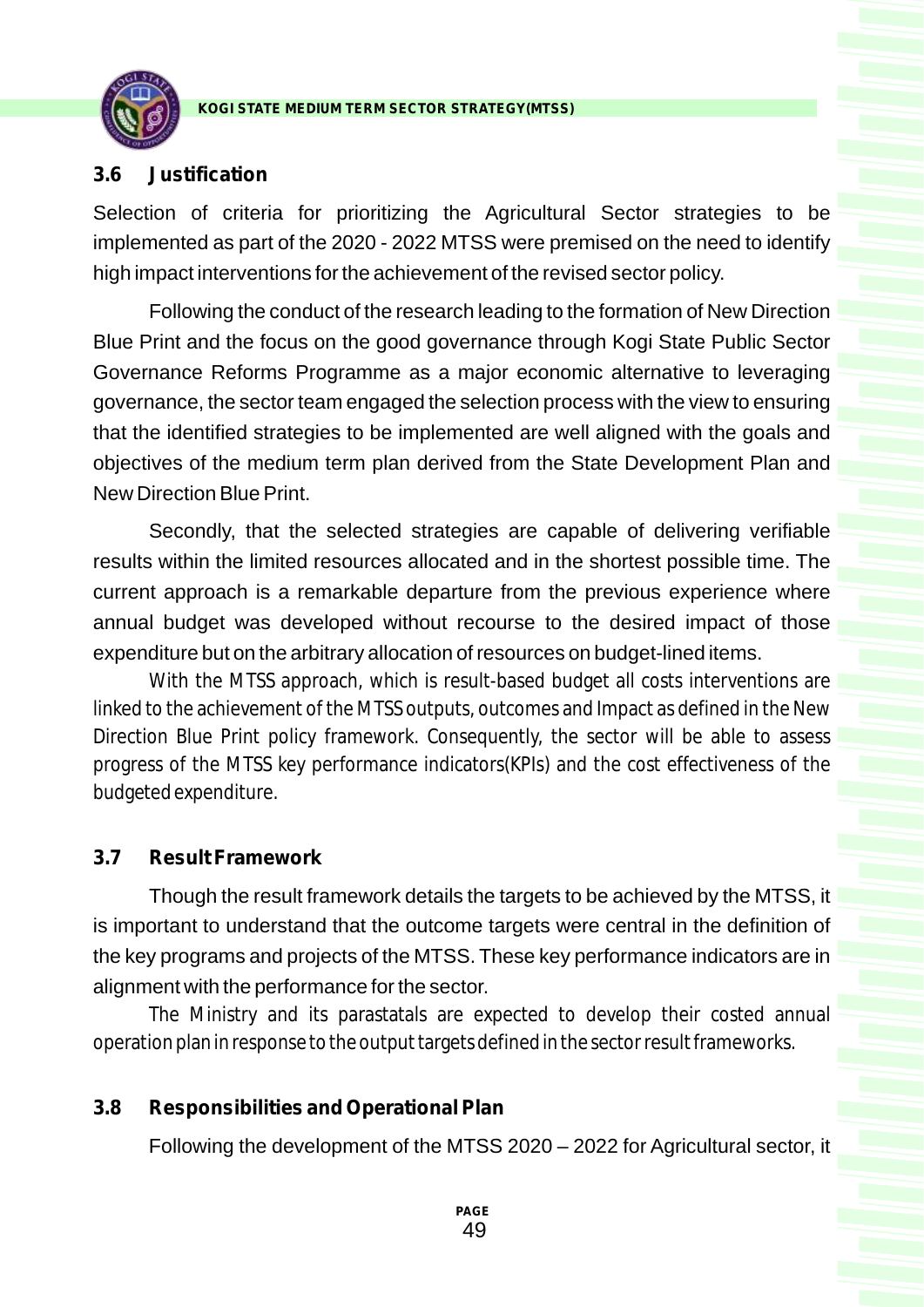

is anticipated that all Agencies in the Agricultural sector would derive their annual operation plan activities from the strategies of the medium term plan.

The Ministry of Agriculture; Kogi ADP, Kogi State Agric land development board, Kogi agro-allied company would all develop their organizations annual activities specifying the timelines and sequence for its implementation in 2020.

The operational plans would aid the various departments to articulate their individual action plans as well as facilitate the estimation of the quarterly departmental cash flow projections for the 2020 financial year.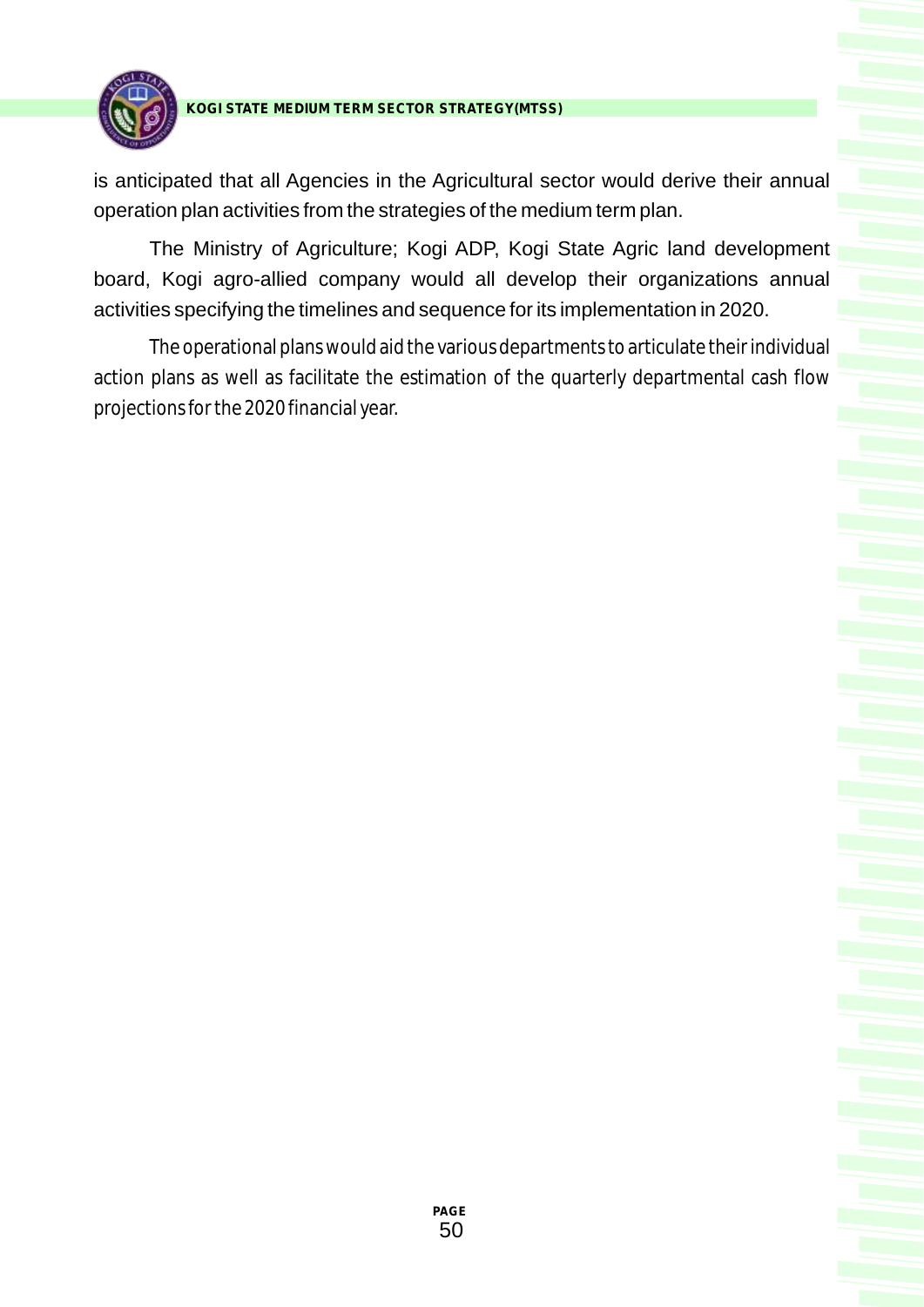

# **Chapter 4**

# **Three Year Expenditure ProjectionsMonitoring and Evaluation 4.1 Performance Monitoring and Evaluation**

| <b>Fiscal Year</b> | <b>Total Budget</b><br>(Capital& | <b>Actual Exp</b><br>(Capital. & | Level of<br>Performance(%) | Variance |
|--------------------|----------------------------------|----------------------------------|----------------------------|----------|
|                    | Recurrent)                       | Recurrent.)                      |                            |          |
| 2017               | 12,131,549,813                   | 2,973,993,669                    | 24.5%                      |          |
| 2018               | 8,483,741,557                    | 636,938,954                      | 7.5%                       |          |
| 2019               | 7,350,425,492                    | 508,080,942                      | 6.9%                       |          |
| Total              | 27,965,716,862                   | 4,119,013,565                    | 14.7%                      |          |

# **4.2 Public Involvement**

Involvement of the public as a stakeholder in the preparation of this medium term sector strategy, cannot be over emphasized as the planning and execution start and end with the public as the beneficiaries. Representatives of Kogi State House Committee on Finance, Appropriation and Budget Monitoring, Civil Society Organization and Interest Groups have their inputs in preparation of this document.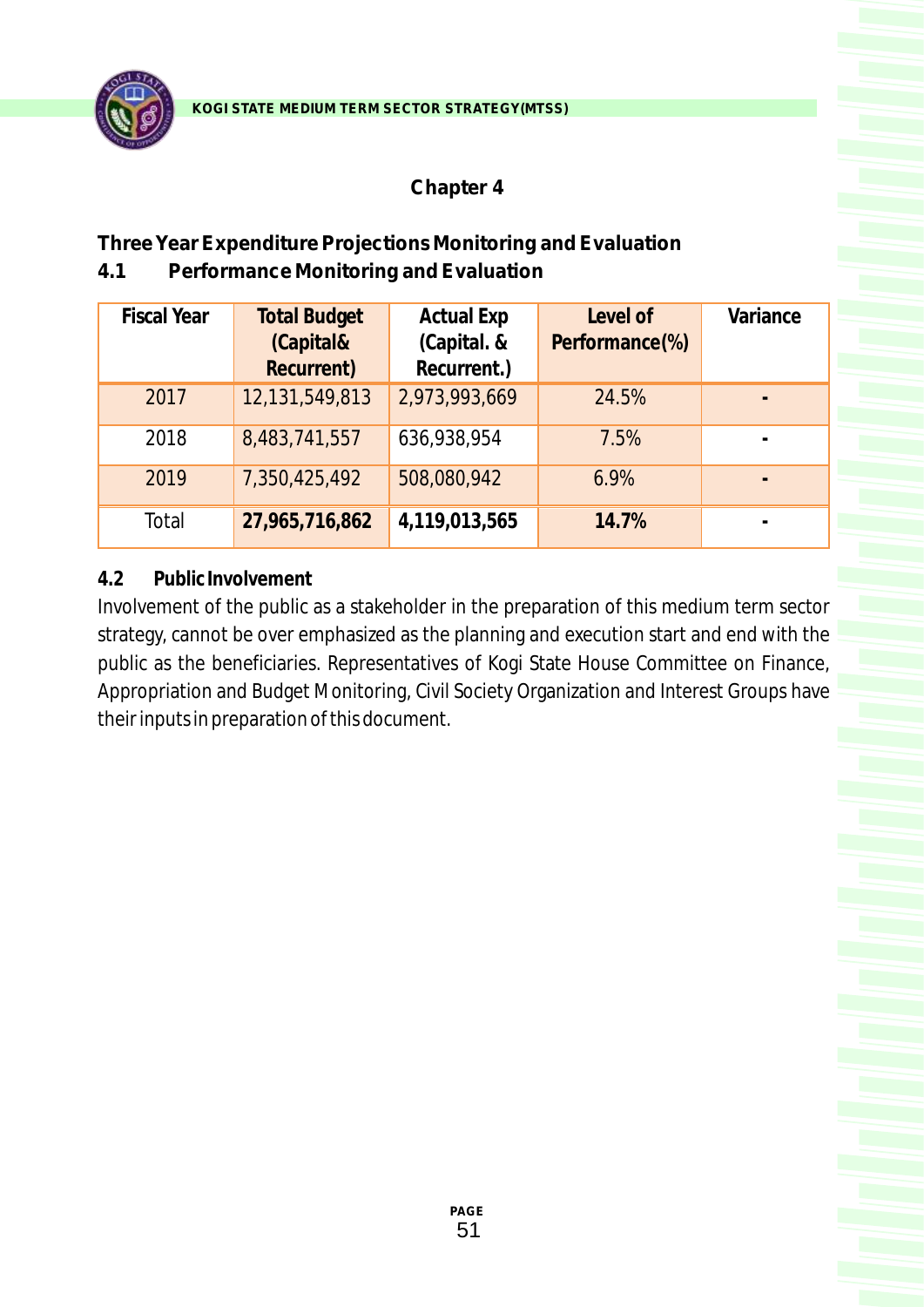

# **Chapter 5**

# **5.1** Identifying Sources of Data against the Results Framework

Monitoring and evaluation of the Ministry of Agriculture MTSS 2020 -2022 is a vital component of the MTSS implementation process as it provides the mechanism for tracking and reporting on the execution of planned activities and progress towards achieving set targets. It further allows for challenges, constraints and success factors in MTSS implementation to be identified. These are necessary for learning lessons and informing how the MTSS are revised in the future.

In the process of monitoring and evaluation due consideration is accorded the source of data especially information that tracks the performance of outcome and output indicators.

Agricultural sector result framework has very much work in progress and still requires additional efforts to certainly establish the various sources of data for the MTSS KPIs. It is important to understand that the information generated from the performance of the MTSS 2020 -2022 outputs serves as basis for the rollover of Ministry of agriculture Sector MTSS.

| Outcome KPIs                          | <b>Possible Data Sources</b> |
|---------------------------------------|------------------------------|
| <b>Improved General Result-Based</b>  | Min of Agric                 |
| Agricultural services.                |                              |
| Percentage increase in number of      | <b>KSASCC</b>                |
| registered Agric businesses           |                              |
| (in small and medium scale)           |                              |
| Reduction in hunger and increased in  | Min of Agric                 |
| income level of farmers               |                              |
| Increased access to quality extension | <b>ADP</b>                   |
| services.                             |                              |
| Increasing investment in Agric sector | <b>BPP</b>                   |
| of the economy                        |                              |

**Table 12: Data Sources for Outcome and Output KPIs**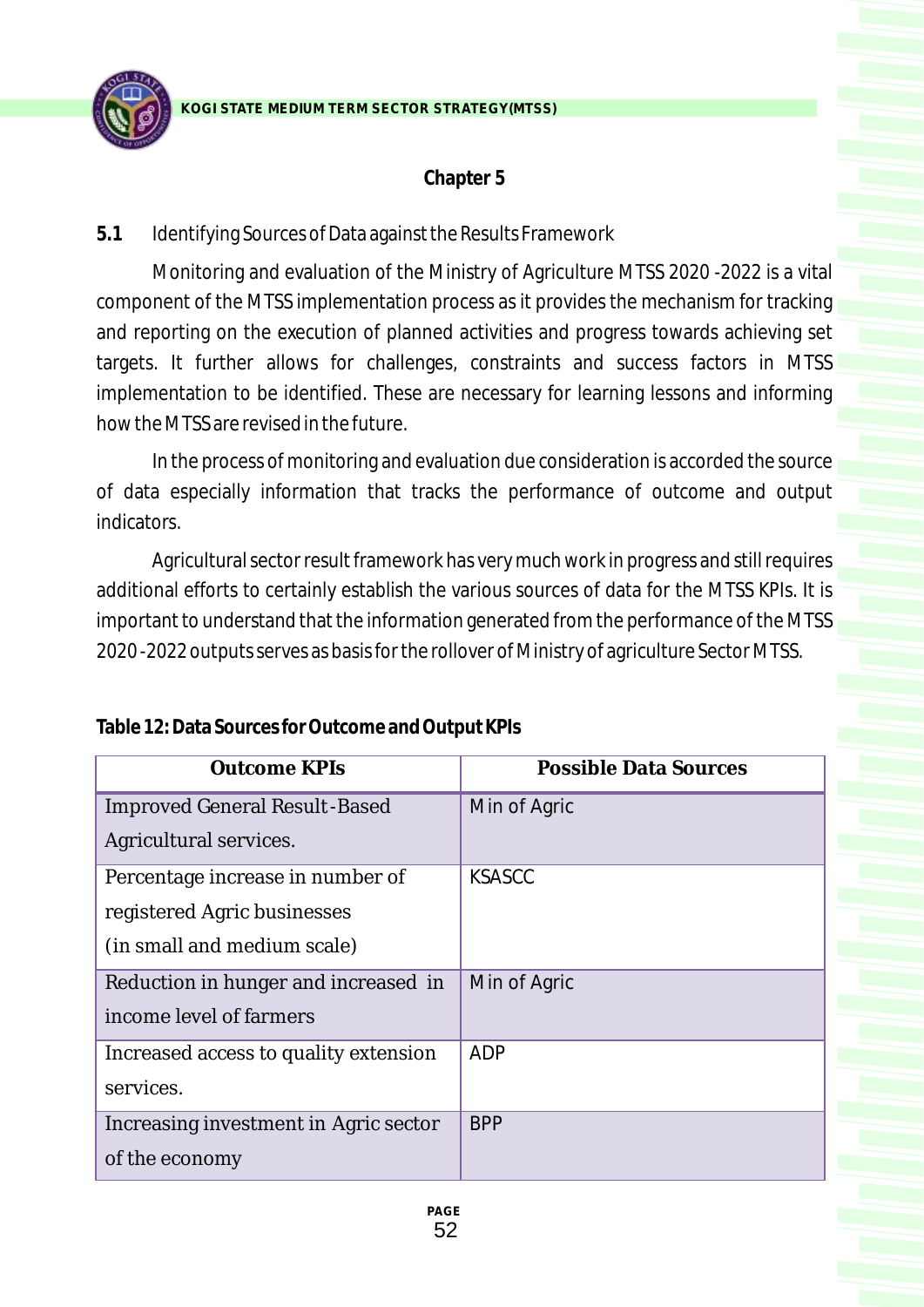

| <b>OF OL</b>                                  |                                 |
|-----------------------------------------------|---------------------------------|
| <b>Output KPIs</b>                            | <b>Possible Data Sources</b>    |
| Approval and cashbacking of fund for          | <b>AG OFFICE</b>                |
| programme                                     |                                 |
| Reasonable hectares of land cleared           | Min of Agric                    |
| and planted                                   |                                 |
| <b>Completion of installation OF ALL</b>      | Min of Agric                    |
| milling plants and machines                   |                                 |
| payment of contract sum to                    | <b>AG Office</b>                |
| contractors                                   |                                 |
| 30% of registered to be farms own by          | Min of Agric/ Min. Of Youth and |
| women and youth                               | Sport/Min. Of Women Affairs     |
| Availability of fund for borrowing by         | Min of Agric                    |
| farmers                                       |                                 |
| <b>Building of School structures,</b>         | Min of Agric                    |
| employment of lecturers for proposed          |                                 |
| college of Agric Ochaja                       |                                 |
| trained IT staff and procurement of           | <b>KSASCC</b>                   |
| computers for KSASCC                          |                                 |
| Deploying Trained and retrained               | <b>ADP</b>                      |
| agricultural extension workers                |                                 |
| <b>Increase Access to veterinary services</b> | <b>ADP</b>                      |
| Procured tools for quick response to          | Min of Agric                    |
| avian influenza threat                        |                                 |
| Signing into law of a bill establishing       | <b>KSHA</b>                     |
| grazing reverse                               |                                 |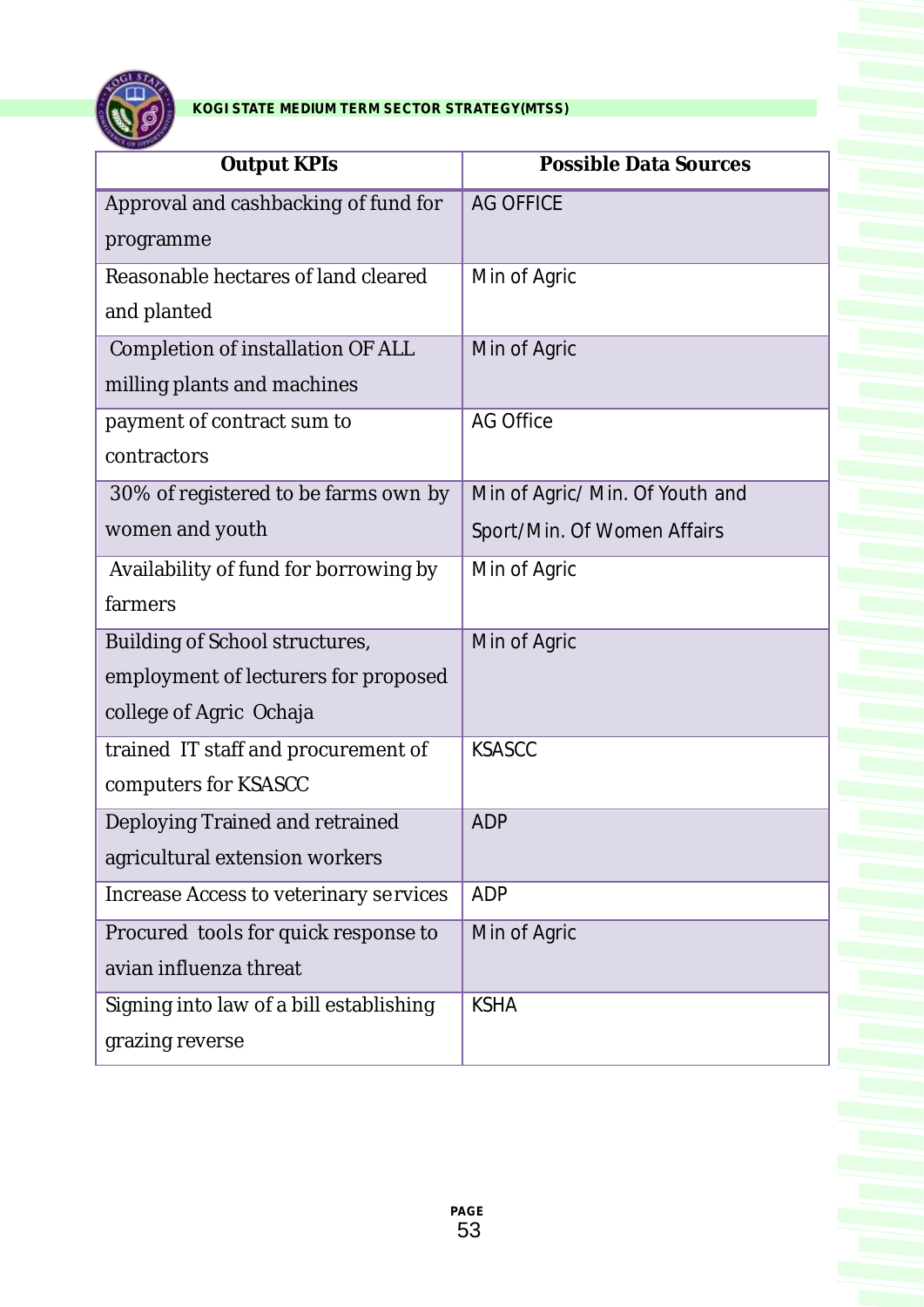

# **5.2 Conducting Annual Sector Review**

In conducting annual sector review, the agricultural sector reviewed the performance of the sector in view of the strategies previously adopted, and the current macroeconomic framework. The essence of this review is to make room for adjustment in the (EXCO) Outline Policy Guidelines for the state. This EXCO policy guideline in return, set the guideline on making strategies for the rollover MTSS document. Annual sector review is conducted in the first quarter of the year.

Activities | Jan. | Feb. | March | April | May | June | July | Aug. | Sept. | Oct. | Nov. | Dec. Conduct Annual Reviews Collect data and information Review national Policy Guide Refine State Policy **Outcomes** Receive Expenditure Envelopes Develop sector strategies and costs

**Figure 2: Suggested MTSS Timetable**